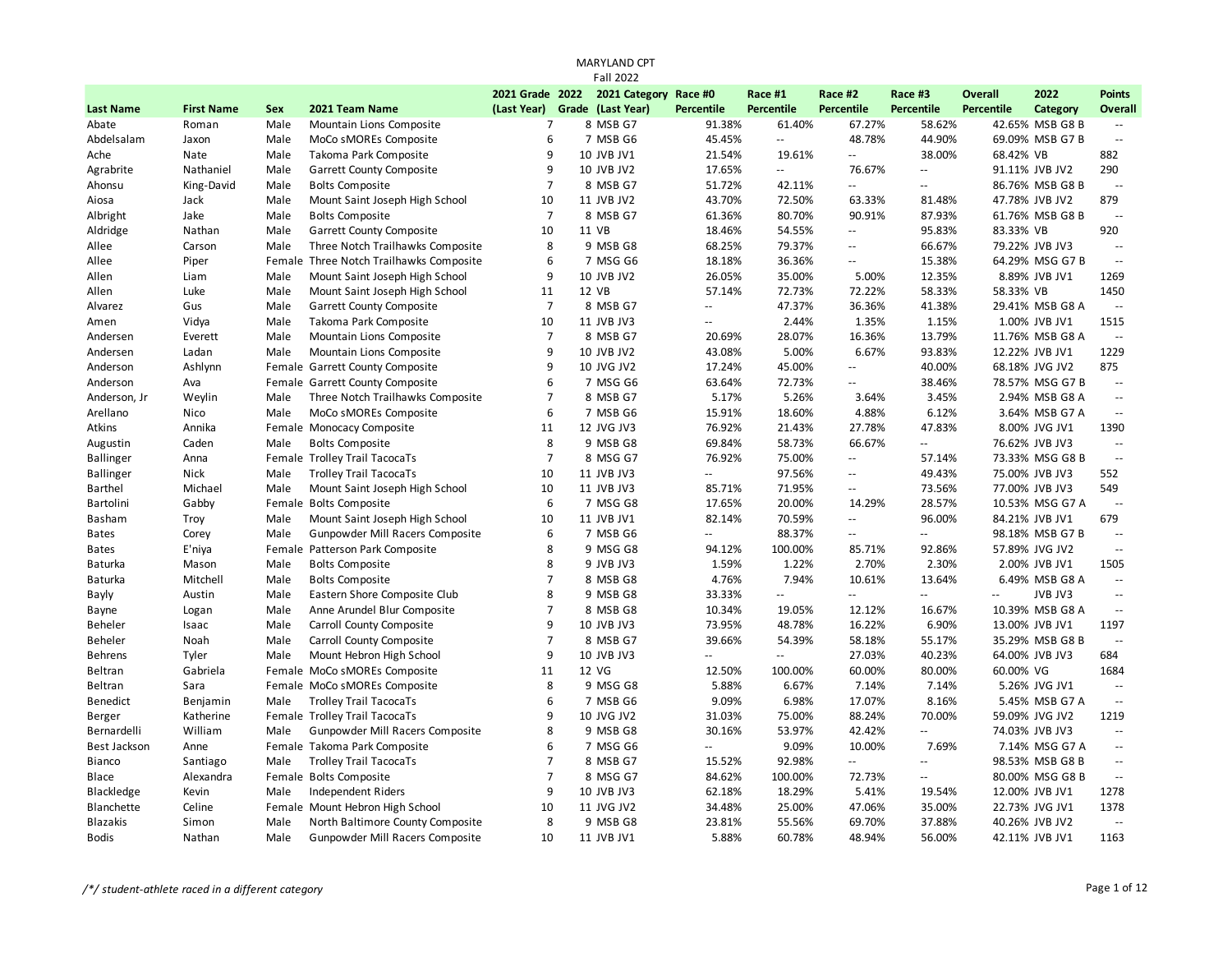| 2021 Grade 2022<br>2021 Category Race #0<br><b>Overall</b><br>2022<br>Race #1<br>Race #2<br>Race #3<br><b>Points</b><br>(Last Year) Grade (Last Year)<br><b>Percentile</b><br><b>Percentile</b><br><b>Percentile</b><br><b>Last Name</b><br><b>First Name</b><br><b>Sex</b><br>2021 Team Name<br>Percentile<br>Percentile<br>Category<br><b>Overall</b><br>Joshua<br>Male<br>9<br>10 JVB JV2<br>16.81%<br>42.50%<br>98.33%<br>50.62%<br>41.11% JVB JV2<br>919<br>Bonilla<br>Independent Riders<br>6<br>Female Independent Riders<br>7 MSG G6<br>72.73%<br>63.64%<br>50.00%<br>46.15%<br>35.71% MSG G7 B<br>Bonilla<br>Pamela<br>$\sim$<br>Male<br><b>Independent Riders</b><br>$\overline{7}$<br>8 MSB G7<br>77.59%<br>68.42%<br>72.73%<br>81.03%<br>Bonilla<br>Wilmer Omar<br>52.94% MSB G8 B<br>$\mathord{\hspace{1pt}\text{--}\hspace{1pt}}$<br>8<br>Male<br>7.94%<br>19.70%<br>Lucas<br><b>Bolts Composite</b><br>9 MSB G8<br>12.70%<br>16.67%<br>11.69% JVB JV1<br>Bonner<br>$\mathord{\hspace{1pt}\text{--}\hspace{1pt}}$<br>6<br>68.18%<br>97.56%<br>97.96%<br>Male<br>Anne Arundel Blur Composite<br>7 MSB G6<br>86.05%<br>50.91% MSB G7 B<br>Boswell<br>Avery<br>$\mathord{\hspace{1pt}\text{--}\hspace{1pt}}$<br>8<br>Male<br>100.00%<br>100.00%<br>100.00% JVB JV3<br>Boswell<br>Preston<br>Mountain Lions Composite<br>9 MSB G8<br>u.<br>u.<br>$\mathbb{L}^{\mathbb{L}}$<br>10<br><b>Bradley Esposo</b><br>Connor<br>Male<br>MoCo sMOREs Composite<br>11 JVB JV2<br>37.82%<br>23.75%<br>45.00%<br>37.04%<br>25.56% JVB JV1<br>1069<br>10<br>Tanner<br>Male<br>Mount Saint Joseph High School<br>11 JVB JV2<br>51.26%<br>61.25%<br>75.00%<br>80.25%<br>50.00% JVB JV2<br>875<br><b>Brady</b><br>9<br>Micah<br>Male<br>Mountain Lions Composite<br>10 JVB JV3<br>58.82%<br>4.88%<br>17.57%<br>3.45%<br>1386<br><b>Brewer</b><br>4.00% JVB JV1<br>$\overline{7}$<br>34.48%<br>18.97%<br>Male<br>Anne Arundel Blur Composite<br>8 MSB G7<br>26.32%<br>34.55%<br>19.12% MSB G8 A<br>$\overline{\phantom{a}}$<br><b>Brianas</b><br>Leo<br>9<br>36.97%<br>66.67%<br>Male<br>Mount Saint Joseph High School<br>10 JVB JV2<br>62.50%<br>μ.<br>77.78% JVB JV2<br>568<br><b>Bridges</b><br>Casey<br>9<br>53.78%<br>74.07%<br>578<br><b>Brinker</b><br>Jonathan<br>Male<br>Mount Saint Joseph High School<br>10 JVB JV2<br>66.67%<br>74.44% JVB JV2<br>$\mathbb{L}^{\mathbb{L}}$<br>$\overline{7}$<br>Curtis<br>Male<br>Garrett County Composite<br>8 MSB G7<br>43.10%<br>89.71% MSB G8 B<br><b>Brobst</b><br>Ξ.<br>Ξ.<br>$\overline{\phantom{a}}$<br>$\mathord{\hspace{1pt}\text{--}\hspace{1pt}}$<br>8<br>Male<br>Anne Arundel Blur Composite<br>9 MSB G8<br>84.13%<br>$\overline{\phantom{a}}$<br>JVB JV3<br>$\Box$<br><b>Bruenjes</b><br>Fyn<br>$\mathbb{L}^2$<br>Ξ.<br>$\overline{\phantom{a}}$<br>10<br>Male<br>Prime Ability Composite<br>11 JVB JV3<br>94.96%<br>90.24%<br>86.49%<br>87.36%<br>57.00% JVB JV2<br>819<br><b>Bryant</b><br>Donovan<br>9<br>Markus<br>Male<br>Prime Ability Composite<br>10 JVB JV3<br>96.64%<br>86.59%<br>95.00% JVB JV3<br>265<br><b>Bryant</b><br>Ξ.<br>$\sim$<br>9<br>Gavin<br>Male<br>Linganore Mountain Bike Team<br>10 JVB JV3<br>93.28%<br>89.02%<br>81.08%<br>91.95%<br>56.00% JVB JV2<br>820<br>Buchanan<br>9<br>31.93%<br>873<br>Buchanan<br>Male<br><b>Bolts Composite</b><br>10 JVB JV2<br>78.75%<br>85.00%<br>56.79%<br>52.22% JVB JV2<br>Ryan<br>$\overline{7}$<br>Buczynski<br>Anna Buczynski Female Garrett County Composite<br>8 MSG G7<br>35.71%<br>86.67% MSG G8 B<br>Ξ.<br>$\mathbb{L}^{\mathbb{L}}$<br>Ξ.<br>$\mathbb{L}^{\mathbb{L}}$<br>8<br>Buczynski<br>Micah<br>Male<br>Garrett County Composite<br>9 MSB G8<br>77.27%<br>94.81% JVB JV3<br>Ξ.<br>$\mathbb{L}^{\mathbb{L}}$<br>Ξ.<br>$\overline{\phantom{a}}$<br>8<br>14.29%<br><b>Bullitt-Jackson</b><br>Alice<br>Female Takoma Park Composite<br>9 MSG G8<br>23.53%<br>28.57%<br>15.79% JVG JV1<br>26.67%<br>$\overline{\phantom{a}}$<br>84.00%<br><b>Burch</b><br>John<br>Male<br>Loyola Blakefield High School<br>11<br>12 JVB JV1<br>85.71%<br>76.47%<br>91.49%<br>63.16% JVB JV1<br>1043<br>$\overline{7}$<br>Kaden<br>Male<br>Linganore Mountain Bike Team<br>8 MSB G7<br>94.83%<br>94.74%<br>94.55%<br>94.83%<br>63.24% MSB G8 B<br><b>Burgess</b><br>$\mathbb{L}^{\mathbb{L}}$<br>9<br>Tyler<br>Male<br>Mountain Lions Composite<br>60.98%<br>45.95%<br>59.77%<br>38.00% JVB JV2<br>912<br>Burns<br>10 JVB JV3<br>$\mathcal{L} =$<br>9<br>Dashiell<br>90.80%<br>807<br><b>Bushnaq</b><br>Male<br>North Baltimore County Composite<br>10 JVB JV3<br>90.76%<br>93.90%<br>94.59%<br>59.00% JVB JV2<br>9<br>Collin<br>Male<br>Gunpowder Mill Racers Composite<br>10 JVB JV2<br>47.06%<br>57.50%<br>64.20%<br>928<br><b>Businsky</b><br>50.00%<br>38.89% JVB JV2<br>11<br>903<br>William<br>Male<br>Kent Island High School<br>12 JVB JV3<br>93.85%<br>65.85%<br>44.59%<br>68.97%<br>42.00% JVB JV2<br><b>Butler</b><br>Male<br>10<br>11 JVB JV2<br>27.69%<br>2.50%<br>95.00%<br>2.47%<br>1284<br>Calhoun<br>Liam<br><b>Independent Riders</b><br>6.67% JVB JV1<br>$\overline{7}$<br>Campbell<br>Male<br>Gunpowder Mill Racers Composite<br>8 MSB G7<br>22.41%<br>49.12%<br>68.97%<br>Scott<br>Ξ.<br>76.47% MSB G8 B<br>$\overline{\phantom{a}}$<br>Gunpowder Mill Racers Composite<br>11<br>80.00%<br>43.90%<br>311<br>Mason<br>Male<br>12 JVB JV3<br>84.00% JVB JV3<br>Canapp<br>$\overline{\phantom{a}}$<br>$\overline{\phantom{a}}$<br>$\overline{7}$<br>Male<br>8 MSB G7<br>67.24%<br>86.76% MSB G8 B<br><b>Bolts Composite</b><br>$\mathbf{u}$<br>43.64%<br>$\overline{\phantom{a}}$<br>Cannon<br>Henry<br>$\overline{\phantom{a}}$<br>10<br>11.76%<br>12.28% VB<br>1409<br>Carlson<br>Justin<br>Male<br>MoCo sMOREs Composite<br>11 JVB JV1<br>29.41%<br>23.40%<br>14.00%<br>9<br>Male<br>10 JVB JV1<br>1127<br>Carlson<br>Luka<br>MoCo sMOREs Composite<br>8.40%<br>47.06%<br>57.45%<br>92.00%<br>49.12% JVB JV1<br>11<br>12 VB<br>4.17%<br>1721<br>Ansel<br>Male<br>Mountain Lions Composite<br>3.57%<br>13.64%<br>11.11%<br>8.33% VB<br>Casper<br>AJ<br>Male<br>11<br>12 VB<br>85.71%<br><b>DNF</b><br>87.50%<br>100.00% VB<br>441<br>Cather<br>Mount Saint Joseph High School<br>$\mathbb{L}^{\mathbb{L}}$<br>Male<br>Carroll County Composite<br>11<br>98.46%<br>65.52%<br>46.00% JVB JV2<br>862<br>Chalmers<br>Lucas<br>12 JVB JV3<br>63.41%<br>83.78%<br>Chambers<br>11<br>12 VB<br>10.77%<br>29.17%<br>33.33% VB<br>1545<br><b>Bennett</b><br>Male<br>North Baltimore County Composite<br>45.45%<br>61.11%<br>$\overline{7}$<br>Female Carroll County Composite<br>92.31%<br>81.82%<br>71.43%<br>Champney<br>Ava<br>8 MSG G7<br>66.67%<br>53.33% MSG G8 B<br>$\overline{\phantom{a}}$<br>Mount Saint Joseph High School<br>10<br>59.76%<br>87.00% JVB JV3<br>287<br>Chmielewski<br>Treylan<br>Male<br>11 JVB JV3<br>$\sim$<br>Ξ.<br>÷.<br>9<br>1503<br>Christy<br>Hope<br>Female Mountain Lions Composite<br>10 JVG JV1<br>46.15%<br>25.00%<br>90.00%<br>100.00%<br>70.00% JVG JV1<br>9<br>357<br>Cikovic<br>Carson<br>Male<br>Three Notch Trailhawks Composite<br>10 JVB JV1<br>26.15%<br>72.34%<br>94.74% JVB JV1<br>$\overline{\phantom{a}}$<br>$\overline{\phantom{a}}$<br>8<br>47.06%<br>Clark<br>Kaia<br>Female Independent Riders<br>9 MSG G8<br>33.33%<br>21.43%<br>21.43%<br>21.05% JVG JV2<br>$\sim$<br>8<br>50.79%<br>69.84%<br>96.97%<br>Clark<br>Male<br>Gunpowder Mill Racers Composite<br>9 MSB G8<br>39.39%<br>48.05% JVB JV2<br>Logan<br>$\sim$ $\sim$<br>67.86%<br>22.50%<br>6.17%<br>1180<br>Clasing<br>Joshua<br>Male<br>Gunpowder Mill Racers Composite<br>11<br>12 JVB JV2<br>60.00%<br>15.56% JVB JV1<br>8<br>Clasing<br>Sydney<br>Female Gunpowder Mill Racers Composite<br>9 MSG G8<br>76.47%<br>73.33%<br>57.14%<br>64.29%<br>42.11% JVG JV2<br>$\mathord{\hspace{1pt}\text{--}\hspace{1pt}}$<br>$\overline{7}$<br>79.31%<br>63.79%<br>Cleary<br>Emmett<br>Anne Arundel Blur Composite<br>8 MSB G7<br>u.<br>76.36%<br>79.41% MSB G8 B<br>$\Box$<br>Male |  |  |  | <b>MARYLAND CPT</b> |  |  |  |  |
|----------------------------------------------------------------------------------------------------------------------------------------------------------------------------------------------------------------------------------------------------------------------------------------------------------------------------------------------------------------------------------------------------------------------------------------------------------------------------------------------------------------------------------------------------------------------------------------------------------------------------------------------------------------------------------------------------------------------------------------------------------------------------------------------------------------------------------------------------------------------------------------------------------------------------------------------------------------------------------------------------------------------------------------------------------------------------------------------------------------------------------------------------------------------------------------------------------------------------------------------------------------------------------------------------------------------------------------------------------------------------------------------------------------------------------------------------------------------------------------------------------------------------------------------------------------------------------------------------------------------------------------------------------------------------------------------------------------------------------------------------------------------------------------------------------------------------------------------------------------------------------------------------------------------------------------------------------------------------------------------------------------------------------------------------------------------------------------------------------------------------------------------------------------------------------------------------------------------------------------------------------------------------------------------------------------------------------------------------------------------------------------------------------------------------------------------------------------------------------------------------------------------------------------------------------------------------------------------------------------------------------------------------------------------------------------------------------------------------------------------------------------------------------------------------------------------------------------------------------------------------------------------------------------------------------------------------------------------------------------------------------------------------------------------------------------------------------------------------------------------------------------------------------------------------------------------------------------------------------------------------------------------------------------------------------------------------------------------------------------------------------------------------------------------------------------------------------------------------------------------------------------------------------------------------------------------------------------------------------------------------------------------------------------------------------------------------------------------------------------------------------------------------------------------------------------------------------------------------------------------------------------------------------------------------------------------------------------------------------------------------------------------------------------------------------------------------------------------------------------------------------------------------------------------------------------------------------------------------------------------------------------------------------------------------------------------------------------------------------------------------------------------------------------------------------------------------------------------------------------------------------------------------------------------------------------------------------------------------------------------------------------------------------------------------------------------------------------------------------------------------------------------------------------------------------------------------------------------------------------------------------------------------------------------------------------------------------------------------------------------------------------------------------------------------------------------------------------------------------------------------------------------------------------------------------------------------------------------------------------------------------------------------------------------------------------------------------------------------------------------------------------------------------------------------------------------------------------------------------------------------------------------------------------------------------------------------------------------------------------------------------------------------------------------------------------------------------------------------------------------------------------------------------------------------------------------------------------------------------------------------------------------------------------------------------------------------------------------------------------------------------------------------------------------------------------------------------------------------------------------------------------------------------------------------------------------------------------------------------------------------------------------------------------------------------------------------------------------------------------------------------------------------------------------------------------------------------------------------------------------------------------------------------------------------------------------------------------------------------------------------------------------------------------------------------------------------------------------------------------------------------------------------------------------------------------------------------------------------------------------------------------------------------------------------------------------------------------------------------------------------------------------------------------------------------------------------------------------------------------------------------------------------------------------------------------------------------------------------------------------------------------------------------------------------------------------------------------------------------------------------------------------------------------------------------------------------------------------------------------------------------------------------------------------------------------------------------------------------------------------------------------------------------------------------------------------------------------------------------------------------------------------------------------------------------------------------------------------------------------------------------------------------------------------------------------------------------------------------------------------------------------------|--|--|--|---------------------|--|--|--|--|
|                                                                                                                                                                                                                                                                                                                                                                                                                                                                                                                                                                                                                                                                                                                                                                                                                                                                                                                                                                                                                                                                                                                                                                                                                                                                                                                                                                                                                                                                                                                                                                                                                                                                                                                                                                                                                                                                                                                                                                                                                                                                                                                                                                                                                                                                                                                                                                                                                                                                                                                                                                                                                                                                                                                                                                                                                                                                                                                                                                                                                                                                                                                                                                                                                                                                                                                                                                                                                                                                                                                                                                                                                                                                                                                                                                                                                                                                                                                                                                                                                                                                                                                                                                                                                                                                                                                                                                                                                                                                                                                                                                                                                                                                                                                                                                                                                                                                                                                                                                                                                                                                                                                                                                                                                                                                                                                                                                                                                                                                                                                                                                                                                                                                                                                                                                                                                                                                                                                                                                                                                                                                                                                                                                                                                                                                                                                                                                                                                                                                                                                                                                                                                                                                                                                                                                                                                                                                                                                                                                                                                                                                                                                                                                                                                                                                                                                                                                                                                                                                                                                                                                                                                                                                                                                                                                                                                                                                                                                                                                                                                      |  |  |  | <b>Fall 2022</b>    |  |  |  |  |
|                                                                                                                                                                                                                                                                                                                                                                                                                                                                                                                                                                                                                                                                                                                                                                                                                                                                                                                                                                                                                                                                                                                                                                                                                                                                                                                                                                                                                                                                                                                                                                                                                                                                                                                                                                                                                                                                                                                                                                                                                                                                                                                                                                                                                                                                                                                                                                                                                                                                                                                                                                                                                                                                                                                                                                                                                                                                                                                                                                                                                                                                                                                                                                                                                                                                                                                                                                                                                                                                                                                                                                                                                                                                                                                                                                                                                                                                                                                                                                                                                                                                                                                                                                                                                                                                                                                                                                                                                                                                                                                                                                                                                                                                                                                                                                                                                                                                                                                                                                                                                                                                                                                                                                                                                                                                                                                                                                                                                                                                                                                                                                                                                                                                                                                                                                                                                                                                                                                                                                                                                                                                                                                                                                                                                                                                                                                                                                                                                                                                                                                                                                                                                                                                                                                                                                                                                                                                                                                                                                                                                                                                                                                                                                                                                                                                                                                                                                                                                                                                                                                                                                                                                                                                                                                                                                                                                                                                                                                                                                                                                      |  |  |  |                     |  |  |  |  |
|                                                                                                                                                                                                                                                                                                                                                                                                                                                                                                                                                                                                                                                                                                                                                                                                                                                                                                                                                                                                                                                                                                                                                                                                                                                                                                                                                                                                                                                                                                                                                                                                                                                                                                                                                                                                                                                                                                                                                                                                                                                                                                                                                                                                                                                                                                                                                                                                                                                                                                                                                                                                                                                                                                                                                                                                                                                                                                                                                                                                                                                                                                                                                                                                                                                                                                                                                                                                                                                                                                                                                                                                                                                                                                                                                                                                                                                                                                                                                                                                                                                                                                                                                                                                                                                                                                                                                                                                                                                                                                                                                                                                                                                                                                                                                                                                                                                                                                                                                                                                                                                                                                                                                                                                                                                                                                                                                                                                                                                                                                                                                                                                                                                                                                                                                                                                                                                                                                                                                                                                                                                                                                                                                                                                                                                                                                                                                                                                                                                                                                                                                                                                                                                                                                                                                                                                                                                                                                                                                                                                                                                                                                                                                                                                                                                                                                                                                                                                                                                                                                                                                                                                                                                                                                                                                                                                                                                                                                                                                                                                                      |  |  |  |                     |  |  |  |  |
|                                                                                                                                                                                                                                                                                                                                                                                                                                                                                                                                                                                                                                                                                                                                                                                                                                                                                                                                                                                                                                                                                                                                                                                                                                                                                                                                                                                                                                                                                                                                                                                                                                                                                                                                                                                                                                                                                                                                                                                                                                                                                                                                                                                                                                                                                                                                                                                                                                                                                                                                                                                                                                                                                                                                                                                                                                                                                                                                                                                                                                                                                                                                                                                                                                                                                                                                                                                                                                                                                                                                                                                                                                                                                                                                                                                                                                                                                                                                                                                                                                                                                                                                                                                                                                                                                                                                                                                                                                                                                                                                                                                                                                                                                                                                                                                                                                                                                                                                                                                                                                                                                                                                                                                                                                                                                                                                                                                                                                                                                                                                                                                                                                                                                                                                                                                                                                                                                                                                                                                                                                                                                                                                                                                                                                                                                                                                                                                                                                                                                                                                                                                                                                                                                                                                                                                                                                                                                                                                                                                                                                                                                                                                                                                                                                                                                                                                                                                                                                                                                                                                                                                                                                                                                                                                                                                                                                                                                                                                                                                                                      |  |  |  |                     |  |  |  |  |
|                                                                                                                                                                                                                                                                                                                                                                                                                                                                                                                                                                                                                                                                                                                                                                                                                                                                                                                                                                                                                                                                                                                                                                                                                                                                                                                                                                                                                                                                                                                                                                                                                                                                                                                                                                                                                                                                                                                                                                                                                                                                                                                                                                                                                                                                                                                                                                                                                                                                                                                                                                                                                                                                                                                                                                                                                                                                                                                                                                                                                                                                                                                                                                                                                                                                                                                                                                                                                                                                                                                                                                                                                                                                                                                                                                                                                                                                                                                                                                                                                                                                                                                                                                                                                                                                                                                                                                                                                                                                                                                                                                                                                                                                                                                                                                                                                                                                                                                                                                                                                                                                                                                                                                                                                                                                                                                                                                                                                                                                                                                                                                                                                                                                                                                                                                                                                                                                                                                                                                                                                                                                                                                                                                                                                                                                                                                                                                                                                                                                                                                                                                                                                                                                                                                                                                                                                                                                                                                                                                                                                                                                                                                                                                                                                                                                                                                                                                                                                                                                                                                                                                                                                                                                                                                                                                                                                                                                                                                                                                                                                      |  |  |  |                     |  |  |  |  |
|                                                                                                                                                                                                                                                                                                                                                                                                                                                                                                                                                                                                                                                                                                                                                                                                                                                                                                                                                                                                                                                                                                                                                                                                                                                                                                                                                                                                                                                                                                                                                                                                                                                                                                                                                                                                                                                                                                                                                                                                                                                                                                                                                                                                                                                                                                                                                                                                                                                                                                                                                                                                                                                                                                                                                                                                                                                                                                                                                                                                                                                                                                                                                                                                                                                                                                                                                                                                                                                                                                                                                                                                                                                                                                                                                                                                                                                                                                                                                                                                                                                                                                                                                                                                                                                                                                                                                                                                                                                                                                                                                                                                                                                                                                                                                                                                                                                                                                                                                                                                                                                                                                                                                                                                                                                                                                                                                                                                                                                                                                                                                                                                                                                                                                                                                                                                                                                                                                                                                                                                                                                                                                                                                                                                                                                                                                                                                                                                                                                                                                                                                                                                                                                                                                                                                                                                                                                                                                                                                                                                                                                                                                                                                                                                                                                                                                                                                                                                                                                                                                                                                                                                                                                                                                                                                                                                                                                                                                                                                                                                                      |  |  |  |                     |  |  |  |  |
|                                                                                                                                                                                                                                                                                                                                                                                                                                                                                                                                                                                                                                                                                                                                                                                                                                                                                                                                                                                                                                                                                                                                                                                                                                                                                                                                                                                                                                                                                                                                                                                                                                                                                                                                                                                                                                                                                                                                                                                                                                                                                                                                                                                                                                                                                                                                                                                                                                                                                                                                                                                                                                                                                                                                                                                                                                                                                                                                                                                                                                                                                                                                                                                                                                                                                                                                                                                                                                                                                                                                                                                                                                                                                                                                                                                                                                                                                                                                                                                                                                                                                                                                                                                                                                                                                                                                                                                                                                                                                                                                                                                                                                                                                                                                                                                                                                                                                                                                                                                                                                                                                                                                                                                                                                                                                                                                                                                                                                                                                                                                                                                                                                                                                                                                                                                                                                                                                                                                                                                                                                                                                                                                                                                                                                                                                                                                                                                                                                                                                                                                                                                                                                                                                                                                                                                                                                                                                                                                                                                                                                                                                                                                                                                                                                                                                                                                                                                                                                                                                                                                                                                                                                                                                                                                                                                                                                                                                                                                                                                                                      |  |  |  |                     |  |  |  |  |
|                                                                                                                                                                                                                                                                                                                                                                                                                                                                                                                                                                                                                                                                                                                                                                                                                                                                                                                                                                                                                                                                                                                                                                                                                                                                                                                                                                                                                                                                                                                                                                                                                                                                                                                                                                                                                                                                                                                                                                                                                                                                                                                                                                                                                                                                                                                                                                                                                                                                                                                                                                                                                                                                                                                                                                                                                                                                                                                                                                                                                                                                                                                                                                                                                                                                                                                                                                                                                                                                                                                                                                                                                                                                                                                                                                                                                                                                                                                                                                                                                                                                                                                                                                                                                                                                                                                                                                                                                                                                                                                                                                                                                                                                                                                                                                                                                                                                                                                                                                                                                                                                                                                                                                                                                                                                                                                                                                                                                                                                                                                                                                                                                                                                                                                                                                                                                                                                                                                                                                                                                                                                                                                                                                                                                                                                                                                                                                                                                                                                                                                                                                                                                                                                                                                                                                                                                                                                                                                                                                                                                                                                                                                                                                                                                                                                                                                                                                                                                                                                                                                                                                                                                                                                                                                                                                                                                                                                                                                                                                                                                      |  |  |  |                     |  |  |  |  |
|                                                                                                                                                                                                                                                                                                                                                                                                                                                                                                                                                                                                                                                                                                                                                                                                                                                                                                                                                                                                                                                                                                                                                                                                                                                                                                                                                                                                                                                                                                                                                                                                                                                                                                                                                                                                                                                                                                                                                                                                                                                                                                                                                                                                                                                                                                                                                                                                                                                                                                                                                                                                                                                                                                                                                                                                                                                                                                                                                                                                                                                                                                                                                                                                                                                                                                                                                                                                                                                                                                                                                                                                                                                                                                                                                                                                                                                                                                                                                                                                                                                                                                                                                                                                                                                                                                                                                                                                                                                                                                                                                                                                                                                                                                                                                                                                                                                                                                                                                                                                                                                                                                                                                                                                                                                                                                                                                                                                                                                                                                                                                                                                                                                                                                                                                                                                                                                                                                                                                                                                                                                                                                                                                                                                                                                                                                                                                                                                                                                                                                                                                                                                                                                                                                                                                                                                                                                                                                                                                                                                                                                                                                                                                                                                                                                                                                                                                                                                                                                                                                                                                                                                                                                                                                                                                                                                                                                                                                                                                                                                                      |  |  |  |                     |  |  |  |  |
|                                                                                                                                                                                                                                                                                                                                                                                                                                                                                                                                                                                                                                                                                                                                                                                                                                                                                                                                                                                                                                                                                                                                                                                                                                                                                                                                                                                                                                                                                                                                                                                                                                                                                                                                                                                                                                                                                                                                                                                                                                                                                                                                                                                                                                                                                                                                                                                                                                                                                                                                                                                                                                                                                                                                                                                                                                                                                                                                                                                                                                                                                                                                                                                                                                                                                                                                                                                                                                                                                                                                                                                                                                                                                                                                                                                                                                                                                                                                                                                                                                                                                                                                                                                                                                                                                                                                                                                                                                                                                                                                                                                                                                                                                                                                                                                                                                                                                                                                                                                                                                                                                                                                                                                                                                                                                                                                                                                                                                                                                                                                                                                                                                                                                                                                                                                                                                                                                                                                                                                                                                                                                                                                                                                                                                                                                                                                                                                                                                                                                                                                                                                                                                                                                                                                                                                                                                                                                                                                                                                                                                                                                                                                                                                                                                                                                                                                                                                                                                                                                                                                                                                                                                                                                                                                                                                                                                                                                                                                                                                                                      |  |  |  |                     |  |  |  |  |
|                                                                                                                                                                                                                                                                                                                                                                                                                                                                                                                                                                                                                                                                                                                                                                                                                                                                                                                                                                                                                                                                                                                                                                                                                                                                                                                                                                                                                                                                                                                                                                                                                                                                                                                                                                                                                                                                                                                                                                                                                                                                                                                                                                                                                                                                                                                                                                                                                                                                                                                                                                                                                                                                                                                                                                                                                                                                                                                                                                                                                                                                                                                                                                                                                                                                                                                                                                                                                                                                                                                                                                                                                                                                                                                                                                                                                                                                                                                                                                                                                                                                                                                                                                                                                                                                                                                                                                                                                                                                                                                                                                                                                                                                                                                                                                                                                                                                                                                                                                                                                                                                                                                                                                                                                                                                                                                                                                                                                                                                                                                                                                                                                                                                                                                                                                                                                                                                                                                                                                                                                                                                                                                                                                                                                                                                                                                                                                                                                                                                                                                                                                                                                                                                                                                                                                                                                                                                                                                                                                                                                                                                                                                                                                                                                                                                                                                                                                                                                                                                                                                                                                                                                                                                                                                                                                                                                                                                                                                                                                                                                      |  |  |  |                     |  |  |  |  |
|                                                                                                                                                                                                                                                                                                                                                                                                                                                                                                                                                                                                                                                                                                                                                                                                                                                                                                                                                                                                                                                                                                                                                                                                                                                                                                                                                                                                                                                                                                                                                                                                                                                                                                                                                                                                                                                                                                                                                                                                                                                                                                                                                                                                                                                                                                                                                                                                                                                                                                                                                                                                                                                                                                                                                                                                                                                                                                                                                                                                                                                                                                                                                                                                                                                                                                                                                                                                                                                                                                                                                                                                                                                                                                                                                                                                                                                                                                                                                                                                                                                                                                                                                                                                                                                                                                                                                                                                                                                                                                                                                                                                                                                                                                                                                                                                                                                                                                                                                                                                                                                                                                                                                                                                                                                                                                                                                                                                                                                                                                                                                                                                                                                                                                                                                                                                                                                                                                                                                                                                                                                                                                                                                                                                                                                                                                                                                                                                                                                                                                                                                                                                                                                                                                                                                                                                                                                                                                                                                                                                                                                                                                                                                                                                                                                                                                                                                                                                                                                                                                                                                                                                                                                                                                                                                                                                                                                                                                                                                                                                                      |  |  |  |                     |  |  |  |  |
|                                                                                                                                                                                                                                                                                                                                                                                                                                                                                                                                                                                                                                                                                                                                                                                                                                                                                                                                                                                                                                                                                                                                                                                                                                                                                                                                                                                                                                                                                                                                                                                                                                                                                                                                                                                                                                                                                                                                                                                                                                                                                                                                                                                                                                                                                                                                                                                                                                                                                                                                                                                                                                                                                                                                                                                                                                                                                                                                                                                                                                                                                                                                                                                                                                                                                                                                                                                                                                                                                                                                                                                                                                                                                                                                                                                                                                                                                                                                                                                                                                                                                                                                                                                                                                                                                                                                                                                                                                                                                                                                                                                                                                                                                                                                                                                                                                                                                                                                                                                                                                                                                                                                                                                                                                                                                                                                                                                                                                                                                                                                                                                                                                                                                                                                                                                                                                                                                                                                                                                                                                                                                                                                                                                                                                                                                                                                                                                                                                                                                                                                                                                                                                                                                                                                                                                                                                                                                                                                                                                                                                                                                                                                                                                                                                                                                                                                                                                                                                                                                                                                                                                                                                                                                                                                                                                                                                                                                                                                                                                                                      |  |  |  |                     |  |  |  |  |
|                                                                                                                                                                                                                                                                                                                                                                                                                                                                                                                                                                                                                                                                                                                                                                                                                                                                                                                                                                                                                                                                                                                                                                                                                                                                                                                                                                                                                                                                                                                                                                                                                                                                                                                                                                                                                                                                                                                                                                                                                                                                                                                                                                                                                                                                                                                                                                                                                                                                                                                                                                                                                                                                                                                                                                                                                                                                                                                                                                                                                                                                                                                                                                                                                                                                                                                                                                                                                                                                                                                                                                                                                                                                                                                                                                                                                                                                                                                                                                                                                                                                                                                                                                                                                                                                                                                                                                                                                                                                                                                                                                                                                                                                                                                                                                                                                                                                                                                                                                                                                                                                                                                                                                                                                                                                                                                                                                                                                                                                                                                                                                                                                                                                                                                                                                                                                                                                                                                                                                                                                                                                                                                                                                                                                                                                                                                                                                                                                                                                                                                                                                                                                                                                                                                                                                                                                                                                                                                                                                                                                                                                                                                                                                                                                                                                                                                                                                                                                                                                                                                                                                                                                                                                                                                                                                                                                                                                                                                                                                                                                      |  |  |  |                     |  |  |  |  |
|                                                                                                                                                                                                                                                                                                                                                                                                                                                                                                                                                                                                                                                                                                                                                                                                                                                                                                                                                                                                                                                                                                                                                                                                                                                                                                                                                                                                                                                                                                                                                                                                                                                                                                                                                                                                                                                                                                                                                                                                                                                                                                                                                                                                                                                                                                                                                                                                                                                                                                                                                                                                                                                                                                                                                                                                                                                                                                                                                                                                                                                                                                                                                                                                                                                                                                                                                                                                                                                                                                                                                                                                                                                                                                                                                                                                                                                                                                                                                                                                                                                                                                                                                                                                                                                                                                                                                                                                                                                                                                                                                                                                                                                                                                                                                                                                                                                                                                                                                                                                                                                                                                                                                                                                                                                                                                                                                                                                                                                                                                                                                                                                                                                                                                                                                                                                                                                                                                                                                                                                                                                                                                                                                                                                                                                                                                                                                                                                                                                                                                                                                                                                                                                                                                                                                                                                                                                                                                                                                                                                                                                                                                                                                                                                                                                                                                                                                                                                                                                                                                                                                                                                                                                                                                                                                                                                                                                                                                                                                                                                                      |  |  |  |                     |  |  |  |  |
|                                                                                                                                                                                                                                                                                                                                                                                                                                                                                                                                                                                                                                                                                                                                                                                                                                                                                                                                                                                                                                                                                                                                                                                                                                                                                                                                                                                                                                                                                                                                                                                                                                                                                                                                                                                                                                                                                                                                                                                                                                                                                                                                                                                                                                                                                                                                                                                                                                                                                                                                                                                                                                                                                                                                                                                                                                                                                                                                                                                                                                                                                                                                                                                                                                                                                                                                                                                                                                                                                                                                                                                                                                                                                                                                                                                                                                                                                                                                                                                                                                                                                                                                                                                                                                                                                                                                                                                                                                                                                                                                                                                                                                                                                                                                                                                                                                                                                                                                                                                                                                                                                                                                                                                                                                                                                                                                                                                                                                                                                                                                                                                                                                                                                                                                                                                                                                                                                                                                                                                                                                                                                                                                                                                                                                                                                                                                                                                                                                                                                                                                                                                                                                                                                                                                                                                                                                                                                                                                                                                                                                                                                                                                                                                                                                                                                                                                                                                                                                                                                                                                                                                                                                                                                                                                                                                                                                                                                                                                                                                                                      |  |  |  |                     |  |  |  |  |
|                                                                                                                                                                                                                                                                                                                                                                                                                                                                                                                                                                                                                                                                                                                                                                                                                                                                                                                                                                                                                                                                                                                                                                                                                                                                                                                                                                                                                                                                                                                                                                                                                                                                                                                                                                                                                                                                                                                                                                                                                                                                                                                                                                                                                                                                                                                                                                                                                                                                                                                                                                                                                                                                                                                                                                                                                                                                                                                                                                                                                                                                                                                                                                                                                                                                                                                                                                                                                                                                                                                                                                                                                                                                                                                                                                                                                                                                                                                                                                                                                                                                                                                                                                                                                                                                                                                                                                                                                                                                                                                                                                                                                                                                                                                                                                                                                                                                                                                                                                                                                                                                                                                                                                                                                                                                                                                                                                                                                                                                                                                                                                                                                                                                                                                                                                                                                                                                                                                                                                                                                                                                                                                                                                                                                                                                                                                                                                                                                                                                                                                                                                                                                                                                                                                                                                                                                                                                                                                                                                                                                                                                                                                                                                                                                                                                                                                                                                                                                                                                                                                                                                                                                                                                                                                                                                                                                                                                                                                                                                                                                      |  |  |  |                     |  |  |  |  |
|                                                                                                                                                                                                                                                                                                                                                                                                                                                                                                                                                                                                                                                                                                                                                                                                                                                                                                                                                                                                                                                                                                                                                                                                                                                                                                                                                                                                                                                                                                                                                                                                                                                                                                                                                                                                                                                                                                                                                                                                                                                                                                                                                                                                                                                                                                                                                                                                                                                                                                                                                                                                                                                                                                                                                                                                                                                                                                                                                                                                                                                                                                                                                                                                                                                                                                                                                                                                                                                                                                                                                                                                                                                                                                                                                                                                                                                                                                                                                                                                                                                                                                                                                                                                                                                                                                                                                                                                                                                                                                                                                                                                                                                                                                                                                                                                                                                                                                                                                                                                                                                                                                                                                                                                                                                                                                                                                                                                                                                                                                                                                                                                                                                                                                                                                                                                                                                                                                                                                                                                                                                                                                                                                                                                                                                                                                                                                                                                                                                                                                                                                                                                                                                                                                                                                                                                                                                                                                                                                                                                                                                                                                                                                                                                                                                                                                                                                                                                                                                                                                                                                                                                                                                                                                                                                                                                                                                                                                                                                                                                                      |  |  |  |                     |  |  |  |  |
|                                                                                                                                                                                                                                                                                                                                                                                                                                                                                                                                                                                                                                                                                                                                                                                                                                                                                                                                                                                                                                                                                                                                                                                                                                                                                                                                                                                                                                                                                                                                                                                                                                                                                                                                                                                                                                                                                                                                                                                                                                                                                                                                                                                                                                                                                                                                                                                                                                                                                                                                                                                                                                                                                                                                                                                                                                                                                                                                                                                                                                                                                                                                                                                                                                                                                                                                                                                                                                                                                                                                                                                                                                                                                                                                                                                                                                                                                                                                                                                                                                                                                                                                                                                                                                                                                                                                                                                                                                                                                                                                                                                                                                                                                                                                                                                                                                                                                                                                                                                                                                                                                                                                                                                                                                                                                                                                                                                                                                                                                                                                                                                                                                                                                                                                                                                                                                                                                                                                                                                                                                                                                                                                                                                                                                                                                                                                                                                                                                                                                                                                                                                                                                                                                                                                                                                                                                                                                                                                                                                                                                                                                                                                                                                                                                                                                                                                                                                                                                                                                                                                                                                                                                                                                                                                                                                                                                                                                                                                                                                                                      |  |  |  |                     |  |  |  |  |
|                                                                                                                                                                                                                                                                                                                                                                                                                                                                                                                                                                                                                                                                                                                                                                                                                                                                                                                                                                                                                                                                                                                                                                                                                                                                                                                                                                                                                                                                                                                                                                                                                                                                                                                                                                                                                                                                                                                                                                                                                                                                                                                                                                                                                                                                                                                                                                                                                                                                                                                                                                                                                                                                                                                                                                                                                                                                                                                                                                                                                                                                                                                                                                                                                                                                                                                                                                                                                                                                                                                                                                                                                                                                                                                                                                                                                                                                                                                                                                                                                                                                                                                                                                                                                                                                                                                                                                                                                                                                                                                                                                                                                                                                                                                                                                                                                                                                                                                                                                                                                                                                                                                                                                                                                                                                                                                                                                                                                                                                                                                                                                                                                                                                                                                                                                                                                                                                                                                                                                                                                                                                                                                                                                                                                                                                                                                                                                                                                                                                                                                                                                                                                                                                                                                                                                                                                                                                                                                                                                                                                                                                                                                                                                                                                                                                                                                                                                                                                                                                                                                                                                                                                                                                                                                                                                                                                                                                                                                                                                                                                      |  |  |  |                     |  |  |  |  |
|                                                                                                                                                                                                                                                                                                                                                                                                                                                                                                                                                                                                                                                                                                                                                                                                                                                                                                                                                                                                                                                                                                                                                                                                                                                                                                                                                                                                                                                                                                                                                                                                                                                                                                                                                                                                                                                                                                                                                                                                                                                                                                                                                                                                                                                                                                                                                                                                                                                                                                                                                                                                                                                                                                                                                                                                                                                                                                                                                                                                                                                                                                                                                                                                                                                                                                                                                                                                                                                                                                                                                                                                                                                                                                                                                                                                                                                                                                                                                                                                                                                                                                                                                                                                                                                                                                                                                                                                                                                                                                                                                                                                                                                                                                                                                                                                                                                                                                                                                                                                                                                                                                                                                                                                                                                                                                                                                                                                                                                                                                                                                                                                                                                                                                                                                                                                                                                                                                                                                                                                                                                                                                                                                                                                                                                                                                                                                                                                                                                                                                                                                                                                                                                                                                                                                                                                                                                                                                                                                                                                                                                                                                                                                                                                                                                                                                                                                                                                                                                                                                                                                                                                                                                                                                                                                                                                                                                                                                                                                                                                                      |  |  |  |                     |  |  |  |  |
|                                                                                                                                                                                                                                                                                                                                                                                                                                                                                                                                                                                                                                                                                                                                                                                                                                                                                                                                                                                                                                                                                                                                                                                                                                                                                                                                                                                                                                                                                                                                                                                                                                                                                                                                                                                                                                                                                                                                                                                                                                                                                                                                                                                                                                                                                                                                                                                                                                                                                                                                                                                                                                                                                                                                                                                                                                                                                                                                                                                                                                                                                                                                                                                                                                                                                                                                                                                                                                                                                                                                                                                                                                                                                                                                                                                                                                                                                                                                                                                                                                                                                                                                                                                                                                                                                                                                                                                                                                                                                                                                                                                                                                                                                                                                                                                                                                                                                                                                                                                                                                                                                                                                                                                                                                                                                                                                                                                                                                                                                                                                                                                                                                                                                                                                                                                                                                                                                                                                                                                                                                                                                                                                                                                                                                                                                                                                                                                                                                                                                                                                                                                                                                                                                                                                                                                                                                                                                                                                                                                                                                                                                                                                                                                                                                                                                                                                                                                                                                                                                                                                                                                                                                                                                                                                                                                                                                                                                                                                                                                                                      |  |  |  |                     |  |  |  |  |
|                                                                                                                                                                                                                                                                                                                                                                                                                                                                                                                                                                                                                                                                                                                                                                                                                                                                                                                                                                                                                                                                                                                                                                                                                                                                                                                                                                                                                                                                                                                                                                                                                                                                                                                                                                                                                                                                                                                                                                                                                                                                                                                                                                                                                                                                                                                                                                                                                                                                                                                                                                                                                                                                                                                                                                                                                                                                                                                                                                                                                                                                                                                                                                                                                                                                                                                                                                                                                                                                                                                                                                                                                                                                                                                                                                                                                                                                                                                                                                                                                                                                                                                                                                                                                                                                                                                                                                                                                                                                                                                                                                                                                                                                                                                                                                                                                                                                                                                                                                                                                                                                                                                                                                                                                                                                                                                                                                                                                                                                                                                                                                                                                                                                                                                                                                                                                                                                                                                                                                                                                                                                                                                                                                                                                                                                                                                                                                                                                                                                                                                                                                                                                                                                                                                                                                                                                                                                                                                                                                                                                                                                                                                                                                                                                                                                                                                                                                                                                                                                                                                                                                                                                                                                                                                                                                                                                                                                                                                                                                                                                      |  |  |  |                     |  |  |  |  |
|                                                                                                                                                                                                                                                                                                                                                                                                                                                                                                                                                                                                                                                                                                                                                                                                                                                                                                                                                                                                                                                                                                                                                                                                                                                                                                                                                                                                                                                                                                                                                                                                                                                                                                                                                                                                                                                                                                                                                                                                                                                                                                                                                                                                                                                                                                                                                                                                                                                                                                                                                                                                                                                                                                                                                                                                                                                                                                                                                                                                                                                                                                                                                                                                                                                                                                                                                                                                                                                                                                                                                                                                                                                                                                                                                                                                                                                                                                                                                                                                                                                                                                                                                                                                                                                                                                                                                                                                                                                                                                                                                                                                                                                                                                                                                                                                                                                                                                                                                                                                                                                                                                                                                                                                                                                                                                                                                                                                                                                                                                                                                                                                                                                                                                                                                                                                                                                                                                                                                                                                                                                                                                                                                                                                                                                                                                                                                                                                                                                                                                                                                                                                                                                                                                                                                                                                                                                                                                                                                                                                                                                                                                                                                                                                                                                                                                                                                                                                                                                                                                                                                                                                                                                                                                                                                                                                                                                                                                                                                                                                                      |  |  |  |                     |  |  |  |  |
|                                                                                                                                                                                                                                                                                                                                                                                                                                                                                                                                                                                                                                                                                                                                                                                                                                                                                                                                                                                                                                                                                                                                                                                                                                                                                                                                                                                                                                                                                                                                                                                                                                                                                                                                                                                                                                                                                                                                                                                                                                                                                                                                                                                                                                                                                                                                                                                                                                                                                                                                                                                                                                                                                                                                                                                                                                                                                                                                                                                                                                                                                                                                                                                                                                                                                                                                                                                                                                                                                                                                                                                                                                                                                                                                                                                                                                                                                                                                                                                                                                                                                                                                                                                                                                                                                                                                                                                                                                                                                                                                                                                                                                                                                                                                                                                                                                                                                                                                                                                                                                                                                                                                                                                                                                                                                                                                                                                                                                                                                                                                                                                                                                                                                                                                                                                                                                                                                                                                                                                                                                                                                                                                                                                                                                                                                                                                                                                                                                                                                                                                                                                                                                                                                                                                                                                                                                                                                                                                                                                                                                                                                                                                                                                                                                                                                                                                                                                                                                                                                                                                                                                                                                                                                                                                                                                                                                                                                                                                                                                                                      |  |  |  |                     |  |  |  |  |
|                                                                                                                                                                                                                                                                                                                                                                                                                                                                                                                                                                                                                                                                                                                                                                                                                                                                                                                                                                                                                                                                                                                                                                                                                                                                                                                                                                                                                                                                                                                                                                                                                                                                                                                                                                                                                                                                                                                                                                                                                                                                                                                                                                                                                                                                                                                                                                                                                                                                                                                                                                                                                                                                                                                                                                                                                                                                                                                                                                                                                                                                                                                                                                                                                                                                                                                                                                                                                                                                                                                                                                                                                                                                                                                                                                                                                                                                                                                                                                                                                                                                                                                                                                                                                                                                                                                                                                                                                                                                                                                                                                                                                                                                                                                                                                                                                                                                                                                                                                                                                                                                                                                                                                                                                                                                                                                                                                                                                                                                                                                                                                                                                                                                                                                                                                                                                                                                                                                                                                                                                                                                                                                                                                                                                                                                                                                                                                                                                                                                                                                                                                                                                                                                                                                                                                                                                                                                                                                                                                                                                                                                                                                                                                                                                                                                                                                                                                                                                                                                                                                                                                                                                                                                                                                                                                                                                                                                                                                                                                                                                      |  |  |  |                     |  |  |  |  |
|                                                                                                                                                                                                                                                                                                                                                                                                                                                                                                                                                                                                                                                                                                                                                                                                                                                                                                                                                                                                                                                                                                                                                                                                                                                                                                                                                                                                                                                                                                                                                                                                                                                                                                                                                                                                                                                                                                                                                                                                                                                                                                                                                                                                                                                                                                                                                                                                                                                                                                                                                                                                                                                                                                                                                                                                                                                                                                                                                                                                                                                                                                                                                                                                                                                                                                                                                                                                                                                                                                                                                                                                                                                                                                                                                                                                                                                                                                                                                                                                                                                                                                                                                                                                                                                                                                                                                                                                                                                                                                                                                                                                                                                                                                                                                                                                                                                                                                                                                                                                                                                                                                                                                                                                                                                                                                                                                                                                                                                                                                                                                                                                                                                                                                                                                                                                                                                                                                                                                                                                                                                                                                                                                                                                                                                                                                                                                                                                                                                                                                                                                                                                                                                                                                                                                                                                                                                                                                                                                                                                                                                                                                                                                                                                                                                                                                                                                                                                                                                                                                                                                                                                                                                                                                                                                                                                                                                                                                                                                                                                                      |  |  |  |                     |  |  |  |  |
|                                                                                                                                                                                                                                                                                                                                                                                                                                                                                                                                                                                                                                                                                                                                                                                                                                                                                                                                                                                                                                                                                                                                                                                                                                                                                                                                                                                                                                                                                                                                                                                                                                                                                                                                                                                                                                                                                                                                                                                                                                                                                                                                                                                                                                                                                                                                                                                                                                                                                                                                                                                                                                                                                                                                                                                                                                                                                                                                                                                                                                                                                                                                                                                                                                                                                                                                                                                                                                                                                                                                                                                                                                                                                                                                                                                                                                                                                                                                                                                                                                                                                                                                                                                                                                                                                                                                                                                                                                                                                                                                                                                                                                                                                                                                                                                                                                                                                                                                                                                                                                                                                                                                                                                                                                                                                                                                                                                                                                                                                                                                                                                                                                                                                                                                                                                                                                                                                                                                                                                                                                                                                                                                                                                                                                                                                                                                                                                                                                                                                                                                                                                                                                                                                                                                                                                                                                                                                                                                                                                                                                                                                                                                                                                                                                                                                                                                                                                                                                                                                                                                                                                                                                                                                                                                                                                                                                                                                                                                                                                                                      |  |  |  |                     |  |  |  |  |
|                                                                                                                                                                                                                                                                                                                                                                                                                                                                                                                                                                                                                                                                                                                                                                                                                                                                                                                                                                                                                                                                                                                                                                                                                                                                                                                                                                                                                                                                                                                                                                                                                                                                                                                                                                                                                                                                                                                                                                                                                                                                                                                                                                                                                                                                                                                                                                                                                                                                                                                                                                                                                                                                                                                                                                                                                                                                                                                                                                                                                                                                                                                                                                                                                                                                                                                                                                                                                                                                                                                                                                                                                                                                                                                                                                                                                                                                                                                                                                                                                                                                                                                                                                                                                                                                                                                                                                                                                                                                                                                                                                                                                                                                                                                                                                                                                                                                                                                                                                                                                                                                                                                                                                                                                                                                                                                                                                                                                                                                                                                                                                                                                                                                                                                                                                                                                                                                                                                                                                                                                                                                                                                                                                                                                                                                                                                                                                                                                                                                                                                                                                                                                                                                                                                                                                                                                                                                                                                                                                                                                                                                                                                                                                                                                                                                                                                                                                                                                                                                                                                                                                                                                                                                                                                                                                                                                                                                                                                                                                                                                      |  |  |  |                     |  |  |  |  |
|                                                                                                                                                                                                                                                                                                                                                                                                                                                                                                                                                                                                                                                                                                                                                                                                                                                                                                                                                                                                                                                                                                                                                                                                                                                                                                                                                                                                                                                                                                                                                                                                                                                                                                                                                                                                                                                                                                                                                                                                                                                                                                                                                                                                                                                                                                                                                                                                                                                                                                                                                                                                                                                                                                                                                                                                                                                                                                                                                                                                                                                                                                                                                                                                                                                                                                                                                                                                                                                                                                                                                                                                                                                                                                                                                                                                                                                                                                                                                                                                                                                                                                                                                                                                                                                                                                                                                                                                                                                                                                                                                                                                                                                                                                                                                                                                                                                                                                                                                                                                                                                                                                                                                                                                                                                                                                                                                                                                                                                                                                                                                                                                                                                                                                                                                                                                                                                                                                                                                                                                                                                                                                                                                                                                                                                                                                                                                                                                                                                                                                                                                                                                                                                                                                                                                                                                                                                                                                                                                                                                                                                                                                                                                                                                                                                                                                                                                                                                                                                                                                                                                                                                                                                                                                                                                                                                                                                                                                                                                                                                                      |  |  |  |                     |  |  |  |  |
|                                                                                                                                                                                                                                                                                                                                                                                                                                                                                                                                                                                                                                                                                                                                                                                                                                                                                                                                                                                                                                                                                                                                                                                                                                                                                                                                                                                                                                                                                                                                                                                                                                                                                                                                                                                                                                                                                                                                                                                                                                                                                                                                                                                                                                                                                                                                                                                                                                                                                                                                                                                                                                                                                                                                                                                                                                                                                                                                                                                                                                                                                                                                                                                                                                                                                                                                                                                                                                                                                                                                                                                                                                                                                                                                                                                                                                                                                                                                                                                                                                                                                                                                                                                                                                                                                                                                                                                                                                                                                                                                                                                                                                                                                                                                                                                                                                                                                                                                                                                                                                                                                                                                                                                                                                                                                                                                                                                                                                                                                                                                                                                                                                                                                                                                                                                                                                                                                                                                                                                                                                                                                                                                                                                                                                                                                                                                                                                                                                                                                                                                                                                                                                                                                                                                                                                                                                                                                                                                                                                                                                                                                                                                                                                                                                                                                                                                                                                                                                                                                                                                                                                                                                                                                                                                                                                                                                                                                                                                                                                                                      |  |  |  |                     |  |  |  |  |
|                                                                                                                                                                                                                                                                                                                                                                                                                                                                                                                                                                                                                                                                                                                                                                                                                                                                                                                                                                                                                                                                                                                                                                                                                                                                                                                                                                                                                                                                                                                                                                                                                                                                                                                                                                                                                                                                                                                                                                                                                                                                                                                                                                                                                                                                                                                                                                                                                                                                                                                                                                                                                                                                                                                                                                                                                                                                                                                                                                                                                                                                                                                                                                                                                                                                                                                                                                                                                                                                                                                                                                                                                                                                                                                                                                                                                                                                                                                                                                                                                                                                                                                                                                                                                                                                                                                                                                                                                                                                                                                                                                                                                                                                                                                                                                                                                                                                                                                                                                                                                                                                                                                                                                                                                                                                                                                                                                                                                                                                                                                                                                                                                                                                                                                                                                                                                                                                                                                                                                                                                                                                                                                                                                                                                                                                                                                                                                                                                                                                                                                                                                                                                                                                                                                                                                                                                                                                                                                                                                                                                                                                                                                                                                                                                                                                                                                                                                                                                                                                                                                                                                                                                                                                                                                                                                                                                                                                                                                                                                                                                      |  |  |  |                     |  |  |  |  |
|                                                                                                                                                                                                                                                                                                                                                                                                                                                                                                                                                                                                                                                                                                                                                                                                                                                                                                                                                                                                                                                                                                                                                                                                                                                                                                                                                                                                                                                                                                                                                                                                                                                                                                                                                                                                                                                                                                                                                                                                                                                                                                                                                                                                                                                                                                                                                                                                                                                                                                                                                                                                                                                                                                                                                                                                                                                                                                                                                                                                                                                                                                                                                                                                                                                                                                                                                                                                                                                                                                                                                                                                                                                                                                                                                                                                                                                                                                                                                                                                                                                                                                                                                                                                                                                                                                                                                                                                                                                                                                                                                                                                                                                                                                                                                                                                                                                                                                                                                                                                                                                                                                                                                                                                                                                                                                                                                                                                                                                                                                                                                                                                                                                                                                                                                                                                                                                                                                                                                                                                                                                                                                                                                                                                                                                                                                                                                                                                                                                                                                                                                                                                                                                                                                                                                                                                                                                                                                                                                                                                                                                                                                                                                                                                                                                                                                                                                                                                                                                                                                                                                                                                                                                                                                                                                                                                                                                                                                                                                                                                                      |  |  |  |                     |  |  |  |  |
|                                                                                                                                                                                                                                                                                                                                                                                                                                                                                                                                                                                                                                                                                                                                                                                                                                                                                                                                                                                                                                                                                                                                                                                                                                                                                                                                                                                                                                                                                                                                                                                                                                                                                                                                                                                                                                                                                                                                                                                                                                                                                                                                                                                                                                                                                                                                                                                                                                                                                                                                                                                                                                                                                                                                                                                                                                                                                                                                                                                                                                                                                                                                                                                                                                                                                                                                                                                                                                                                                                                                                                                                                                                                                                                                                                                                                                                                                                                                                                                                                                                                                                                                                                                                                                                                                                                                                                                                                                                                                                                                                                                                                                                                                                                                                                                                                                                                                                                                                                                                                                                                                                                                                                                                                                                                                                                                                                                                                                                                                                                                                                                                                                                                                                                                                                                                                                                                                                                                                                                                                                                                                                                                                                                                                                                                                                                                                                                                                                                                                                                                                                                                                                                                                                                                                                                                                                                                                                                                                                                                                                                                                                                                                                                                                                                                                                                                                                                                                                                                                                                                                                                                                                                                                                                                                                                                                                                                                                                                                                                                                      |  |  |  |                     |  |  |  |  |
|                                                                                                                                                                                                                                                                                                                                                                                                                                                                                                                                                                                                                                                                                                                                                                                                                                                                                                                                                                                                                                                                                                                                                                                                                                                                                                                                                                                                                                                                                                                                                                                                                                                                                                                                                                                                                                                                                                                                                                                                                                                                                                                                                                                                                                                                                                                                                                                                                                                                                                                                                                                                                                                                                                                                                                                                                                                                                                                                                                                                                                                                                                                                                                                                                                                                                                                                                                                                                                                                                                                                                                                                                                                                                                                                                                                                                                                                                                                                                                                                                                                                                                                                                                                                                                                                                                                                                                                                                                                                                                                                                                                                                                                                                                                                                                                                                                                                                                                                                                                                                                                                                                                                                                                                                                                                                                                                                                                                                                                                                                                                                                                                                                                                                                                                                                                                                                                                                                                                                                                                                                                                                                                                                                                                                                                                                                                                                                                                                                                                                                                                                                                                                                                                                                                                                                                                                                                                                                                                                                                                                                                                                                                                                                                                                                                                                                                                                                                                                                                                                                                                                                                                                                                                                                                                                                                                                                                                                                                                                                                                                      |  |  |  |                     |  |  |  |  |
|                                                                                                                                                                                                                                                                                                                                                                                                                                                                                                                                                                                                                                                                                                                                                                                                                                                                                                                                                                                                                                                                                                                                                                                                                                                                                                                                                                                                                                                                                                                                                                                                                                                                                                                                                                                                                                                                                                                                                                                                                                                                                                                                                                                                                                                                                                                                                                                                                                                                                                                                                                                                                                                                                                                                                                                                                                                                                                                                                                                                                                                                                                                                                                                                                                                                                                                                                                                                                                                                                                                                                                                                                                                                                                                                                                                                                                                                                                                                                                                                                                                                                                                                                                                                                                                                                                                                                                                                                                                                                                                                                                                                                                                                                                                                                                                                                                                                                                                                                                                                                                                                                                                                                                                                                                                                                                                                                                                                                                                                                                                                                                                                                                                                                                                                                                                                                                                                                                                                                                                                                                                                                                                                                                                                                                                                                                                                                                                                                                                                                                                                                                                                                                                                                                                                                                                                                                                                                                                                                                                                                                                                                                                                                                                                                                                                                                                                                                                                                                                                                                                                                                                                                                                                                                                                                                                                                                                                                                                                                                                                                      |  |  |  |                     |  |  |  |  |
|                                                                                                                                                                                                                                                                                                                                                                                                                                                                                                                                                                                                                                                                                                                                                                                                                                                                                                                                                                                                                                                                                                                                                                                                                                                                                                                                                                                                                                                                                                                                                                                                                                                                                                                                                                                                                                                                                                                                                                                                                                                                                                                                                                                                                                                                                                                                                                                                                                                                                                                                                                                                                                                                                                                                                                                                                                                                                                                                                                                                                                                                                                                                                                                                                                                                                                                                                                                                                                                                                                                                                                                                                                                                                                                                                                                                                                                                                                                                                                                                                                                                                                                                                                                                                                                                                                                                                                                                                                                                                                                                                                                                                                                                                                                                                                                                                                                                                                                                                                                                                                                                                                                                                                                                                                                                                                                                                                                                                                                                                                                                                                                                                                                                                                                                                                                                                                                                                                                                                                                                                                                                                                                                                                                                                                                                                                                                                                                                                                                                                                                                                                                                                                                                                                                                                                                                                                                                                                                                                                                                                                                                                                                                                                                                                                                                                                                                                                                                                                                                                                                                                                                                                                                                                                                                                                                                                                                                                                                                                                                                                      |  |  |  |                     |  |  |  |  |
|                                                                                                                                                                                                                                                                                                                                                                                                                                                                                                                                                                                                                                                                                                                                                                                                                                                                                                                                                                                                                                                                                                                                                                                                                                                                                                                                                                                                                                                                                                                                                                                                                                                                                                                                                                                                                                                                                                                                                                                                                                                                                                                                                                                                                                                                                                                                                                                                                                                                                                                                                                                                                                                                                                                                                                                                                                                                                                                                                                                                                                                                                                                                                                                                                                                                                                                                                                                                                                                                                                                                                                                                                                                                                                                                                                                                                                                                                                                                                                                                                                                                                                                                                                                                                                                                                                                                                                                                                                                                                                                                                                                                                                                                                                                                                                                                                                                                                                                                                                                                                                                                                                                                                                                                                                                                                                                                                                                                                                                                                                                                                                                                                                                                                                                                                                                                                                                                                                                                                                                                                                                                                                                                                                                                                                                                                                                                                                                                                                                                                                                                                                                                                                                                                                                                                                                                                                                                                                                                                                                                                                                                                                                                                                                                                                                                                                                                                                                                                                                                                                                                                                                                                                                                                                                                                                                                                                                                                                                                                                                                                      |  |  |  |                     |  |  |  |  |
|                                                                                                                                                                                                                                                                                                                                                                                                                                                                                                                                                                                                                                                                                                                                                                                                                                                                                                                                                                                                                                                                                                                                                                                                                                                                                                                                                                                                                                                                                                                                                                                                                                                                                                                                                                                                                                                                                                                                                                                                                                                                                                                                                                                                                                                                                                                                                                                                                                                                                                                                                                                                                                                                                                                                                                                                                                                                                                                                                                                                                                                                                                                                                                                                                                                                                                                                                                                                                                                                                                                                                                                                                                                                                                                                                                                                                                                                                                                                                                                                                                                                                                                                                                                                                                                                                                                                                                                                                                                                                                                                                                                                                                                                                                                                                                                                                                                                                                                                                                                                                                                                                                                                                                                                                                                                                                                                                                                                                                                                                                                                                                                                                                                                                                                                                                                                                                                                                                                                                                                                                                                                                                                                                                                                                                                                                                                                                                                                                                                                                                                                                                                                                                                                                                                                                                                                                                                                                                                                                                                                                                                                                                                                                                                                                                                                                                                                                                                                                                                                                                                                                                                                                                                                                                                                                                                                                                                                                                                                                                                                                      |  |  |  |                     |  |  |  |  |
|                                                                                                                                                                                                                                                                                                                                                                                                                                                                                                                                                                                                                                                                                                                                                                                                                                                                                                                                                                                                                                                                                                                                                                                                                                                                                                                                                                                                                                                                                                                                                                                                                                                                                                                                                                                                                                                                                                                                                                                                                                                                                                                                                                                                                                                                                                                                                                                                                                                                                                                                                                                                                                                                                                                                                                                                                                                                                                                                                                                                                                                                                                                                                                                                                                                                                                                                                                                                                                                                                                                                                                                                                                                                                                                                                                                                                                                                                                                                                                                                                                                                                                                                                                                                                                                                                                                                                                                                                                                                                                                                                                                                                                                                                                                                                                                                                                                                                                                                                                                                                                                                                                                                                                                                                                                                                                                                                                                                                                                                                                                                                                                                                                                                                                                                                                                                                                                                                                                                                                                                                                                                                                                                                                                                                                                                                                                                                                                                                                                                                                                                                                                                                                                                                                                                                                                                                                                                                                                                                                                                                                                                                                                                                                                                                                                                                                                                                                                                                                                                                                                                                                                                                                                                                                                                                                                                                                                                                                                                                                                                                      |  |  |  |                     |  |  |  |  |
|                                                                                                                                                                                                                                                                                                                                                                                                                                                                                                                                                                                                                                                                                                                                                                                                                                                                                                                                                                                                                                                                                                                                                                                                                                                                                                                                                                                                                                                                                                                                                                                                                                                                                                                                                                                                                                                                                                                                                                                                                                                                                                                                                                                                                                                                                                                                                                                                                                                                                                                                                                                                                                                                                                                                                                                                                                                                                                                                                                                                                                                                                                                                                                                                                                                                                                                                                                                                                                                                                                                                                                                                                                                                                                                                                                                                                                                                                                                                                                                                                                                                                                                                                                                                                                                                                                                                                                                                                                                                                                                                                                                                                                                                                                                                                                                                                                                                                                                                                                                                                                                                                                                                                                                                                                                                                                                                                                                                                                                                                                                                                                                                                                                                                                                                                                                                                                                                                                                                                                                                                                                                                                                                                                                                                                                                                                                                                                                                                                                                                                                                                                                                                                                                                                                                                                                                                                                                                                                                                                                                                                                                                                                                                                                                                                                                                                                                                                                                                                                                                                                                                                                                                                                                                                                                                                                                                                                                                                                                                                                                                      |  |  |  |                     |  |  |  |  |
|                                                                                                                                                                                                                                                                                                                                                                                                                                                                                                                                                                                                                                                                                                                                                                                                                                                                                                                                                                                                                                                                                                                                                                                                                                                                                                                                                                                                                                                                                                                                                                                                                                                                                                                                                                                                                                                                                                                                                                                                                                                                                                                                                                                                                                                                                                                                                                                                                                                                                                                                                                                                                                                                                                                                                                                                                                                                                                                                                                                                                                                                                                                                                                                                                                                                                                                                                                                                                                                                                                                                                                                                                                                                                                                                                                                                                                                                                                                                                                                                                                                                                                                                                                                                                                                                                                                                                                                                                                                                                                                                                                                                                                                                                                                                                                                                                                                                                                                                                                                                                                                                                                                                                                                                                                                                                                                                                                                                                                                                                                                                                                                                                                                                                                                                                                                                                                                                                                                                                                                                                                                                                                                                                                                                                                                                                                                                                                                                                                                                                                                                                                                                                                                                                                                                                                                                                                                                                                                                                                                                                                                                                                                                                                                                                                                                                                                                                                                                                                                                                                                                                                                                                                                                                                                                                                                                                                                                                                                                                                                                                      |  |  |  |                     |  |  |  |  |
|                                                                                                                                                                                                                                                                                                                                                                                                                                                                                                                                                                                                                                                                                                                                                                                                                                                                                                                                                                                                                                                                                                                                                                                                                                                                                                                                                                                                                                                                                                                                                                                                                                                                                                                                                                                                                                                                                                                                                                                                                                                                                                                                                                                                                                                                                                                                                                                                                                                                                                                                                                                                                                                                                                                                                                                                                                                                                                                                                                                                                                                                                                                                                                                                                                                                                                                                                                                                                                                                                                                                                                                                                                                                                                                                                                                                                                                                                                                                                                                                                                                                                                                                                                                                                                                                                                                                                                                                                                                                                                                                                                                                                                                                                                                                                                                                                                                                                                                                                                                                                                                                                                                                                                                                                                                                                                                                                                                                                                                                                                                                                                                                                                                                                                                                                                                                                                                                                                                                                                                                                                                                                                                                                                                                                                                                                                                                                                                                                                                                                                                                                                                                                                                                                                                                                                                                                                                                                                                                                                                                                                                                                                                                                                                                                                                                                                                                                                                                                                                                                                                                                                                                                                                                                                                                                                                                                                                                                                                                                                                                                      |  |  |  |                     |  |  |  |  |
|                                                                                                                                                                                                                                                                                                                                                                                                                                                                                                                                                                                                                                                                                                                                                                                                                                                                                                                                                                                                                                                                                                                                                                                                                                                                                                                                                                                                                                                                                                                                                                                                                                                                                                                                                                                                                                                                                                                                                                                                                                                                                                                                                                                                                                                                                                                                                                                                                                                                                                                                                                                                                                                                                                                                                                                                                                                                                                                                                                                                                                                                                                                                                                                                                                                                                                                                                                                                                                                                                                                                                                                                                                                                                                                                                                                                                                                                                                                                                                                                                                                                                                                                                                                                                                                                                                                                                                                                                                                                                                                                                                                                                                                                                                                                                                                                                                                                                                                                                                                                                                                                                                                                                                                                                                                                                                                                                                                                                                                                                                                                                                                                                                                                                                                                                                                                                                                                                                                                                                                                                                                                                                                                                                                                                                                                                                                                                                                                                                                                                                                                                                                                                                                                                                                                                                                                                                                                                                                                                                                                                                                                                                                                                                                                                                                                                                                                                                                                                                                                                                                                                                                                                                                                                                                                                                                                                                                                                                                                                                                                                      |  |  |  |                     |  |  |  |  |
|                                                                                                                                                                                                                                                                                                                                                                                                                                                                                                                                                                                                                                                                                                                                                                                                                                                                                                                                                                                                                                                                                                                                                                                                                                                                                                                                                                                                                                                                                                                                                                                                                                                                                                                                                                                                                                                                                                                                                                                                                                                                                                                                                                                                                                                                                                                                                                                                                                                                                                                                                                                                                                                                                                                                                                                                                                                                                                                                                                                                                                                                                                                                                                                                                                                                                                                                                                                                                                                                                                                                                                                                                                                                                                                                                                                                                                                                                                                                                                                                                                                                                                                                                                                                                                                                                                                                                                                                                                                                                                                                                                                                                                                                                                                                                                                                                                                                                                                                                                                                                                                                                                                                                                                                                                                                                                                                                                                                                                                                                                                                                                                                                                                                                                                                                                                                                                                                                                                                                                                                                                                                                                                                                                                                                                                                                                                                                                                                                                                                                                                                                                                                                                                                                                                                                                                                                                                                                                                                                                                                                                                                                                                                                                                                                                                                                                                                                                                                                                                                                                                                                                                                                                                                                                                                                                                                                                                                                                                                                                                                                      |  |  |  |                     |  |  |  |  |
|                                                                                                                                                                                                                                                                                                                                                                                                                                                                                                                                                                                                                                                                                                                                                                                                                                                                                                                                                                                                                                                                                                                                                                                                                                                                                                                                                                                                                                                                                                                                                                                                                                                                                                                                                                                                                                                                                                                                                                                                                                                                                                                                                                                                                                                                                                                                                                                                                                                                                                                                                                                                                                                                                                                                                                                                                                                                                                                                                                                                                                                                                                                                                                                                                                                                                                                                                                                                                                                                                                                                                                                                                                                                                                                                                                                                                                                                                                                                                                                                                                                                                                                                                                                                                                                                                                                                                                                                                                                                                                                                                                                                                                                                                                                                                                                                                                                                                                                                                                                                                                                                                                                                                                                                                                                                                                                                                                                                                                                                                                                                                                                                                                                                                                                                                                                                                                                                                                                                                                                                                                                                                                                                                                                                                                                                                                                                                                                                                                                                                                                                                                                                                                                                                                                                                                                                                                                                                                                                                                                                                                                                                                                                                                                                                                                                                                                                                                                                                                                                                                                                                                                                                                                                                                                                                                                                                                                                                                                                                                                                                      |  |  |  |                     |  |  |  |  |
|                                                                                                                                                                                                                                                                                                                                                                                                                                                                                                                                                                                                                                                                                                                                                                                                                                                                                                                                                                                                                                                                                                                                                                                                                                                                                                                                                                                                                                                                                                                                                                                                                                                                                                                                                                                                                                                                                                                                                                                                                                                                                                                                                                                                                                                                                                                                                                                                                                                                                                                                                                                                                                                                                                                                                                                                                                                                                                                                                                                                                                                                                                                                                                                                                                                                                                                                                                                                                                                                                                                                                                                                                                                                                                                                                                                                                                                                                                                                                                                                                                                                                                                                                                                                                                                                                                                                                                                                                                                                                                                                                                                                                                                                                                                                                                                                                                                                                                                                                                                                                                                                                                                                                                                                                                                                                                                                                                                                                                                                                                                                                                                                                                                                                                                                                                                                                                                                                                                                                                                                                                                                                                                                                                                                                                                                                                                                                                                                                                                                                                                                                                                                                                                                                                                                                                                                                                                                                                                                                                                                                                                                                                                                                                                                                                                                                                                                                                                                                                                                                                                                                                                                                                                                                                                                                                                                                                                                                                                                                                                                                      |  |  |  |                     |  |  |  |  |
|                                                                                                                                                                                                                                                                                                                                                                                                                                                                                                                                                                                                                                                                                                                                                                                                                                                                                                                                                                                                                                                                                                                                                                                                                                                                                                                                                                                                                                                                                                                                                                                                                                                                                                                                                                                                                                                                                                                                                                                                                                                                                                                                                                                                                                                                                                                                                                                                                                                                                                                                                                                                                                                                                                                                                                                                                                                                                                                                                                                                                                                                                                                                                                                                                                                                                                                                                                                                                                                                                                                                                                                                                                                                                                                                                                                                                                                                                                                                                                                                                                                                                                                                                                                                                                                                                                                                                                                                                                                                                                                                                                                                                                                                                                                                                                                                                                                                                                                                                                                                                                                                                                                                                                                                                                                                                                                                                                                                                                                                                                                                                                                                                                                                                                                                                                                                                                                                                                                                                                                                                                                                                                                                                                                                                                                                                                                                                                                                                                                                                                                                                                                                                                                                                                                                                                                                                                                                                                                                                                                                                                                                                                                                                                                                                                                                                                                                                                                                                                                                                                                                                                                                                                                                                                                                                                                                                                                                                                                                                                                                                      |  |  |  |                     |  |  |  |  |
|                                                                                                                                                                                                                                                                                                                                                                                                                                                                                                                                                                                                                                                                                                                                                                                                                                                                                                                                                                                                                                                                                                                                                                                                                                                                                                                                                                                                                                                                                                                                                                                                                                                                                                                                                                                                                                                                                                                                                                                                                                                                                                                                                                                                                                                                                                                                                                                                                                                                                                                                                                                                                                                                                                                                                                                                                                                                                                                                                                                                                                                                                                                                                                                                                                                                                                                                                                                                                                                                                                                                                                                                                                                                                                                                                                                                                                                                                                                                                                                                                                                                                                                                                                                                                                                                                                                                                                                                                                                                                                                                                                                                                                                                                                                                                                                                                                                                                                                                                                                                                                                                                                                                                                                                                                                                                                                                                                                                                                                                                                                                                                                                                                                                                                                                                                                                                                                                                                                                                                                                                                                                                                                                                                                                                                                                                                                                                                                                                                                                                                                                                                                                                                                                                                                                                                                                                                                                                                                                                                                                                                                                                                                                                                                                                                                                                                                                                                                                                                                                                                                                                                                                                                                                                                                                                                                                                                                                                                                                                                                                                      |  |  |  |                     |  |  |  |  |
| 11<br>84.62%<br>42.86%<br>21.74%<br>1386<br>Cohen<br>Cynthia<br>Female Mount de Sales Academy<br>12 JVG JV3<br>44.44%<br>12.00% JVG JV1                                                                                                                                                                                                                                                                                                                                                                                                                                                                                                                                                                                                                                                                                                                                                                                                                                                                                                                                                                                                                                                                                                                                                                                                                                                                                                                                                                                                                                                                                                                                                                                                                                                                                                                                                                                                                                                                                                                                                                                                                                                                                                                                                                                                                                                                                                                                                                                                                                                                                                                                                                                                                                                                                                                                                                                                                                                                                                                                                                                                                                                                                                                                                                                                                                                                                                                                                                                                                                                                                                                                                                                                                                                                                                                                                                                                                                                                                                                                                                                                                                                                                                                                                                                                                                                                                                                                                                                                                                                                                                                                                                                                                                                                                                                                                                                                                                                                                                                                                                                                                                                                                                                                                                                                                                                                                                                                                                                                                                                                                                                                                                                                                                                                                                                                                                                                                                                                                                                                                                                                                                                                                                                                                                                                                                                                                                                                                                                                                                                                                                                                                                                                                                                                                                                                                                                                                                                                                                                                                                                                                                                                                                                                                                                                                                                                                                                                                                                                                                                                                                                                                                                                                                                                                                                                                                                                                                                                              |  |  |  |                     |  |  |  |  |
| $\mathbf{q}$<br>27.73%<br>8.75%<br>58.33%<br>18.52%<br>1183<br>Ezra<br>Male<br>Takoma Park Composite<br>10 JVB JV2<br>14.44% JVB JV1<br>Cohen                                                                                                                                                                                                                                                                                                                                                                                                                                                                                                                                                                                                                                                                                                                                                                                                                                                                                                                                                                                                                                                                                                                                                                                                                                                                                                                                                                                                                                                                                                                                                                                                                                                                                                                                                                                                                                                                                                                                                                                                                                                                                                                                                                                                                                                                                                                                                                                                                                                                                                                                                                                                                                                                                                                                                                                                                                                                                                                                                                                                                                                                                                                                                                                                                                                                                                                                                                                                                                                                                                                                                                                                                                                                                                                                                                                                                                                                                                                                                                                                                                                                                                                                                                                                                                                                                                                                                                                                                                                                                                                                                                                                                                                                                                                                                                                                                                                                                                                                                                                                                                                                                                                                                                                                                                                                                                                                                                                                                                                                                                                                                                                                                                                                                                                                                                                                                                                                                                                                                                                                                                                                                                                                                                                                                                                                                                                                                                                                                                                                                                                                                                                                                                                                                                                                                                                                                                                                                                                                                                                                                                                                                                                                                                                                                                                                                                                                                                                                                                                                                                                                                                                                                                                                                                                                                                                                                                                                        |  |  |  |                     |  |  |  |  |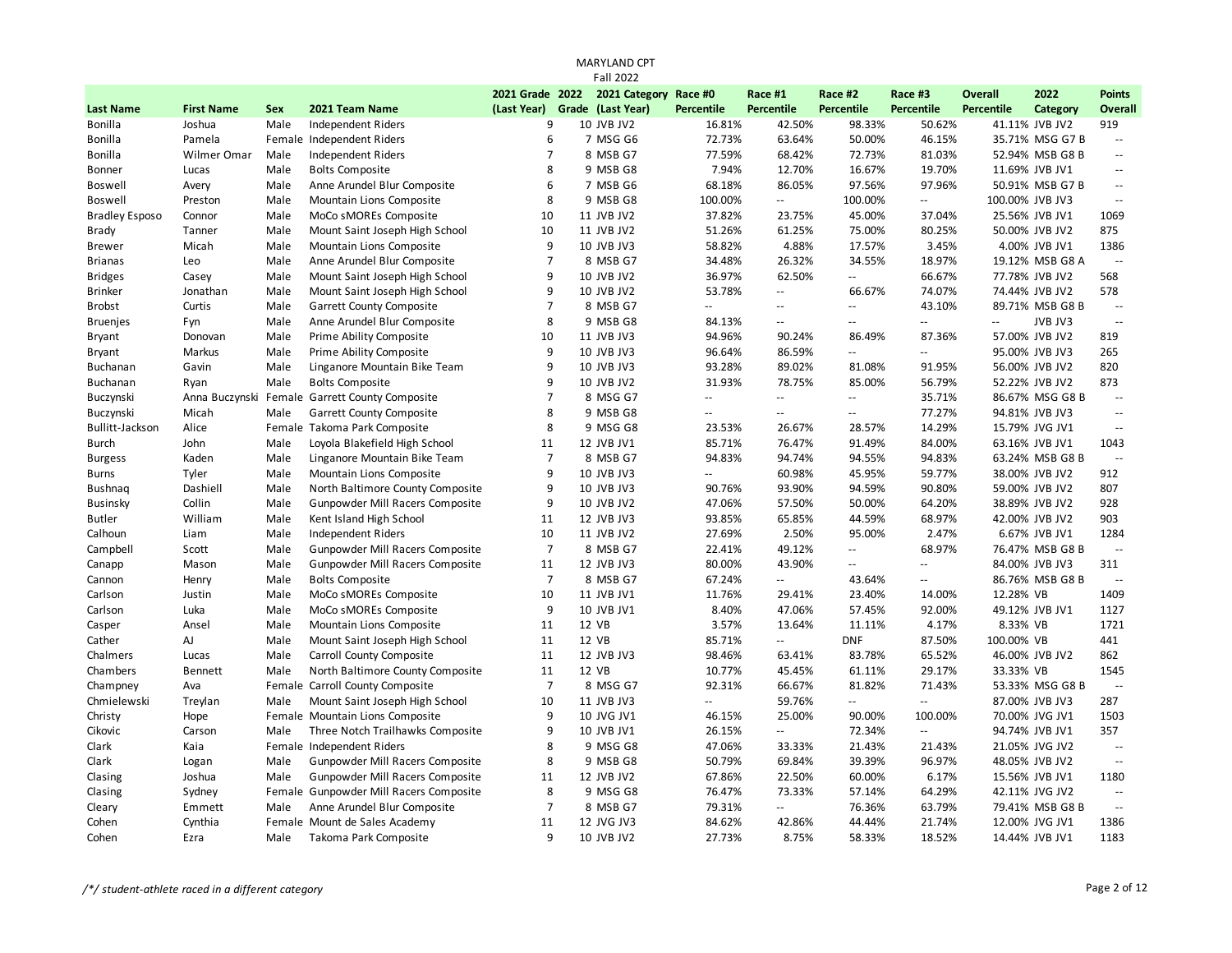|                       |                   |            |                                         |                 | <b>Fall 2022</b>      |                            |                                               |                          |                                               |                          |                  |                |
|-----------------------|-------------------|------------|-----------------------------------------|-----------------|-----------------------|----------------------------|-----------------------------------------------|--------------------------|-----------------------------------------------|--------------------------|------------------|----------------|
|                       |                   |            |                                         | 2021 Grade 2022 | 2021 Category Race #0 |                            | Race #1                                       | Race #2                  | Race #3                                       | <b>Overall</b>           | 2022             | <b>Points</b>  |
| <b>Last Name</b>      | <b>First Name</b> | <b>Sex</b> | 2021 Team Name                          | (Last Year)     | Grade (Last Year)     | <b>Percentile</b>          | <b>Percentile</b>                             | <b>Percentile</b>        | <b>Percentile</b>                             | <b>Percentile</b>        | Category         | <b>Overall</b> |
| colby                 | Eddy              | Male       | Gunpowder Mill Racers Composite         | 9               | 10 JVB JV3            | $\overline{\phantom{a}}$   | 46.34%                                        | Ξ.                       | 17.24%                                        |                          | 62.00% JVB JV3   | 702            |
| Cole                  | Sebastian         | Male       | Gunpowder Mill Racers Composite         | 8               | 9 MSB G8              | $\mathbf{u}$               | 38.10%                                        | $\overline{a}$           | $\Box$                                        |                          | 90.91% JVB JV3   | $\sim$         |
| Cooke                 | Kai               | Male       | North Baltimore County Composite        | 8               | 9 MSB G8              | $\mathbb{Z}^{\mathbb{Z}}$  | 66.67%                                        | 36.36%                   | 39.39%                                        |                          | 29.87% JVB JV2   | $\sim$         |
| Cooper                | lan               | Male       | Garrett County Composite                | 11              | 12 JVB JV1            | $\sim$ $\sim$              | $\overline{a}$                                | 68.09%                   | 28.00%                                        |                          | 71.93% JVB JV1   | 805            |
| Corzine               | Samantha          |            | Female Trolley Trail TacocaTs           | 9               | 10 JVG JV2            | 24.14%                     | 10.00%                                        | 11.76%                   | 5.00%                                         |                          | 4.55% JVG JV1    | 1505           |
| Cox                   | Andrew            | Male       | Gunpowder Mill Racers Composite         | 11              | 12 JVB JV2            | 83.08%                     | Ξ.                                            | ă.                       | $\sim$                                        | $\mathbf{u}$             | JVB JV2          | $\sim$         |
| Cozzolino             | Cade              | Male       | Carroll County Composite                | 11              | 12 JVB JV2            | $\overline{\phantom{a}}$   | 91.25%                                        | 96.67%                   | 92.59%                                        |                          | 60.00% JVB JV2   | 827            |
| Cress                 | Nathan            | Male       | Takoma Park Composite                   | 8               | 9 MSB G8              | 34.92%                     | 61.90%                                        | 50.00%                   | 33.33%                                        |                          | 31.17% JVB JV2   | $\sim$         |
| Crimaudo              | Leo               | Male       | Anne Arundel Blur Composite             | $\overline{7}$  | 8 MSB G7              | 75.86%                     | 70.18%                                        | 70.91%                   | 84.48%                                        |                          | 54.41% MSB G8 B  | $\sim$         |
| Crosby                | Jacob             | Male       | Gunpowder Mill Racers Composite         | 8               | 9 MSB G8              | 31.75%                     | 65.08%                                        | 71.21%                   | 24.24%                                        |                          | 32.47% JVB JV2   | $\sim$ $\sim$  |
| Crosley               | Davis             | Male       | Anne Arundel Blur Composite             | $\overline{7}$  | 8 MSB G7              | 25.86%                     | 22.81%                                        | 18.18%                   | 20.69%                                        |                          | 13.24% MSB G8 A  | $\sim$         |
| Culotta               | Noah              | Male       | <b>Trolley Trail TacocaTs</b>           | 9               | 10 JVB JV1            | 0.84%                      | 7.84%                                         | 14.89%                   | 12.00%                                        | 8.77% VB                 |                  | 1521           |
| Czorapinski           | Joshua            | Male       | Kent Island High School                 | 11              | 12 JVB JV3            | 78.46%                     | 32.93%                                        | 24.32%                   | 26.44%                                        |                          | 21.00% JVB JV2   | 1101           |
| Dallaire              | Luke              | Male       | Gunpowder Mill Racers Composite         | 8               | 9 MSB G8              | 25.40%                     | 11.11%                                        | 13.64%                   | 10.61%                                        |                          | 7.79% JVB JV1    | $\mathbb{Z}^2$ |
| Danner-McDonald Devin |                   | Male       | Takoma Park Composite                   | 10              | 11 JVB JV3            | 92.31%                     | 42.68%                                        | 31.08%                   | 20.69%                                        |                          | 22.00% JVB JV2   | 1075           |
| Darr                  | James             | Male       | North Baltimore County Composite        | 11              | 12 VB                 | 10.71%                     | 50.00%                                        | 94.44%                   | 54.17%                                        | 50.00% VB                |                  | 1463           |
| Daugherty             | Lani              |            | Female Garrett County Composite         | 8               | 9 MSG G8              | 70.59%                     | Ξ.                                            | ă.                       | $\sim$                                        | $\mathbf{u}$             | JVG JV3          | $\sim$         |
| Daugherty             | Michael           | Male       | Garrett County Composite                | 6               | 7 MSB G6              | 100.00%                    | $\mathord{\hspace{1pt}\text{--}\hspace{1pt}}$ | ц,                       | $\sim$                                        | $\overline{\phantom{a}}$ | MSB G7B          | $\mathbb{Z}^2$ |
| Davenport             | Marisa            |            | Female Takoma Park Composite            | 9               | 10 JVG JV3            | 79.31%                     | $\sim$ $\sim$                                 | 94.44%                   | 82.61%                                        |                          | 76.00% JVG JV3   | 760            |
| Davidson              | Eleanor           |            | Female Monocacy Composite               | 8               | 9 MSG G8              | 58.82%                     | $\overline{\phantom{a}}$                      | $\overline{a}$           | 71.43%                                        |                          | 84.21% JVG JV3   | $\sim$         |
| Davis                 | Justin            | Male       | Gunpowder Mill Racers Composite         | 9               | 10 JVB JV1            | 5.04%                      | 13.73%                                        | 31.91%                   | 16.00%                                        | 10.53% VB                |                  | 1430           |
| De Santis             | Matteo            | Male       | Gunpowder Mill Racers Composite         | $\overline{7}$  | 8 MSB G7              | 74.14%                     | $\overline{\phantom{a}}$                      | $-$                      | $\mathord{\hspace{1pt}\text{--}\hspace{1pt}}$ | $-$                      | MSB G8B          | $\sim$         |
| Deckert               | Kian              | Male       | Eastern Shore Composite Club            | 9               | 10 JVB JV3            | 57.14%                     | 57.32%                                        | $\overline{\phantom{a}}$ | 28.74%                                        |                          | 66.00% JVB JV3   | 637            |
| Dejong                | Milan             | Male       | Prime Ability Composite                 | 8               | 9 MSB G8              | 66.67%                     | 44.44%                                        | 46.97%                   | 60.61%                                        |                          | 37.66% JVB JV2   | $\sim$ $\sim$  |
| Delp                  | Luke              | Male       | Eastern Shore Composite Club            | 8               | 9 MSB G8              | 42.86%                     | 90.48%                                        | Ξ.                       | 65.15%                                        |                          | 80.52% JVB JV3   | $\sim$         |
| DeLuca                | Arabella          |            | Female Mount de Sales Academy           | 9               | 10 JVG JV3            | 82.76%                     | 64.29%                                        | 88.89%                   | $\mathbb{L}^{\mathbb{L}}$                     |                          | 64.00% JVG JV3   | 824            |
| DeOcampo              | Cameron           | Male       | Monocacy Composite                      | 11              | 12 JVB JV3            | 75.38%                     | μ.                                            | Ξ.                       | 39.08%                                        |                          | 83.00% JVB JV3   | 317            |
| Derrick               | Hal               | Male       | <b>Trolley Trail TacocaTs</b>           | 6               | 7 MSB G6              | $\mathbf{u}$               | 32.56%                                        | $\mathbb{L}$ .           | 20.41%                                        |                          | 60.00% MSB G7 B  | $\sim$         |
| Diaz                  | Casey             | Male       | North Baltimore County Composite        | 6               | 7 MSB G6              | 36.36%                     | 48.84%                                        | 51.22%                   | 30.61%                                        |                          | 29.09% MSB G7 A  | $\sim$         |
| Diaz                  | Mariana           |            | Female Independent Riders               | 9               | 10 JVG JV2            | 48.28%                     | 60.00%                                        | 70.59%                   | 55.00%                                        |                          | 45.45% JVG JV2   | 1273           |
| Dieter                | Bennett           | Male       | North Baltimore County Composite        | 8               | 9 MSB G8              | 63.49%                     | 82.54%                                        | 65.15%                   | 68.18%                                        |                          | 55.84% JVB JV3   | $\mathbb{Z}^2$ |
| Dillon                | Kai               | Male       | Mountain Lions Composite                | 9               | 10 JVB JV3            | $\mathbf{u}$               | 79.27%                                        | Ξ.                       | $\mathcal{L}_{\mathcal{A}}$                   |                          | 92.00% JVB JV3   | 271            |
| DiPietro              | William           | Male       | Mountain Lions Composite                | 9               | 10 JVB JV3            | 70.59%                     | 23.17%                                        | 32.43%                   | 14.94%                                        |                          | 19.00% JVB JV1   | 1160           |
| Disebastiano          | Marcus            | Male       | Gunpowder Mill Racers Composite         | 9               | 10 JVB JV3            | 84.03%                     | 50.00%                                        | ă.                       | $\mathcal{L}_{\mathcal{F}}$                   |                          | 86.00% JVB JV3   | 300            |
| <b>Dolinger Few</b>   | Grayson           | Male       | Mountain Lions Composite                | 11              | 12 JVB JV3            | 100.00%                    | 73.17%                                        | 89.19%                   | 50.57%                                        |                          | 45.00% JVB JV2   | 865            |
| Donald                | Elise             |            | Female Mountain Lions Composite         | 9               | 10 JVG JV2            | 51.72%                     | 65.00%                                        | 94.12%                   | 90.00%                                        |                          | 63.64% JVG JV2   | 1203           |
| Donohue               | Cameron           | Male       | North Baltimore County Composite        | $\overline{7}$  | 8 MSB G7              | 8.62%                      | Ξ.                                            | 5.45%                    | 5.17%                                         |                          | 44.12% MSB G8 B  | $\sim$         |
| Dorn                  | Asa               | Male       | Takoma Park Composite                   | 9               | 10 JVB JV2            | 52.94%                     | 65.00%                                        | $\overline{a}$           | 53.09%                                        |                          | 72.22% JVB JV2   | 580            |
| Dougherty             | Caio              | Male       | Takoma Park Composite                   | $\overline{7}$  | 8 MSB G7              | 29.31%                     | 15.79%                                        | 32.73%                   | 34.48%                                        |                          | 20.59% MSB G8 A  | $\sim$         |
| Douglass              | Andy              | Male       | Linganore Mountain Bike Team            | 8               | 9 MSB G8              | 39.68%                     | 71.43%                                        | 74.24%                   | 84.85%                                        |                          | 61.04% JVB JV3   | $\sim$ $\sim$  |
| Dover                 | Caleb             | Male       | North Baltimore County Composite        | 8               | 9 MSB G8              | $\overline{\phantom{a}}$   | 63.49%                                        | 51.52%                   | 45.45%                                        |                          | 41.56% JVB JV2   | $\sim$         |
| Dowell                | lan               | Male       | MoCo sMOREs Composite                   | 11              | 12 JVB JV1            | 57.14%                     | 49.02%                                        | 51.06%                   | $\Box$                                        |                          | 75.44% JVB JV1   | 780            |
| Doyle                 | Finn              | Male       | <b>Trolley Trail TacocaTs</b>           | $\overline{7}$  | 8 MSB G7              | 72.41%                     | 98.25%                                        | Ξ.                       | 75.86%                                        |                          | 82.35% MSB G8 B  | $\sim$ $\sim$  |
| Drylie                | Maddie            |            | Female North Baltimore County Composite | 8               | 9 MSG G8              | 52.94%                     | 46.67%                                        | 64.29%                   | $\overline{\phantom{a}}$                      |                          | 63.16% JVG JV3   | $\sim$         |
| Dubansky              | Iris              |            | Female Garrett County Composite         | 9               | 10 JVG JV3            | $\mathcal{L}(\mathcal{L})$ | ۵۵                                            | Ξ.                       | 13.04%                                        |                          | 80.00% JVG JV3   | 481            |
| Dubansky              | Tessa             |            | Female Garrett County Composite         | 6               | 7 MSG G6              | $\mathbf{u}$               | $\overline{\phantom{a}}$                      | --                       | 69.23%                                        |                          | 100.00% MSG G7 B | $\sim$         |
| Durst                 | Corson            | Male       | <b>Trolley Trail TacocaTs</b>           | 11              | 12 JVB JV2            | $\sim$                     | 87.50%                                        | $\sim$ $\sim$            | 41.98%                                        |                          | 71.11% JVB JV2   | 583            |
| Dutko                 | Ethan             | Male       | Three Notch Trailhawks Composite        | $\mathsf{q}$    | 10 JVB JV3            | 98.32%                     | 95.12%                                        | $\sim$                   | $\sim$ $\sim$                                 |                          | 98.00% JVB JV3   | 258            |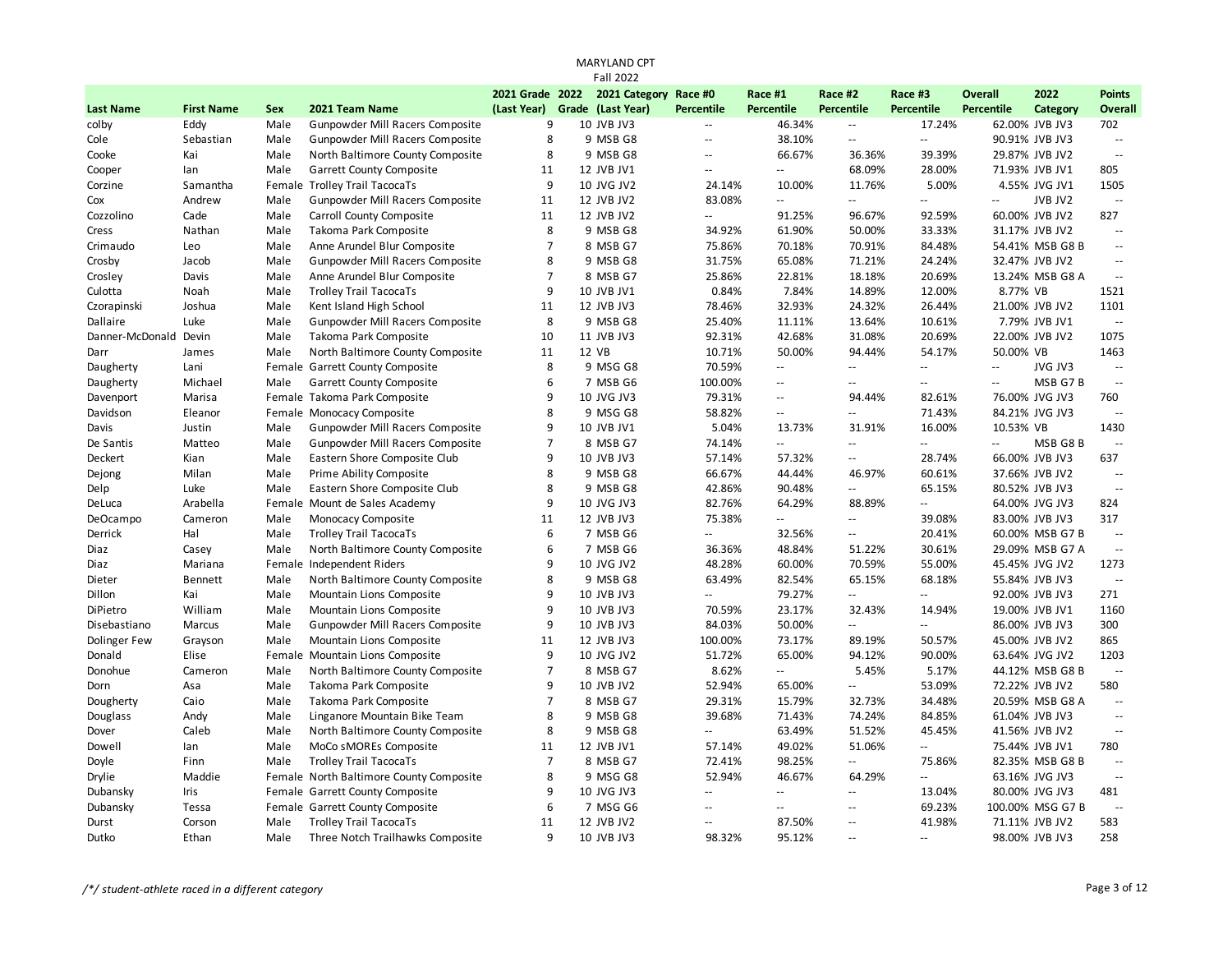|                  |                   |            |                                     |                               | <b>MARYLAND CPT</b>   |                          |                                               |                   |                           |                |                 |                |
|------------------|-------------------|------------|-------------------------------------|-------------------------------|-----------------------|--------------------------|-----------------------------------------------|-------------------|---------------------------|----------------|-----------------|----------------|
|                  |                   |            |                                     |                               | <b>Fall 2022</b>      |                          |                                               |                   |                           |                |                 |                |
|                  |                   |            |                                     | 2021 Grade 2022               | 2021 Category Race #0 |                          | Race #1                                       | Race #2           | Race #3                   | <b>Overall</b> | 2022            | <b>Points</b>  |
| <b>Last Name</b> | <b>First Name</b> | <b>Sex</b> | 2021 Team Name                      | (Last Year) Grade (Last Year) |                       | <b>Percentile</b>        | Percentile                                    | <b>Percentile</b> | <b>Percentile</b>         | Percentile     | Category        | Overall        |
| Eatough          | Emerson           |            | Female Bolts Composite              | 9                             | 10 VG                 | 66.67%                   | $\sim$                                        | 40.00%            | 40.00%                    | 80.00% VG      |                 | 1130           |
| Edwards          | Conrad            | Male       | Mount Hebron High School            | 9                             | 10 JVB JV3            | $\overline{a}$           | $\sim$ $\sim$                                 | 59.46%            | 60.92%                    |                | 71.00% JVB JV3  | 577            |
| Edwards          | Soren             | Male       | Gunpowder Mill Racers Composite     | 6                             | 7 MSB G6              | 90.91%                   | $\mathord{\hspace{1pt}\text{--}\hspace{1pt}}$ | 75.61%            | 91.84%                    |                | 85.45% MSB G7 B | $\sim$         |
| El Sawi          | Alexander         | Male       | Mountain Lions Composite            | $\overline{7}$                | 8 MSB G7              | $\overline{\phantom{a}}$ | $\overline{\phantom{a}}$                      | 44                | 53.45%                    |                | 91.18% MSB G8 B | $\sim$         |
| <b>Ellis</b>     | Jarin             | Male       | Mountain Lions Composite            | 8                             | 9 MSB G8              | 20.63%                   | 31.75%                                        | 43.94%            | 42.42%                    |                | 23.38% JVB JV2  | $\sim$         |
| Ellis            | Riley             | Male       | Mountain Lions Composite            | 6                             | 7 MSB G6              | 31.82%                   | 37.21%                                        | 34.15%            | 36.73%                    |                | 23.64% MSB G7 A | $\sim$         |
| Engelhardt       | Ben               | Male       | Mount Hebron High School            | 9                             | <b>10 JVB JV3</b>     | $\overline{\phantom{a}}$ | $\sim$ $\sim$                                 | 39.19%            | 67.82%                    |                | 70.00% JVB JV3  | 609            |
| Evans            | Noah              | Male       | Monocacy Composite                  | 11                            | 12 JVB JV2            | 75.00%                   | 40.00%                                        | 40.00%            | 14.81%                    |                | 21.11% JVB JV1  | 1114           |
| Evans            | Trevor            | Male       | Gunpowder Mill Racers Composite     | 6                             | 7 MSB G6              | 11.36%                   | 11.63%                                        | 7.32%             | 57.14%                    |                | 14.55% MSB G7 A | $\sim$         |
| Evans            | Wilson            | Male       | Mount Saint Joseph High School      | 9                             | 10 JVB JV2            | 55.46%                   | 95.00%                                        | 46.67%            | 32.10%                    |                | 36.67% JVB JV2  | 965            |
| Eveleth          | Drew              | Male       | <b>Trolley Trail TacocaTs</b>       | 6                             | 7 MSB G6              | $\overline{\phantom{a}}$ | 25.58%                                        | 9.76%             | 2.04%                     |                | 7.27% MSB G7 A  | $\sim$         |
| Ewald            | Eleanor           |            | Female Trolley Trail TacocaTs       | 9                             | 10 JVG JV3            | 68.97%                   | <b>DNF</b>                                    | 83.33%            | 78.26%                    |                | 68.00% JVG JV3  | 802            |
| Faulk            | Penn              | Male       | Takoma Park Composite               | 9                             | 10 JVB JV3            | 56.30%                   | 13.41%                                        | 22.97%            | 27.59%                    |                | 15.00% JVB JV1  | 1182           |
| Ferguson         | Noah              | Male       | Garrett County Composite            | 9                             | 10 JVB JV3            | $\mathbb{Z}^2$           | 84.15%                                        | Ξ.                | $\mathbb{L}^{\mathbb{L}}$ |                | 94.00% JVB JV3  | 267            |
| Field            | Anna              |            | Female Anne Arundel Blur Composite  | 8                             | 9 JVG JV3             | $/*/$                    | $/*/$                                         | 16.67%            | 17.39%                    |                | 48.00% JVG JV1  | 953            |
| Fisher           | Aidan             | Male       | Gunpowder Mill Racers Composite     | $\overline{7}$                | 8 MSB G7              | 93.10%                   | 66.67%                                        | 38.18%            | $\overline{\phantom{a}}$  |                | 72.06% MSB G8 B | $\sim$         |
| Fitch            | Matthew           | Male       | <b>Bolts Composite</b>              | 9                             | 10 JVB JV2            | 39.50%                   | 92.50%                                        | --                | $\overline{\phantom{a}}$  |                | 98.89% JVB JV2  | 262            |
| Fleisher         | Harris            | Male       | Mountain Lions Composite            | 10                            | 11 JVB JV3            | 63.03%                   | 39.02%                                        | 51.35%            | 52.87%                    |                | 35.00% JVB JV2  | 944            |
| Fletcher         | Nathaniel         | Male       | MoCo sMOREs Composite               | 6                             | 7 MSB G6              | $\sim$ $\sim$            | ÷.                                            | 90.24%            | 53.06%                    |                | 78.18% MSB G7 B | $\sim$         |
| Flynn            | Gavin             | Male       | Anne Arundel Blur Composite         | 9                             | 10 JVB JV3            | 86.55%                   | 92.68%                                        | 77.03%            | $\overline{\phantom{a}}$  |                | 79.00% JVB JV3  | 539            |
| Fordham          | Liam              | Male       | North Baltimore County Composite    | 6                             | 7 MSB G6              | u.                       | 20.93%                                        | 19.51%            | $\overline{\phantom{a}}$  |                | 56.36% MSB G7 B | $\sim$         |
| Fordham          | Mashaila          |            | Female Eastern Shore Composite Club | 8                             | 9 MSG G8              | 82.35%                   | 86.67%                                        | 78.57%            | 78.57%                    |                | 52.63% JVG JV2  | $\sim$         |
| Forney           | Owen              | Male       | Monocacy Composite                  | 10                            | 11 JVB JV1            | 96.92%                   | ÷.                                            | 2.13%             | 8.33%                     | 95.83% VB      |                 | 590            |
| Foutz            | <b>Bradley</b>    | Male       | Mount Saint Joseph High School      | 10                            | 11 JVB JV3            | 69.75%                   | 69.51%                                        | 28.38%            | 25.29%                    |                | 25.00% JVB JV2  | 1029           |
| Fowler           | Finn              | Male       | North Baltimore County Composite    | 6                             | 7 MSB G6              | 38.64%                   | 16.28%                                        | 26.83%            | 16.33%                    |                | 12.73% MSB G7 A | $\sim$         |
| Frank            | Ruby              |            | Female Monocacy Composite           | 9                             | 10 JVG JV3            | 92.31%                   | 14.29%                                        | 55.56%            | 34.78%                    |                | 16.00% JVG JV1  | 1383           |
| Frederick        | JJ                | Male       | Monocacy Composite                  | 9                             | 10 JVB JV3            | 54.62%                   | $\sim$ $\sim$                                 | LL.               | $\mathbf{u}$              | L.             | JVB JV3         | $\sim$         |
| Frueauf          | Wally             | Male       | Takoma Park Composite               | 8                             | 9 MSB G8              | 71.43%                   | $\mathbb{L} \mathbb{L}$                       | 90.91%            | 86.36%                    |                | 81.82% JVB JV3  | $\sim$ $\sim$  |
| Gendell          | Ben               | Male       | Anne Arundel Blur Composite         | 8                             | 9 MSB G8              | 15.87%                   | 15.87%                                        | Ξ.                | $\mathbb{L}^{\mathbb{L}}$ |                | 87.01% JVB JV3  | $\sim$         |
| Gilbert          | Elise             |            | Female Patterson Park Composite     | 6                             | 7 MSG G6              | Ξ.                       | $\Box$                                        | 90.00%            | 100.00%                   |                | 85.71% MSG G7 B | $\mathbb{Z}^2$ |
| Gilbertson       | Aiden             | Male       | Linganore Mountain Bike Team        | 10                            | 11 JVB JV3            | 68.07%                   | $\mathbb{L}^{\mathbb{L}}$                     | LL.               | 70.11%                    |                | 89.00% JVB JV3  | 275            |
| Glorioso         | Charlotte         |            | Female Independent Riders           | 9                             | 10 JVG JV2            | 27.59%                   | 30.00%                                        | Ξ.                | 75.00%                    |                | 72.73% JVG JV1  | 852            |
| Gonzalez         | Nora              |            | Female Mountain Lions Composite     | 6                             | 7 MSG G6              | 54.55%                   | 45.45%                                        | 40.00%            | 53.85%                    |                | 21.43% MSG G7 A | $\sim$         |
| Good             | Owen              | Male       | North Baltimore County Composite    | 9                             | 10 JVB JV2            | 44.62%                   | 11.25%                                        | 3.33%             | 4.94%                     |                | 2.22% JVB JV1   | 1421           |
| Goodwin          | Zion              | Male       | Mountain Lions Composite            | 9                             | 10 JVB JV3            | 99.16%                   | 64.63%                                        | 56.76%            | 47.13%                    |                | 39.00% JVB JV2  | 906            |
| Gott             | Preston           | Male       | Eastern Shore Composite Club        | 10                            | 11 JVB JV1            | 9.23%                    | 9.80%                                         | 6.38%             | 2.00%                     | 3.51% VB       |                 | 1590           |
| Grasty           | Oliver            | Male       | Mountain Lions Composite            | 6                             | 7 MSB G6              | 70.45%                   | 81.40%                                        | 78.05%            | 55.10%                    |                | 38.18% MSB G7 B | $\ddotsc$      |
| Greco            | Mia               |            | Female Trolley Trail TacocaTs       | 9                             | 10 JVG JV2            | 44.83%                   | 55.00%                                        | --                | 85.00%                    |                | 81.82% JVG JV2  | 805            |
| Green            | Harleen           |            | Female Mountain Lions Composite     | 11                            | 12 VG                 | 37.50%                   | $\Box$                                        | 100.00%           | 100.00%                   | 100.00% VG     |                 | 1078           |
| Green            | Maya              |            | Female Mountain Lions Composite     | 8                             | 9 MSG G8              | 64.71%                   | 80.00%                                        | 71.43%            | 85.71%                    |                | 47.37% JVG JV2  | $\sim$         |
| Greenberg        | Eyan              | Male       | North Baltimore County Composite    | 10                            | 11 JVB JV3            | 100.00%                  | $\mathbb{L}^{\mathbb{L}}$                     | 98.65%            | 97.70%                    |                | 80.00% JVB JV3  | 514            |
| Greene           | Dane              |            | Female Patterson Park Composite     | $\overline{7}$                | 8 MSG G7              | u.                       | $\mathbf{L}$                                  | --                | 92.86%                    |                | 93.33% MSG G8 B | $\sim$         |
| Grev             | Theodore          | Male       | Anne Arundel Blur Composite         | 9                             | 10 JVB JV1            | 35.38%                   | 33.33%                                        | 76.60%            | 76.00%                    |                | 43.86% JVB JV1  | 1147           |
| Griffin          | Patrick           | Male       | Monocacy Composite                  | 10                            | 11 JVB JV2            | 53.85%                   | 25.00%                                        | 36.67%            | 48.15%                    |                | 27.78% JVB JV1  | 1059           |
| Griffin          | Paul              | Male       | Takoma Park Composite               | 9                             | 10 JVB JV3            | 76.47%                   | 62.20%                                        | Ξ.                | 80.46%                    |                | 76.00% JVB JV3  | 551            |
| Grossnickle      | Weston            | Male       | Monocacy Composite                  | 9                             | 10 JVB JV3            | $\mathbb{L}^2$           | 45.12%                                        | $\overline{a}$    | ÷.                        |                | 85.00% JVB JV3  | 308            |
| Grube            | Matthew           | Male       | Anne Arundel Blur Composite         | 9                             | 10 JVB JV2            | 42.86%                   | 48.75%                                        | 65.00%            | 58.02%                    |                | 40.00% JVB JV2  | 922            |
| Grube            | Michael           | Male       | Anne Arundel Blur Composite         | 10                            | 11 JVB JV2            | 42.02%                   | 45.00%                                        | $\overline{a}$    | 76.54%                    |                | 70.00% JVB JV2  | 585            |
|                  |                   |            |                                     |                               |                       |                          |                                               |                   |                           |                |                 |                |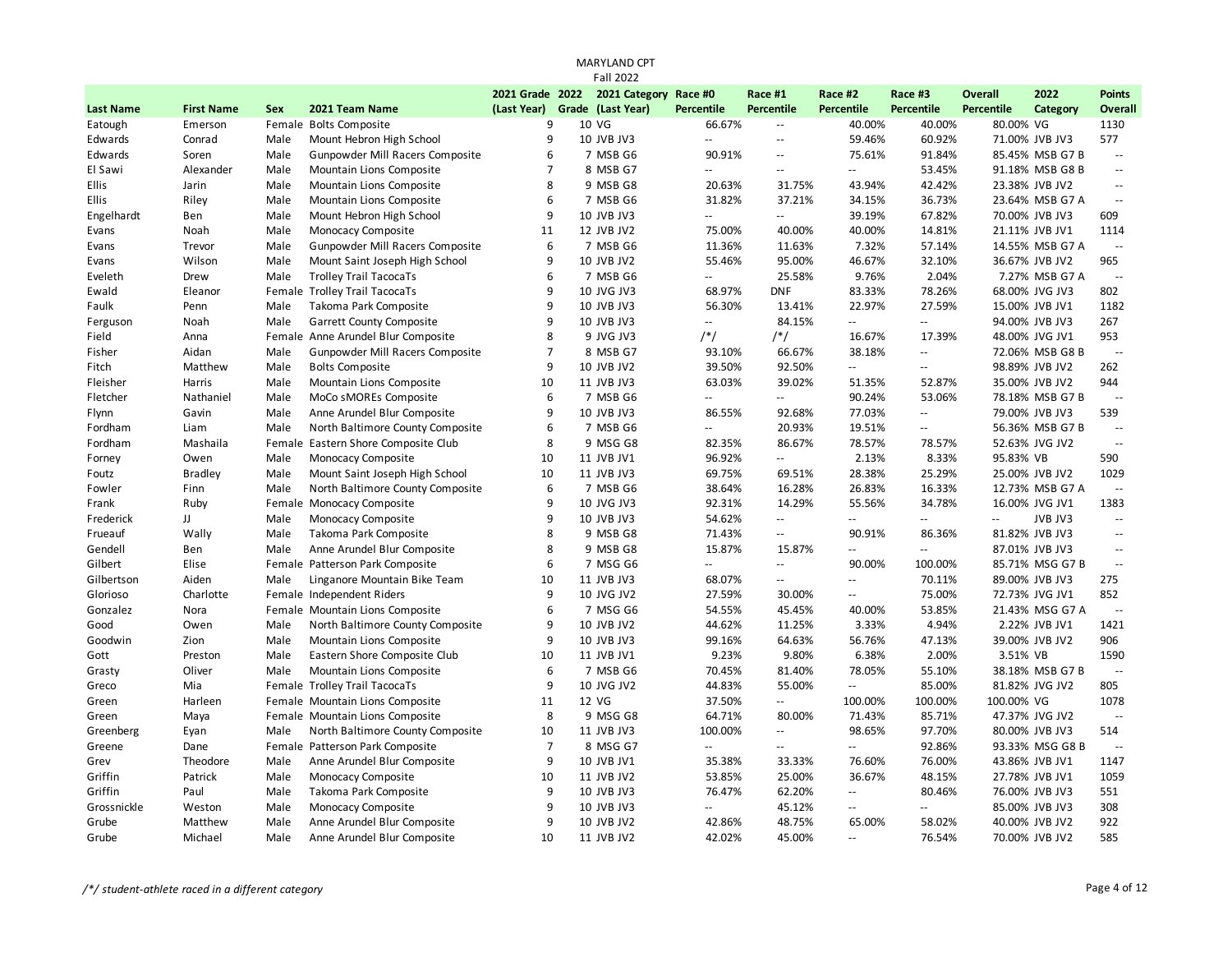|                  |                   |            |                                 |                 | <b>Fall 2022</b>      |                           |                          |                          |                          |            |                 |                |
|------------------|-------------------|------------|---------------------------------|-----------------|-----------------------|---------------------------|--------------------------|--------------------------|--------------------------|------------|-----------------|----------------|
|                  |                   |            |                                 | 2021 Grade 2022 | 2021 Category Race #0 |                           | Race #1                  | Race #2                  | Race #3                  | Overall    | 2022            | <b>Points</b>  |
| <b>Last Name</b> | <b>First Name</b> | <b>Sex</b> | 2021 Team Name                  | (Last Year)     | Grade (Last Year)     | <b>Percentile</b>         | <b>Percentile</b>        | <b>Percentile</b>        | <b>Percentile</b>        | Percentile | Category        | <b>Overall</b> |
| Guevara          | Estevan           | Male       | MoCo sMOREs Composite           | 8               | 9 MSB G8              | 11.11%                    | 4.76%                    | 1.52%                    | 1.52%                    |            | 1.30% JVB JV1   | $\sim$ $\sim$  |
| Gundrum          | Ford              | Male       | Mountain Lions Composite        | $\overline{7}$  | 8 MSB G7              | 24.14%                    | 12.28%                   | 9.09%                    | 10.34%                   |            | 5.88% MSB G8 A  | $\sim$         |
| Guy              | Kyan              | Male       | MoCo sMOREs Composite           | $\overline{7}$  | 8 MSB G7              | $\mathbb{L}^{\mathbb{L}}$ | 1.75%                    | 1.82%                    | 1.72%                    |            | 1.47% MSB G8 A  | $\sim$         |
| Gwiazda          | Zachary           | Male       | Gunpowder Mill Racers Composite | 8               | 9 MSB G8              | 90.48%                    | 95.24%                   | 93.94%                   | $\mathbf{u}$             |            | 84.42% JVB JV3  | $\sim$ $\sim$  |
| Gwin             | Jimmy             | Male       | Loyola Blakefield High School   | 10              | 11 JVB JV2            | 18.49%                    | 20.00%                   | 20.00%                   | 17.28%                   |            | 11.11% JVB JV1  | 1231           |
| Haley            | Cooper            | Male       | Garrett County Composite        | $\overline{7}$  | 8 MSB G7              | 17.24%                    | 8.77%                    | 12.73%                   | 15.52%                   |            | 8.82% MSB G8 A  | $\sim$         |
| Hall             | Will              | Male       | Mount Saint Joseph High School  | 9               | 10 JVB JV2            | 50.42%                    | 80.00%                   | 80.00%                   | 46.91%                   |            | 44.44% JVB JV2  | 891            |
| Hammouda         | Molka             |            | Female Independent Riders       | 9               | 10 JVG JV3            | 89.66%                    | 78.57%                   | 66.67%                   | 69.57%                   |            | 36.00% JVG JV2  | 1249           |
| Hands            | Colin             | Male       | Carroll County Composite        | $\overline{7}$  | 8 MSB G7              | 81.03%                    | 77.19%                   | 87.27%                   | 77.59%                   |            | 55.88% MSB G8 B | $\sim$         |
| Hanna            | <b>Brooks</b>     | Male       | Mount Saint Joseph High School  | 10              | 11 JVB JV2            | 40.34%                    | 73.75%                   | 26.67%                   | 29.63%                   |            | 31.11% JVB JV1  | 1044           |
| hannan           | Connor            | Male       | Takoma Park Composite           | 6               | 7 MSB G6              | 4.55%                     | 9.30%                    | 2.44%                    | 14.29%                   |            | 1.82% MSB G7 A  | $\sim$         |
| Harbaugh         | Josh              | Male       | <b>Bolts Composite</b>          | $\overline{7}$  | 8 MSB G7              | 37.93%                    | 24.56%                   | 21.82%                   | 27.59%                   |            | 16.18% MSB G8 A | $\sim$         |
| Hargrove         | Caiden            | Male       | Mountain Lions Composite        | 6               | 7 MSB G6              | 34.09%                    | 60.47%                   | u.                       | 71.43%                   |            | 76.36% MSB G7 B | $\sim$         |
| Harmer           | Elise             |            | Female Trolley Trail TacocaTs   | 9               | 10 JVG JV2            | 6.90%                     | 15.00%                   | 23.53%                   | 15.00%                   |            | 13.64% JVG JV1  | 1459           |
| Harrison         | Spencer           | Male       | Anne Arundel Blur Composite     | 10              | 11 JVB JV3            | 82.35%                    | 6.10%                    | 6.76%                    | 5.75%                    |            | 3.00% JVB JV1   | 1417           |
| Hartman          | Xander            | Male       | Mount Saint Joseph High School  | 10              | 11 JVB JV3            | 89.08%                    | 75.61%                   | 66.22%                   | 72.41%                   |            | 47.00% JVB JV2  | 859            |
| Harvey           | Rileigh           |            | Female Prime Ability Composite  | 10              | 11 JVG JV2            | 37.93%                    | 70.00%                   | 33.33%                   | 39.13%                   |            | 56.00% JVG JV2  | 890            |
| Hayden           | Cullen            | Male       | Mountain Lions Composite        | $\overline{7}$  | 8 MSB G7              | $\sim$                    | 82.46%                   | 46.34%                   | 34.69%                   |            | 94.12% MSB G8 B | $\sim$         |
| Heiser           | Drew              | Male       | <b>Bolts Composite</b>          | 6               | 7 MSB G6              | $\sim$                    | 62.79%                   | 58.54%                   | 40.82%                   |            | 30.91% MSB G7 B | $\sim$ $\sim$  |
| Heist            | Adam              | Male       | Anne Arundel Blur Composite     | 8               | 9 MSB G8              | 49.21%                    | 36.51%                   | 30.30%                   | 95.45%                   |            | 28.57% JVB JV2  | $\sim$         |
| <b>HEIST</b>     | LIAM              | Male       | Anne Arundel Blur Composite     | 6               | 7 MSB G6              | 43.18%                    | 41.86%                   | 43.90%                   | 28.57%                   |            | 25.45% MSB G7 A | $\sim$         |
| Helt             | Aidan             | Male       | <b>Trolley Trail TacocaTs</b>   | 11              | 12 JVB JV2            | 96.43%                    | 88.75%                   | --                       | 87.65%                   |            | 81.11% JVB JV2  | 530            |
| Helt             | Eli               | Male       | <b>Trolley Trail TacocaTs</b>   | $\overline{7}$  | 8 MSB G7              | 89.66%                    | 78.95%                   | 92.73%                   | 82.76%                   |            | 60.29% MSB G8 B | $\sim$         |
| Helt             | Tommy             | Male       | <b>Trolley Trail TacocaTs</b>   | 11              | 12 JVB JV2            | 84.62%                    | 85.00%                   | 83.33%                   | 83.95%                   |            | 56.67% JVB JV2  | 847            |
| Hendrix          | Tyler             | Male       | Eastern Shore Composite Club    | 8               | 9 MSB G8              | $\mathbb{Z}^{\mathbb{Z}}$ | $\overline{\phantom{a}}$ | 34.85%                   | 25.76%                   |            | 70.13% JVB JV3  | $\sim$         |
| Henry            | Jacob             | Male       | Mount Saint Joseph High School  | 11              | 12 JVB JV3            | 90.77%                    | 56.10%                   | 25.68%                   | DNF                      |            | 63.00% JVB JV3  | 690            |
| Herbert          | <b>Brooks</b>     | Male       | <b>Trolley Trail TacocaTs</b>   | 6               | 7 MSB G6              | $\mathbb{L}^{\mathbb{L}}$ | Ξ.                       | 73.17%                   | 77.55%                   |            | 81.82% MSB G7 B | $\sim$         |
| Hershfeld        | Nolan             | Male       | Mount Saint Joseph High School  | 9               | 10 JVB JV3            | 59.66%                    | 20.73%                   | 29.73%                   | 16.09%                   |            | 18.00% JVB JV1  | 1172           |
| Hess             | Eli               | Male       | <b>Trolley Trail TacocaTs</b>   | 9               | 10 JVB JV2            | 52.31%                    | ÷.                       | --                       | 72.84%                   |            | 94.44% JVB JV2  | 277            |
| Hines            | Jacob             | Male       | <b>Trolley Trail TacocaTs</b>   | $\overline{7}$  | 8 MSB G8              | 1.72%                     | 1.59%                    | 3.03%                    | ă.                       |            | 36.36% MSB G8 B | $\sim$         |
| Hines            | Nathan            | Male       | Mount Hebron High School        | 9               | 10 JVB JV3            | $\overline{\phantom{a}}$  | $\sim$ $\sim$            | --                       | 88.51%                   |            | 97.00% JVB JV3  | 259            |
| Hinsch           | Wyatt             | Male       | Anne Arundel Blur Composite     | 9               | 10 JVB JV2            | $\mathbf{u}$              | 86.25%                   | ۵۵                       | 90.12%                   |            | 81.11% JVB JV2  | 530            |
| Hockstra         | Matthew           | Male       | Mount Saint Joseph High School  | 11              | 12 VB                 | 50.00%                    | 90.91%                   | $\overline{\phantom{a}}$ | 75.00%                   | 91.67% VB  |                 | 900            |
| Hogan            | Eliana            |            | Female Bolts Composite          | 6               | 7 MSG G6              | 36.36%                    | 54.55%                   | 80.00%                   | 23.08%                   |            | 28.57% MSG G7 A | $\sim$ $\sim$  |
| Honzak           | Dominik           | Male       | Takoma Park Composite           | 9               | <b>10 JVB JV3</b>     | $\overline{\phantom{a}}$  | 8.54%                    | 8.11%                    | 10.34%                   |            | 6.00% JVB JV1   | 1363           |
| Hooks            | Evan              | Male       | Mountain Lions Composite        | 8               | 9 MSB G8              | 65.08%                    | 25.40%                   | 77.27%                   | 74.24%                   |            | 38.96% JVB JV2  | $\sim$         |
| Hooks            | Luke              | Male       | Mountain Lions Composite        | 6               | 7 MSB G6              | 54.55%                    | 39.53%                   | Ξ.                       | 42.86%                   |            | 65.45% MSB G7 B | $\sim$         |
| Hordubay         | Drew              | Male       | <b>Garrett County Composite</b> | 11              | 12 JVB JV1            | 39.29%                    | $\overline{\phantom{a}}$ | 74.47%                   | 68.00%                   |            | 77.19% JVB JV1  | 711            |
| Hordubay         | Jackson           | Male       | Garrett County Composite        | 9               | 10 JVB JV1            | 23.08%                    | 68.63%                   | 44.68%                   | 64.00%                   |            | 43.86% JVB JV1  | 1147           |
| Horman           | Ben               | Male       | <b>Trolley Trail TacocaTs</b>   | $\overline{7}$  | 8 MSB G7              | 60.34%                    | 73.68%                   | 50.91%                   | 62.07%                   |            | 41.18% MSB G8 B | $\mathbb{Z}^2$ |
| Horman           | Elijah            | Male       | Mount Saint Joseph High School  | 9               | 10 JVB JV3            | 84.87%                    | 58.54%                   | 55.41%                   | 51.72%                   |            | 40.00% JVB JV2  | 905            |
| Hospelhorn       | Ty                | Male       | Loyola Blakefield High School   | 10              | 11 JVB JV3            | 14.29%                    | $\overline{\phantom{a}}$ | --                       | $\overline{\phantom{a}}$ | $\sim$     | JVB JV3         | $\sim$         |
| Huber            | Caroline          |            | Female Mount de Sales Academy   | 10              | 11 JVG JV1            | 62.50%                    | 37.50%                   | 40.00%                   | 33.33%                   | 20.00% VG  |                 | 1579           |
| Hudnall          | Cam               | Male       | <b>Garrett County Composite</b> | 6               | 7 MSB G6              | 47.73%                    | 67.44%                   | 53.66%                   | 67.35%                   |            | 34.55% MSB G7 B | $\sim$         |
| Hudnall          | Ellie             |            | Female Garrett County Composite | 10              | 11 JVG JV2            | 53.85%                    | $\overline{a}$           | 82.35%                   | 80.00%                   |            | 86.36% JVG JV2  | 792            |
| Hyatt            | <b>Brian</b>      | Male       | Gunpowder Mill Racers Composite | 8               | 9 MSB G8              | 85.71%                    | 92.06%                   | 78.79%                   | 56.06%                   |            | 57.14% JVB JV3  | $\sim$         |
| iamele           | Domenic           | Male       | Mount Saint Joseph High School  | 10              | 11 JVB JV1            | 2.52%                     | 82.35%                   | 19.15%                   | 52.00%                   | 35.09% VB  |                 | 1221           |
| iamele           | Luca              | Male       | <b>Trolley Trail TacocaTs</b>   | 8               | 9 MSB G8              | 60.32%                    | 88.89%                   | 86.36%                   | 51.52%                   |            | 54.55% JVB JV3  | $\sim$ $\sim$  |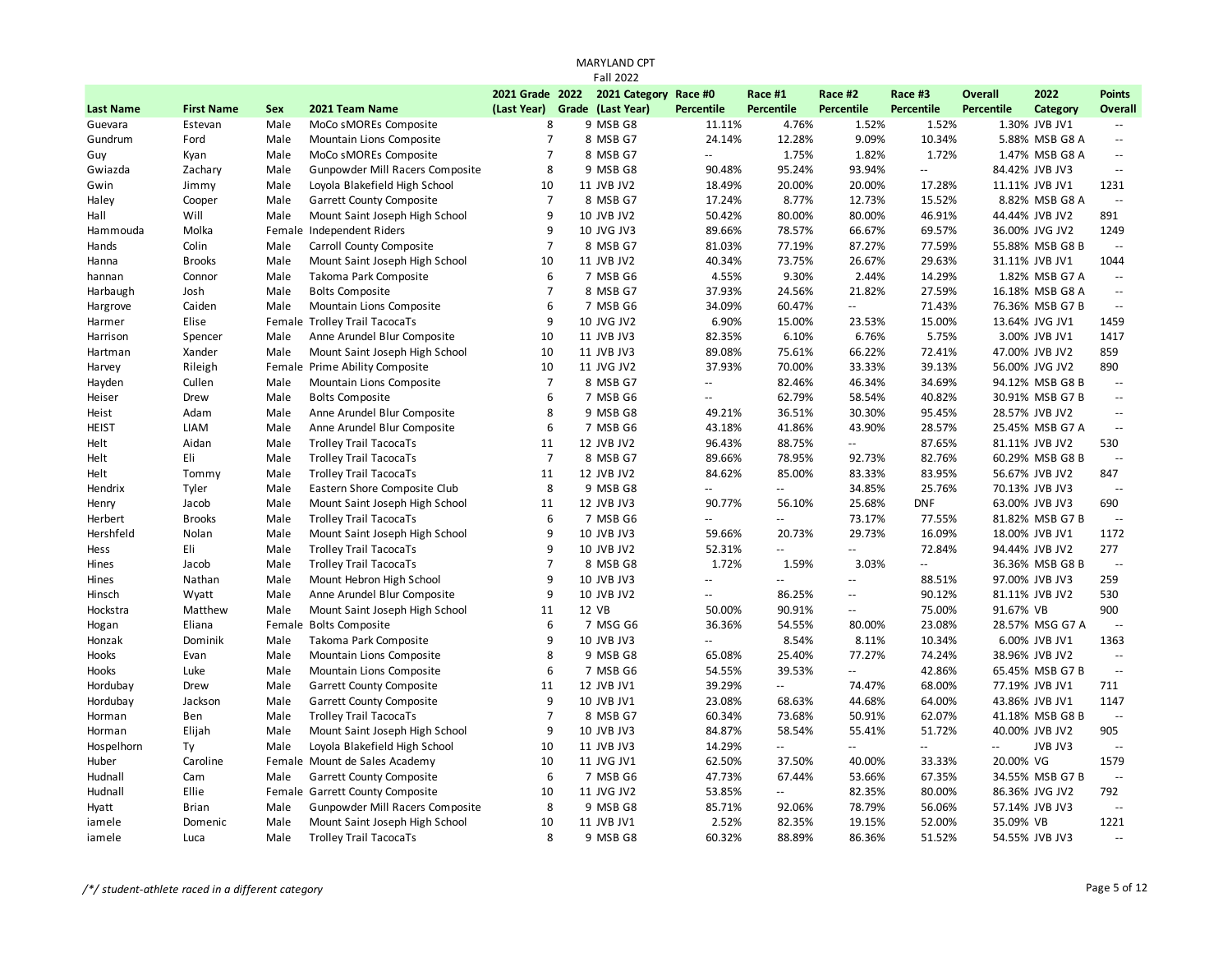|                  |                   |            |                                         |                 | <b>Fall 2022</b>      |                           |                             |                          |                          |                             |                 |                                               |
|------------------|-------------------|------------|-----------------------------------------|-----------------|-----------------------|---------------------------|-----------------------------|--------------------------|--------------------------|-----------------------------|-----------------|-----------------------------------------------|
|                  |                   |            |                                         | 2021 Grade 2022 | 2021 Category Race #0 |                           | Race #1                     | Race #2                  | Race #3                  | <b>Overall</b>              | 2022            | <b>Points</b>                                 |
| <b>Last Name</b> | <b>First Name</b> | <b>Sex</b> | 2021 Team Name                          | (Last Year)     | Grade (Last Year)     | <b>Percentile</b>         | <b>Percentile</b>           | Percentile               | <b>Percentile</b>        | <b>Percentile</b>           | Category        | Overall                                       |
| Jacob            | Nicholas          | Male       | Loyola Blakefield High School           | 11              | 12 JVB JV2            | --                        | 56.25%                      | 43.33%                   | 33.33%                   |                             | 34.44% JVB JV1  | 1001                                          |
| Jacobs           | Nick              | Male       | Kent Island High School                 | 11              | 12 JVB JV1            | 35.71%                    | 88.24%                      | 38.30%                   | 26.00%                   |                             | 33.33% JVB JV1  | 1225                                          |
| Jaeb             | Colby             | Male       | Linganore Mountain Bike Team            | 11              | 12 JVB JV2            | 73.85%                    | <b>DNF</b>                  | 90.00%                   | 82.72%                   |                             | 76.67% JVB JV2  | 577                                           |
| Jain             | Vihaan            | Male       | <b>Bolts Composite</b>                  | $\overline{7}$  | 8 MSB G7              | 68.97%                    | 45.61%                      | 81.82%                   | 72.41%                   |                             | 45.59% MSB G8 B | $\overline{\phantom{a}}$                      |
| Jaranson         | Kyle              | Male       | <b>Bolts Composite</b>                  | 10              | 11 JVB JV1            | 10.92%                    | 21.57%                      | 36.17%                   | 36.00%                   | 15.79% VB                   |                 | 1330                                          |
| Jarvis-Weaver    | Drew              | Male       | Linganore Mountain Bike Team            | 10              | 11 JVB JV3            | 74.79%                    | 28.05%                      | 52.70%                   | 48.28%                   |                             | 29.00% JVB JV2  | 983                                           |
| Johnsen          | Thai              | Male       | Three Notch Trailhawks Composite        | 9               | 10 JVB JV2            | 47.90%                    | $\overline{\phantom{a}}$    | 68.33%                   | 70.37%                   |                             | 73.33% JVB JV2  | 579                                           |
| Johnson          | Adlai             | Male       | <b>Bolts Composite</b>                  | 6               | 7 MSB G6              | 75.00%                    | $\overline{\phantom{a}}$    | Щ.                       | $\overline{a}$           | $\mathcal{L}_{\mathcal{A}}$ | MSB G7B         | $\sim$                                        |
| Johnson          | Alexander         | Male       | Mount Saint Joseph High School          | 10              | 11 JVB JV1            | $\mathbf{u}$              | 78.43%                      | 93.62%                   | 54.00%                   |                             | 56.14% JVB JV1  | 1081                                          |
| Johnson          | Keith             | Male       | Mountain Lions Composite                | 10              | 11 JVB JV3            | 60.50%                    | 10.98%                      | 18.92%                   | 12.64%                   |                             | 11.00% JVB JV1  | 1281                                          |
| Johnson          | Seth              | Male       | Carroll County Composite                | 9               | 10 JVB JV2            | 22.69%                    | 15.00%                      | $\overline{\phantom{a}}$ | 44.44%                   |                             | 63.33% JVB JV1  | 725                                           |
| Jones            | Ava               |            | Female Three Notch Trailhawks Composite | 11              | 12 JVG JV1            | 38.46%                    | 75.00%                      | 100.00%                  | 88.89%                   |                             | 80.00% JVG JV1  | 1469                                          |
| Jones            | Megan             |            | Female Three Notch Trailhawks Composite | 9               | 10 JVG JV1            | 3.45%                     | 87.50%                      | 80.00%                   | 44.44%                   |                             | 60.00% JVG JV1  | 1506                                          |
| Kacala           | Mark              | Male       | <b>Bolts Composite</b>                  | $\overline{7}$  | 8 MSB G7              | Ξ.                        | 100.00%                     | 98.18%                   | 96.55%                   |                             | 66.18% MSB G8 B | $\overline{\phantom{a}}$                      |
| Kachura          | Asher             | Male       | Monocacy Composite                      | $\overline{7}$  | 8 MSB G7              | 32.76%                    | 31.58%                      | 25.45%                   | 31.03%                   |                             | 23.53% MSB G8 A | $\overline{\phantom{a}}$                      |
| Kaetzel          | George            | Male       | Gunpowder Mill Racers Composite         | 9               | 10 JVB JV3            | 71.43%                    | 40.24%                      | Ξ.                       | 44.83%                   |                             | 68.00% JVB JV3  | 624                                           |
| Karlson          | Micah             | Male       | Linganore Mountain Bike Team            | 10              | 11 JVB JV2            | 31.09%                    | 53.75%                      | $\mathbb{L}$ .           | 40.74%                   |                             | 66.67% JVB JV2  | 616                                           |
| Kasperski        | Olaf              | Male       | North Baltimore County Composite        | 8               | 9 MSB G8              | μ.                        | 30.16%                      | 40.91%                   | 53.03%                   |                             | 25.97% JVB JV2  | $\mathord{\hspace{1pt}\text{--}\hspace{1pt}}$ |
| Kayser           | Elise             |            | Female Anne Arundel Blur Composite      | 6               | 7 MSG G6              | 100.00%                   | 90.91%                      | 60.00%                   | 84.62%                   |                             | 50.00% MSG G7 B | $\mathcal{L}^{\mathcal{L}}$                   |
| Kelley           | Georgia           |            | Female Mount de Sales Academy           | 9               | 10 JVG JV3            | 86.21%                    | 50.00%                      | 38.89%                   | 43.48%                   |                             | 20.00% JVG JV1  | 1348                                          |
| Kemp             | Elijah            | Male       | MoCo sMOREs Composite                   | $\overline{7}$  | 8 MSB G7              | 58.62%                    | 56.14%                      | 52.73%                   | 51.72%                   |                             | 33.82% MSB G8 B | $\overline{\phantom{a}}$                      |
| Kemp             | Tom               | Male       | Takoma Park Composite                   | 8               | 9 MSB G8              | 9.52%                     | 17.46%                      | 18.18%                   | 7.58%                    |                             | 9.09% JVB JV1   | $\mathord{\hspace{1pt}\text{--}\hspace{1pt}}$ |
| Kenberg          | Max               | Male       | Monocacy Composite                      | $\overline{7}$  | 8 MSB G7              | $\overline{\phantom{a}}$  | 85.96%                      | 83.64%                   | 46.55%                   |                             | 51.47% MSB G8 B | $\mathord{\hspace{1pt}\text{--}\hspace{1pt}}$ |
| Kennedy          | Penelope          |            | Female Bolts Composite                  | $\overline{7}$  | 8 MSG G7              | 53.85%                    | 33.33%                      | 27.27%                   | 50.00%                   |                             | 33.33% MSG G8 B | $\sim$ $\sim$                                 |
| Keogh            | Timothy           | Male       | Mount Hebron High School                | 10              | 11 JVB JV3            | $\mathbf{u}$              | $\mathcal{L}^{\mathcal{L}}$ | 78.38%                   | $\overline{\phantom{a}}$ |                             | 88.00% JVB JV3  | 278                                           |
| Kight            | josh              | Male       | Garrett County Composite                | 11              | 12 JVB JV1            | 28.57%                    | $\mathbb{Z}^{\mathbb{Z}}$   | $\mathbb{L}$ .           | $\sim$                   | $\mathbb{Z}^{\mathbb{Z}}$   | JVB JV1         | $\sim$                                        |
| Kinnard-Brown    | Gabriel           | Male       | Prime Ability Composite                 | 8               | 9 MSB G8              | 53.97%                    | 14.29%                      | $\mathbb{Z}^2$           | 50.00%                   |                             | 68.83% JVB JV3  | $\overline{\phantom{a}}$                      |
| Kirkpatrick      | Aiden             | Male       | Anne Arundel Blur Composite             | 9               | 10 JVB JV3            | 95.38%                    | 51.22%                      | 63.51%                   | 71.26%                   |                             | 44.00% JVB JV2  | 886                                           |
| Kirkpatrick      | Jonah             | Male       | Anne Arundel Blur Composite             | 6               | 7 MSB G6              | 81.82%                    | 93.02%                      | 87.80%                   | 95.92%                   |                             | 49.09% MSB G7 B | $\mathbb{L}^{\mathbb{L}}$                     |
| Knapp            | Mason             | Male       | Mountain Lions Composite                | $\overline{7}$  | 8 MSB G7              | Ξ.                        | 71.93%                      | 63.64%                   | 48.28%                   |                             | 38.24% MSB G8 B | $\mathcal{L}^{\mathcal{L}}$                   |
| Knapp            | Riley             | Male       | Mountain Lions Composite                | 10              | 11 JVB JV2            | 47.69%                    | 28.75%                      | 13.33%                   | 3.70%                    |                             | 5.56% JVB JV1   | 1303                                          |
| Knapton          | Oliver            | Male       | Gunpowder Mill Racers Composite         | 9               | 10 JVB JV3            | $\mathbf{u}$              | $\mathcal{L} =$             | $\overline{a}$           | 82.76%                   |                             | 96.00% JVB JV3  | 264                                           |
| Koch             | Ben               | Male       | Mount Hebron High School                | 9               | 10 JVB JV2            | 33.61%                    | 31.25%                      | --                       | <b>DNF</b>               |                             | 84.44% JVB JV2  | 348                                           |
| Kocsis           | Trevor            | Male       | Mount Hebron High School                | 9               | 10 JVB JV2            | 35.29%                    | 30.00%                      | 33.33%                   | 9.88%                    |                             | 13.33% JVB JV1  | 1188                                          |
| Kohout           | Austin            | Male       | Mountain Lions Composite                | 10              | 11 JVB JV3            | $\overline{\phantom{a}}$  | $\mathbb{Z}^{\mathbb{Z}}$   | 74.32%                   | 63.22%                   |                             | 72.00% JVB JV3  | 562                                           |
| Kohout           | Jackson           | Male       | Mountain Lions Composite                | 8               | 9 MSB G8              | $\mathbb{Z}^{\mathbb{Z}}$ | 47.62%                      | 75.76%                   | 83.33%                   |                             | 50.65% JVB JV3  | $\mathcal{L}^{\mathcal{L}}$                   |
| Kola             | Srijan            | Male       | MoCo sMOREs Composite                   | 8               | 9 MSB G8              | 88.89%                    | 96.83%                      | 98.48%                   | 57.58%                   |                             | 62.34% JVB JV3  | $\mathord{\hspace{1pt}\text{--}\hspace{1pt}}$ |
| Koralov          | Samuel            | Male       | <b>Trolley Trail TacocaTs</b>           | 6               | 7 MSB G6              | 52.27%                    | 76.74%                      | 63.41%                   | 75.51%                   |                             | 40.00% MSB G7 B | $\mathord{\hspace{1pt}\text{--}\hspace{1pt}}$ |
| Korch            | Harper            |            | Female Mount de Sales Academy           | 9               | 10 JVG JV3            | 96.55%                    | 92.86%                      | 100.00%                  | 86.96%                   |                             | 40.00% JVG JV2  | 1183                                          |
| Kosich           | Robert            | Male       | Three Notch Trailhawks Composite        | 8               | 9 MSB G8              | 14.29%                    | $\Box$                      | 28.79%                   | 34.85%                   |                             | 71.43% JVB JV3  | $\sim$                                        |
| Krasa            | Noah              | Male       | Carroll County Composite                | 11              | 12 JVB JV3            | 81.54%                    | 9.76%                       | 12.16%                   | 4.60%                    |                             | 5.00% JVB JV1   | 1372                                          |
| Kromis           | Brayden           | Male       | <b>Independent Riders</b>               | 11              | 12 JVB JV1            | 46.43%                    | 52.94%                      | 53.19%                   | 70.00%                   |                             | 43.86% JVB JV1  | 1147                                          |
| Kromis           | Erin              |            | Female Independent Riders               | $\overline{7}$  | 8 MSG G7              | 15.38%                    | 8.33%                       | 9.09%                    | 7.14%                    |                             | 6.67% MSG G8 A  | $\overline{\phantom{a}}$                      |
| Kuchta           | Ethan             | Male       | Gunpowder Mill Racers Composite         | 6               | 7 MSB G6              | 20.45%                    | 65.12%                      | 14.63%                   | 46.94%                   |                             | 27.27% MSB G7 A | $\mathord{\hspace{1pt}\text{--}\hspace{1pt}}$ |
| Kuginskie        | Isaiah            | Male       | Three Notch Trailhawks Composite        | 9               | 10 JVB JV3            | Ξ.                        | 25.61%                      | 71.62%                   | 29.89%                   |                             | 26.00% JVB JV2  | 1017                                          |
| Kuhn             | Tucker            | Male       | Loyola Blakefield High School           | 10              | 11 JVB JV3            | 13.45%                    | $\mathbb{L}^{\mathbb{L}}$   | --                       | $\overline{\phantom{a}}$ | $\overline{\phantom{a}}$    | JVB JV3         | $\mathbb{L}^{\mathbb{L}}$                     |
| Landrum          | Adam              | Male       | <b>Bolts Composite</b>                  | 9               | 10 JVB JV3            | 94.12%                    | $\mathbb{Z}^{\mathbb{Z}}$   | $\sim$                   | 95.40%                   | 100.00% JVB JV3             |                 | 253                                           |
| Laskaris         | Lukas             | Male       | <b>Trolley Trail TacocaTs</b>           | 6               | 7 MSB G6              | 27.27%                    | $\sim$ $\sim$               | $\overline{a}$           | 48.98%                   |                             | 90.91% MSB G7 B | $\sim$                                        |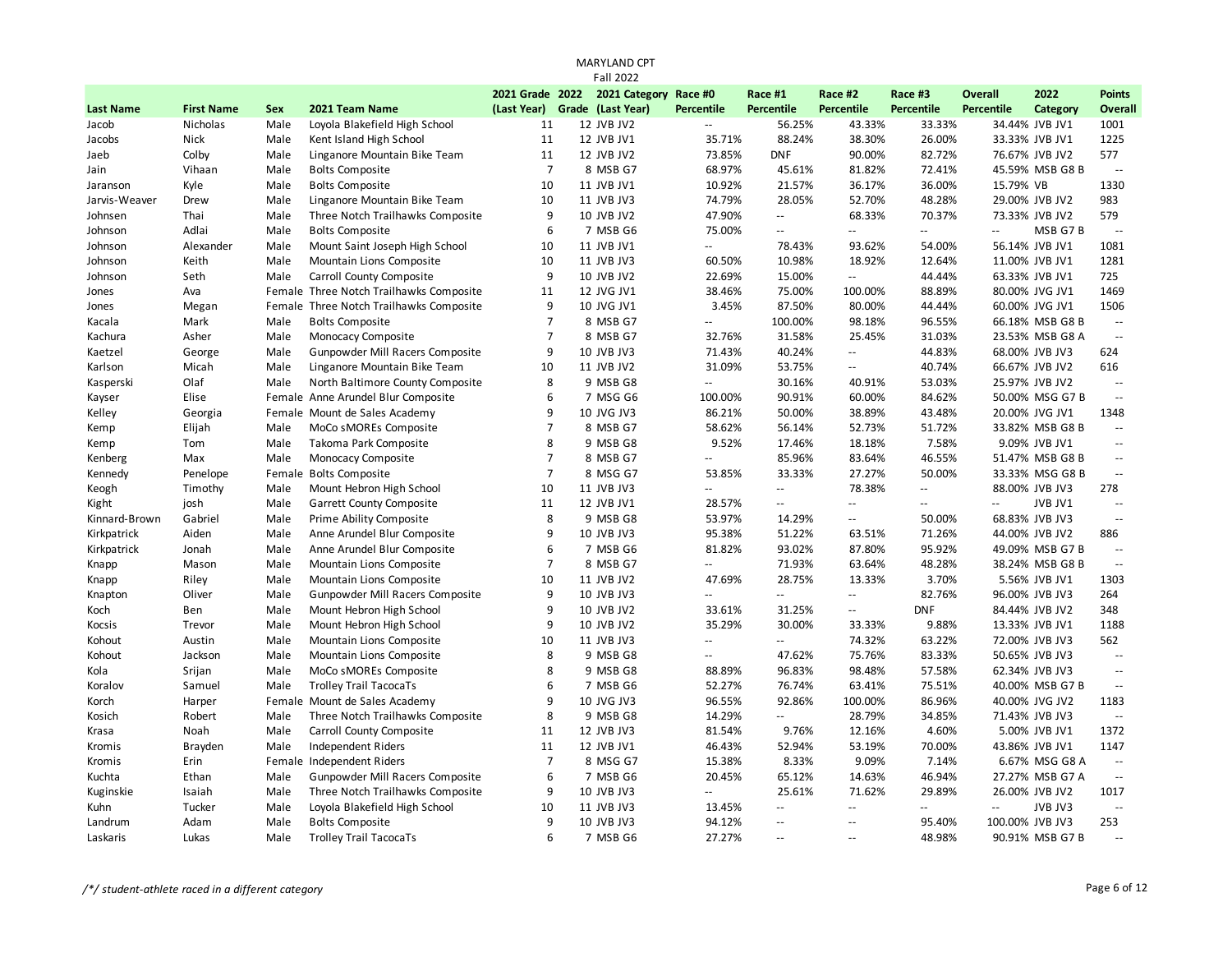|                  |                   |            |                                  |                               | <b>MARYLAND CPT</b>   |                          |                          |                          |                          |                |                 |                                               |
|------------------|-------------------|------------|----------------------------------|-------------------------------|-----------------------|--------------------------|--------------------------|--------------------------|--------------------------|----------------|-----------------|-----------------------------------------------|
|                  |                   |            |                                  |                               | <b>Fall 2022</b>      |                          |                          |                          |                          |                |                 |                                               |
|                  |                   |            |                                  | 2021 Grade 2022               | 2021 Category Race #0 |                          | Race #1                  | Race #2                  | Race #3                  | <b>Overall</b> | 2022            | <b>Points</b>                                 |
| <b>Last Name</b> | <b>First Name</b> | <b>Sex</b> | 2021 Team Name                   | (Last Year) Grade (Last Year) |                       | <b>Percentile</b>        | <b>Percentile</b>        | <b>Percentile</b>        | <b>Percentile</b>        | Percentile     | Category        | Overall                                       |
| Latchaw          | Caden             | Male       | Kent Island High School          | 11                            | 12 JVB JV1            | 50.00%                   | 58.82%                   | 85.11%                   | 62.00%                   |                | 54.39% JVB JV1  | 1102                                          |
| Laur             | Anna              |            | Female Carroll County Composite  | 10                            | 11 JVG JV1            | 13.79%                   | 62.50%                   | 70.00%                   | 66.67%                   |                | 50.00% JVG JV1  | 1513                                          |
| Laur             | Josh              | Male       | Carroll County Composite         | 9                             | 10 JVB JV2            | --                       | 70.00%                   | 28.33%                   | 24.69%                   |                | 26.67% JVB JV1  | 1060                                          |
| Lavin            | Colin             | Male       | Loyola Blakefield High School    | 11                            | 12 JVB JV1            | 64.29%                   | 74.51%                   | 89.36%                   | 98.00%                   |                | 64.91% JVB JV1  | 1036                                          |
| Lee              | Nathaniel         | Male       | Mountain Lions Composite         | $\overline{7}$                | 8 MSB G7              | $\overline{\phantom{a}}$ | $\overline{\phantom{a}}$ | ÷.                       | 89.66%                   |                | 97.06% MSB G8 B | $\Box$                                        |
| Lee              | Samuel            | Male       | Mountain Lions Composite         | 10                            | 11 JVB JV3            | 61.34%                   | 19.51%                   | 14.86%                   | 31.03%                   |                | 17.00% JVB JV1  | 1175                                          |
| Lefkowitz        | Gordon            | Male       | Gunpowder Mill Racers Composite  | 9                             | 10 JVB JV1            | 3.36%                    | 39.22%                   | 21.28%                   | <b>DNF</b>               | 66.67% VB      |                 | 902                                           |
| Lehman           | Grant             | Male       | MoCo sMOREs Composite            | $\overline{7}$                | 8 MSB G7              | 98.28%                   | 75.44%                   | 56.36%                   | $\overline{\phantom{a}}$ |                | 77.94% MSB G8 B | $\overline{\phantom{a}}$                      |
| Leung            | Pete              | Male       | <b>Trolley Trail TacocaTs</b>    | 6                             | 7 MSB G6              | 93.18%                   | 83.72%                   | 100.00%                  | 89.80%                   |                | 47.27% MSB G7 B | $\overline{\phantom{a}}$                      |
| Lewandowski      | Aaron             | Male       | <b>Trolley Trail TacocaTs</b>    | $\overline{7}$                | 8 MSB G7              | 50.00%                   | 40.35%                   | ÷.                       | 37.93%                   |                | 70.59% MSB G8 B | $\sim$ $\sim$                                 |
| Lewandowski      | Audrey            |            | Female Trolley Trail TacocaTs    | 6                             | 7 MSG G6              | 45.45%                   | $\mathbf{u}$             | $\overline{a}$           | 61.54%                   |                | 92.86% MSG G7 B | $\overline{\phantom{a}}$                      |
| Lewis            | Philip            | Male       | Gunpowder Mill Racers Composite  | 10                            | 11 JVB JV2            | 58.46%                   | 60.00%                   | 23.33%                   | 8.64%                    |                | 16.67% JVB JV1  | 1163                                          |
| Link             | Cayden            | Male       | Carroll County Composite         | 8                             | 9 MSB G8              | Ξ.                       | 34.92%                   | 45.45%                   | 81.82%                   |                | 33.77% JVB JV2  | $\overline{\phantom{a}}$                      |
| Listman          | Caleb             | Male       | Anne Arundel Blur Composite      | 11                            | 12 JVB JV2            | 69.23%                   | <b>DNF</b>               | Ξ.                       | 75.31%                   |                | 95.56% JVB JV2  | 276                                           |
| Lockett          | Dean              | Male       | Anne Arundel Blur Composite      | 10                            | 11 JVB JV3            | 67.23%                   | 26.83%                   | 36.49%                   | 54.02%                   |                | 27.00% JVB JV2  | 1014                                          |
| Long             | Mathias           | Male       | Monocacy Composite               | 10                            | 11 VB                 | 15.38%                   | 77.27%                   | 77.78%                   | 91.67%                   | 62.50% VB      |                 | 1397                                          |
| Loovis           | Mark              | Male       | Mount Saint Joseph High School   | 9                             | 10 JVB JV3            | 66.39%                   | 24.39%                   | Ξ.                       | 45.98%                   |                | 65.00% JVB JV3  | 672                                           |
| Loy              | Chalmers          | Male       | Linganore Mountain Bike Team     | 10                            | 11 JVB JV3            | 79.83%                   | 31.71%                   | --                       | 62.07%                   |                | 67.00% JVB JV3  | 626                                           |
| Loy              | Rennick           | Male       | Linganore Mountain Bike Team     | 9                             | 10 JVB JV3            | 78.99%                   | 41.46%                   | 40.54%                   | 33.33%                   |                | 28.00% JVB JV2  | 1003                                          |
| Luznar           | Robert            | Male       | <b>Trolley Trail TacocaTs</b>    | 10                            | 11 VB                 | 3.08%                    | 95.45%                   | 11.11%                   | 12.50%                   | 29.17% VB      |                 | 1586                                          |
| Lyman            | Aleister          | Male       | <b>Bolts Composite</b>           | 8                             | 9 MSB G8              | 95.24%                   | $\overline{\phantom{a}}$ | 92.42%                   | <b>DNF</b>               |                | 93.51% JVB JV3  | $\overline{\phantom{a}}$                      |
| Lynch            | Owen              | Male       | Anne Arundel Blur Composite      | 8                             | 9 MSB G8              | 98.41%                   | $\overline{\phantom{a}}$ | 96.97%                   | $\overline{a}$           |                | 98.70% JVB JV3  | $\mathbb{L}^{\mathbb{L}}$                     |
| Lynott           | Gus               | Male       | Mount Saint Joseph High School   | 9                             | 10 VB                 | 21.43%                   | 22.73%                   | 22.22%                   | 25.00%                   | 16.67% VB      |                 | 1642                                          |
| Macdonald        | Peter             | Male       | Loyola Blakefield High School    | 10                            | 11 JVB JV2            | $\sim$ $\sim$            | 46.25%                   | 41.67%                   | 16.05%                   |                | 24.44% JVB JV1  | 1089                                          |
| Mackie           | Jackson           | Male       | Takoma Park Composite            | 8                             | 9 MSB G8              | 77.78%                   | 87.30%                   | 68.18%                   | 71.21%                   |                | 58.44% JVB JV3  | $\sim$                                        |
| Madrid           | Julia             |            | Female Mount de Sales Academy    | 9                             | 10 JVG JV2            | 75.00%                   | 50.00%                   | 52.94%                   | 100.00%                  |                | 50.00% JVG JV2  | 1256                                          |
| Madrid           | Max               | Male       | <b>Trolley Trail TacocaTs</b>    | 6                             | 7 MSB G6              | $\mathbb{L}$ .           | 23.26%                   | $\overline{\phantom{a}}$ | 22.45%                   |                | 58.18% MSB G7 B | $\overline{\phantom{a}}$                      |
| Mager            | Emory             | Male       | Mount Saint Joseph High School   | 10                            | 11 JVB JV1            | 9.24%                    | 86.27%                   | Ξ.                       | 78.00%                   |                | 85.96% JVB JV1  | 678                                           |
| Maharoof         | Hasan             | Male       | <b>Bolts Composite</b>           | 10                            | 11 JVB JV3            | $\mathbf{u}$             | 54.88%                   | 54.05%                   | 58.62%                   |                | 41.00% JVB JV2  | 904                                           |
| Mahle            | Hayden            | Male       | Mount Saint Joseph High School   | 9                             | 10 JVB JV2            | 21.01%                   | 16.25%                   | 15.00%                   | 98.77%                   |                | 20.00% JVB JV1  | 1123                                          |
| Mahmud           | Saajid            | Male       | Mount Hebron High School         | 10                            | 11 JVB JV3            | 83.19%                   | $\mathbf{u}$             | 70.27%                   | 75.86%                   |                | 74.00% JVB JV3  | 554                                           |
| Mahoney          | Charles           | Male       | Mountain Lions Composite         | 8                             | 9 MSB G8              | 57.14%                   | 60.32%                   | 59.09%                   | 62.12%                   |                | 48.05% JVB JV2  | $\mathord{\hspace{1pt}\text{--}\hspace{1pt}}$ |
| Maldonado        | Christian         | Male       | Gunpowder Mill Racers Composite  | 10                            | 11 JVB JV3            | 65.55%                   | 14.63%                   | 13.51%                   | 8.05%                    |                | 9.00% JVB JV1   | 1314                                          |
| Malone           | Cormac            | Male       | Monocacy Composite               | $\overline{7}$                | 8 MSB G7              | 84.48%                   | 35.09%                   | 40.00%                   | 70.69%                   |                | 30.88% MSB G8 B | $\mathcal{L}^{\mathcal{L}}$                   |
| Maney            | Andrew            | Male       | Carroll County Composite         | 10                            | 11 JVB JV3            | 89.92%                   | 70.73%                   | 90.54%                   | 66.67%                   |                | 50.00% JVB JV2  | 850                                           |
| Mangold          | John              | Male       | Kent Island High School          | 10                            | 11 JVB JV3            | $\mathbb{L}$ .           | 80.49%                   | 93.24%                   | 64.37%                   |                | 51.00% JVB JV2  | 842                                           |
| Mark             | Alex              | Male       | Monocacy Composite               | 8                             | 9 MSB G8              | 6.35%                    | 39.68%                   | 15.15%                   | 12.12%                   |                | 14.29% JVB JV1  | $\sim$                                        |
| Mark             | Henry             | Male       | Monocacy Composite               | 11                            | 12 JVB JV2            | 71.43%                   | 3.75%                    | 10.00%                   | 13.58%                   |                | 3.33% JVB JV1   | 1382                                          |
| Markham          | Alex              | Male       | Monocacy Composite               | 10                            | 11 JVB JV3            | Ξ.                       | $\overline{\phantom{a}}$ | 37.84%                   | 55.17%                   |                | 68.00% JVB JV3  | 624                                           |
| Marraccini       | Lukas             | Male       | <b>Garrett County Composite</b>  | 8                             | 9 MSB G8              | 92.06%                   | $\sim$ $\sim$            | ă.                       | $\overline{a}$           | $\mathbf{u}$   | JVB JV3         | $\mathcal{L}^{\mathcal{L}}$                   |
| Martin           | Anders            | Male       | North Baltimore County Composite | 8                             | 9 MSB G8              | 87.30%                   | $\overline{\phantom{a}}$ | $\overline{a}$           | $\overline{a}$           | $\sim$         | JVB JV3         | $\mathord{\hspace{1pt}\text{--}\hspace{1pt}}$ |
| Matson           | Finn              | Male       | Takoma Park Composite            | 8                             | 9 MSB G8              | 93.65%                   | 93.65%                   | $\overline{a}$           | 93.94%                   |                | 83.12% JVB JV3  | $\mathord{\hspace{1pt}\text{--}\hspace{1pt}}$ |
| Matson           | Soren             | Male       | Takoma Park Composite            | 8                             | 9 MSB G8              | 79.37%                   | 76.19%                   | 84.85%                   | 80.30%                   |                | 63.64% JVB JV3  | $\sim$ $\sim$                                 |
| Matukumalli      | Sai               | Male       | <b>Bolts Composite</b>           | 11                            | 12 JVB JV2            | 56.92%                   | 7.50%                    | <b>DNF</b>               | 19.75%                   |                | 53.33% JVB JV1  | 872                                           |
| Mayhew           | Evan              | Male       | Linganore Mountain Bike Team     | 10                            | 11 JVB JV2            | 44.54%                   | 43.75%                   | 61.67%                   | 59.26%                   |                | 37.78% JVB JV2  | 935                                           |
| Mayotte          | Owen              | Male       | <b>Bolts Composite</b>           | $\overline{7}$                | 8 MSB G7              | 41.38%                   | 43.86%                   | 27.27%                   | 29.31%                   |                | 26.47% MSB G8 A | $\overline{\phantom{a}}$                      |
| <b>McAndrews</b> | Drew              | Male       | Carroll County Composite         | 10                            | 11 JVB JV3            | 68.91%                   | 53.66%                   | 91.89%                   | 41.38%                   |                | 43.00% JVB JV2  | 898                                           |
| McCaffery        | Luke              | Male       | Mount Saint Joseph High School   | $\mathbf{q}$                  | 10 VB                 | 28.57%                   | 86.36%                   | 50.00%                   | 45.83%                   | 45.83% VB      |                 | 1479                                          |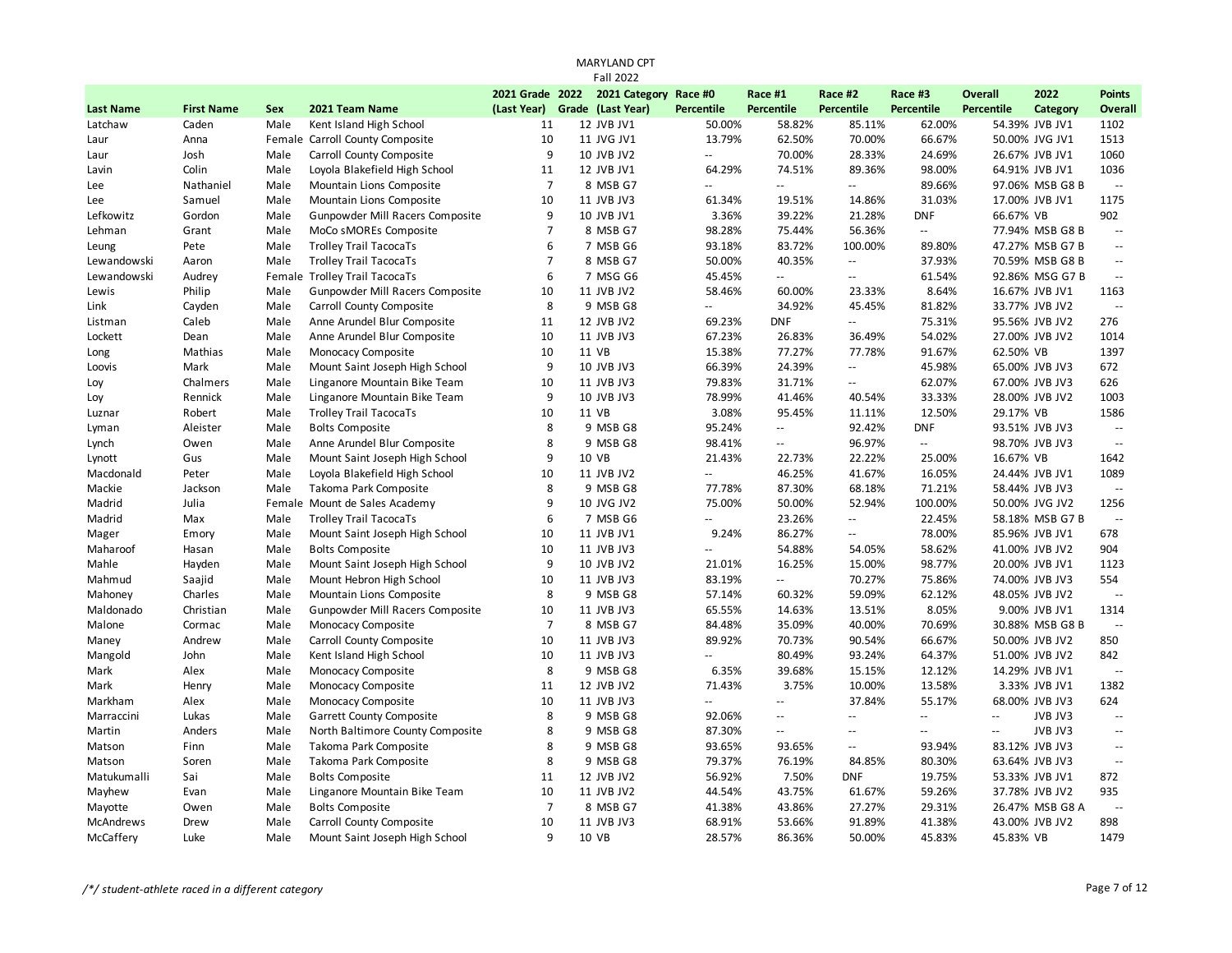|                  |                   |            |                                         |                 | <b>MARYLAND CPT</b>           |                                               |                   |                          |                             |                          |                  |                          |
|------------------|-------------------|------------|-----------------------------------------|-----------------|-------------------------------|-----------------------------------------------|-------------------|--------------------------|-----------------------------|--------------------------|------------------|--------------------------|
|                  |                   |            |                                         |                 | <b>Fall 2022</b>              |                                               |                   |                          |                             |                          |                  |                          |
|                  |                   |            |                                         | 2021 Grade 2022 | 2021 Category Race #0         |                                               | Race #1           | Race #2                  | Race #3                     | <b>Overall</b>           | 2022             | <b>Points</b>            |
| <b>Last Name</b> | <b>First Name</b> | <b>Sex</b> | 2021 Team Name                          |                 | (Last Year) Grade (Last Year) | <b>Percentile</b>                             | <b>Percentile</b> | <b>Percentile</b>        | Percentile                  | <b>Percentile</b>        | Category         | <b>Overall</b>           |
| McCarthy         | Joey              | Male       | <b>Trolley Trail TacocaTs</b>           | 11              | 12 JVB JV1                    | 14.29%                                        | 15.69%            | <b>DNF</b>               | $\mathcal{L}_{\mathcal{A}}$ | 92.98% VB                |                  | 482                      |
| McCarthy         | Quin              | Male       | North Baltimore County Composite        | 8               | 9 MSB G8                      | 27.59%                                        | 80.95%            | 53.03%                   | 72.73%                      |                          | 51.95% JVB JV3   | $\sim$                   |
| McCullough       | Diego             | Male       | <b>Bolts Composite</b>                  | 10              | 11 JVB JV2                    | 89.23%                                        | $\ddotsc$         | ÷.                       | $\sim$ $\sim$               | $\mathbb{L}$ .           | JVB JV2          | $\sim$                   |
| Mccullough       | Jonah             | Male       | <b>Bolts Composite</b>                  | 6               | 7 MSB G7                      | 46.55%                                        | --                | $\overline{\phantom{a}}$ | $\mathbf{u}$                | $\overline{\phantom{a}}$ | MSB G7B          | $\overline{\phantom{a}}$ |
| McCurdy          | Colin             | Male       | <b>Bolts Composite</b>                  | $\overline{7}$  | 8 MSB G7                      | 43.10%                                        | 19.30%            | 29.09%                   | 24.14%                      |                          | 14.71% MSB G8 A  | $\overline{\phantom{a}}$ |
| McIntosh         | lan               | Male       | Monocacy Composite                      | 8               | 9 MSB G8                      | 96.83%                                        | 85.71%            | 81.82%                   | 89.39%                      |                          | 67.53% JVB JV3   | $\sim$ $\sim$            |
| McLaughlin       | Braeden           | Male       | Mountain Lions Composite                | 9               | 10 JVB JV3                    | $\sim$ $\sim$                                 | 100.00%           | 95.95%                   | 94.25%                      |                          | 61.00% JVB JV3   | 798                      |
| Medellin         | Katharine         |            | Female Monocacy Composite               | $\overline{7}$  | 8 MSG G8                      | 38.46%                                        | 40.00%            | 50.00%                   | 50.00%                      |                          | 31.58% MSG G8 B  | $\sim$                   |
| Melby            | Harrison          | Male       | Monocacy Composite                      | 9               | 10 JVB JV1                    | 1.68%                                         | 23.53%            | 59.57%                   | 18.00%                      | 17.54% VB                |                  | 1329                     |
| Melka            | Kevin             | Male       | Mount Saint Joseph High School          | 10              | 11 JVB JV3                    | 92.44%                                        | 91.46%            | 87.84%                   | 86.21%                      |                          | 58.00% JVB JV2   | 818                      |
| Menassa          | <b>Braxton</b>    | Male       | North Baltimore County Composite        | 10              | 11 JVB JV1                    | 12.31%                                        | 27.45%            | 61.70%                   | 74.00%                      |                          | 40.35% JVB JV1   | 1187                     |
| Merriam          | Malachi           | Male       | Prime Ability Composite                 | 10              | 11 VB                         | 20.00%                                        | 31.82%            | 33.33%                   | 37.50%                      | 20.83% VB                |                  | 1588                     |
| Mertes           | Sean              | Male       | Mountain Lions Composite                | 10              | 11 JVB JV2                    | 64.62%                                        | 50.00%            | 56.67%                   | 38.27%                      |                          | 35.56% JVB JV2   | 970                      |
| Mikalauskas      | Audra             |            | Female Monocacy Composite               | 8               | 9 MSG G8                      | 35.29%                                        | 53.33%            | 35.71%                   | 35.71%                      |                          | 26.32% JVG JV2   | $\sim$                   |
| Miller           | Annabelle         |            | Female Gunpowder Mill Racers Composite  | 6               | 7 MSG G6                      | 9.09%                                         | 18.18%            | 20.00%                   | 30.77%                      |                          | 14.29% MSG G7 A  | $\sim$                   |
| Miller           | Eli               | Male       | Gunpowder Mill Racers Composite         | $\overline{7}$  | 8 MSB G7                      | 56.90%                                        | 59.65%            | 47.27%                   | $\sim$                      |                          | 75.00% MSB G8 B  | $\sim$                   |
| Miller           | Jared             | Male       | Carroll County Composite                | 11              | 12 JVB JV2                    | 66.15%                                        | Ξ.                | 53.33%                   | 77.78%                      |                          | 68.89% JVB JV2   | 596                      |
| Miller           | Justin            | Male       | MoCo sMOREs Composite                   | 11              | 12 VB                         | 7.14%                                         | 27.27%            | 44.44%                   | 33.33%                      | 20.83% VB                |                  | 1588                     |
| Miller           | Kieran            | Male       | Mount Saint Joseph High School          | 10              | 11 JVB JV2                    | 15.13%                                        | 33.75%            | 30.00%                   | 20.99%                      |                          | 18.89% JVB JV1   | 1130                     |
| Miller           | Olivia            |            | Female Bolts Composite                  | 6               | 7 MSG G6                      | 27.27%                                        | 27.27%            | 30.00%                   | $\sim$                      |                          | 64.29% MSG G7 B  | $\sim$                   |
| Miller           | Sammy             | Male       | Takoma Park Composite                   | 6               | 7 MSB G6                      | $\mathord{\hspace{1pt}\text{--}\hspace{1pt}}$ | <b>DNF</b>        | Ξ.                       | 65.31%                      |                          | 94.55% MSB G7 B  | $\sim$                   |
| Mills            | Dylan             | Male       | Gunpowder Mill Racers Composite         | 8               | 9 MSB G8                      | 44.44%                                        | 57.14%            | 48.48%                   | 43.94%                      |                          | 35.06% JVB JV2   | $\sim$ $\sim$            |
| Mills            | Tyler             | Male       | Gunpowder Mill Racers Composite         | 10              | 11 JVB JV1                    | 41.54%                                        | 54.90%            | 42.55%                   | 48.00%                      |                          | 36.84% JVB JV1   | 1203                     |
| Milnor           | <b>Bryce</b>      | Male       | <b>Trolley Trail TacocaTs</b>           | $\overline{7}$  | 8 MSB G7                      | 86.21%                                        | 44                | $\overline{a}$           | 93.10%                      |                          | 100.00% MSB G8 B | $\mathbb{Z}^2$           |
| Milnor           | Rowan             | Male       | <b>Trolley Trail TacocaTs</b>           | 10              | 11 JVB JV2                    | 48.74%                                        | 82.50%            | 88.33%                   | 95.06%                      |                          | 58.89% JVB JV2   | 837                      |
| Moe              | Cole              | Male       | Linganore Mountain Bike Team            | $\overline{7}$  | 8 MSB G7                      | 55.17%                                        | Ξ.                | $\mathbf{u}$             | 67.24%                      |                          | 92.65% MSB G8 B  | $\overline{\phantom{a}}$ |
| Monti            | Giada             |            | Female Mountain Lions Composite         | 8               | 9 MSG G8                      | $\sim$ $\sim$                                 | $-$               | $\overline{a}$           | 42.86%                      |                          | 78.95% JVG JV3   | $\sim$ $\sim$            |
| Moore            | Owen              | Male       | MoCo sMOREs Composite                   | $\overline{7}$  | 8 MSB G7                      | 13.79%                                        | 29.82%            | 23.64%                   | $\sim$                      |                          | 67.65% MSB G8 B  | $\sim$ $\sim$            |
| Morris           | Owen              | Male       | Gunpowder Mill Racers Composite         | 8               | 9 MSB G8                      | 28.57%                                        | 33.33%            | 31.82%                   | 30.30%                      |                          | 18.18% JVB JV1   | $\sim$                   |
| Muehleisen       | Desmond           | Male       | <b>Bolts Composite</b>                  | 9               | 10 JVB JV2                    | 25.21%                                        | 47.50%            | Ξ.                       | $\mathcal{L}_{\mathcal{A}}$ |                          | 87.78% JVB JV2   | 306                      |
| Muie             | Sumayah           |            | Female Prime Ability Composite          | 9               | 10 JVG JV3                    | $\mathbf{u}$                                  | 44                | $\overline{a}$           | <b>DNF</b>                  |                          | 100.00% JVG JV3  | 0                        |
| Mullis           | Jack              | Male       | MoCo sMOREs Composite                   | 10              | 11 JVB JV3                    | 95.80%                                        | 87.80%            | 48.65%                   | 36.78%                      |                          | 37.00% JVB JV2   | 923                      |
| Murphy           | Josh              | Male       | Anne Arundel Blur Composite             | 6               | 7 MSB G6                      | 86.36%                                        | Ξ.                | Ξ.                       | 73.47%                      |                          | 96.36% MSB G7 B  | $\sim$ $\sim$            |
| Murphy           | Mallory           |            | Female Linganore Mountain Bike Team     | $\overline{7}$  | 8 MSG G7                      | $\overline{\phantom{a}}$                      | $\sim$ $\sim$     | <b>DNF</b>               | 100.00%                     |                          | 100.00% MSG G8 B | $\sim$ $\sim$            |
| Nader            | Logan             | Male       | Loyola Blakefield High School           | 10              | 11 JVB JV1                    | 10.08%                                        | <b>DNF</b>        | $\sim$ $\sim$            | $\sim$                      |                          | 98.25% JVB JV1   | $\mathbf{1}$             |
| Nauman           | Emma              |            | Female Three Notch Trailhawks Composite | 6               | 7 MSG G6                      | 90.91%                                        | 100.00%           | 100.00%                  | 92.31%                      |                          | 57.14% MSG G7 B  | $\sim$ $\sim$            |
| Nganga           | Nathaniel         | Male       | Takoma Park Composite                   | 6               | 7 MSB G6                      | $\sim$                                        | 72.09%            | 70.73%                   | 79.59%                      |                          | 41.82% MSB G7 B  | $\sim$                   |
| Nicholls         | Justin            | Male       | Linganore Mountain Bike Team            | 11              | 12 JVB JV1                    | 32.14%                                        | 35.29%            | 17.02%                   | 40.00%                      | 14.04% VB                |                  | 1336                     |
| Niiler           | Diego             | Male       | Takoma Park Composite                   | 10              | 11 JVB JV1                    | 30.77%                                        | 56.86%            | н.                       | 32.00%                      |                          | 73.68% JVB JV1   | 802                      |
| Nilan            | John              | Male       | Mount Saint Joseph High School          | 9               | 10 JVB JV3                    | $\mathbb{L}^{\mathbb{L}}$                     | 15.85%            | $\mathbf{u}$             | $\mathbf{u}$                |                          | 81.00% JVB JV3   | 408                      |
| Njugi            | Kellie            |            | Female Gunpowder Mill Racers Composite  | 9               | 10 JVG JV3                    | 72.41%                                        | 28.57%            | 61.11%                   | 60.87%                      |                          | 28.00% JVG JV2   | 1319                     |
| Norford          | Cooper            | Male       | Mountain Lions Composite                | 8               | 9 MSB G8                      | $\overline{\phantom{a}}$                      | 98.41%            | 95.45%                   | $\overline{\phantom{a}}$    |                          | 85.71% JVB JV3   | $\sim$                   |
| Novak            | Nathan            | Male       | Gunpowder Mill Racers Composite         | 9               | 10 JVB JV2                    | 41.18%                                        | 41.25%            | $\sim$                   | 65.43%                      |                          | 67.78% JVB JV2   | 603                      |
| Nussio           | Sophie            |            | Female Anne Arundel Blur Composite      | 10              | 11 JVG JV3                    | 93.10%                                        | 71.43%            | 77.78%                   | $\mathbb{L}^2$              |                          | 60.00% JVG JV2   | 829                      |
| Nzelibe          | Shanthi           |            | Female Bolts Composite                  | $\overline{7}$  | 8 MSG G7                      | $\sim$                                        | 91.67%            | 63.64%                   | 85.71%                      |                          | 60.00% MSG G8 B  | $\sim$                   |
| O'Brien          | Finn              | Male       | Mount Saint Joseph High School          | 9               | 10 JVB JV2                    | 28.57%                                        | 32.50%            | 16.67%                   | 97.53%                      |                          | 28.89% JVB JV1   | 1053                     |
| O'Connell        | Cooper            | Male       | Linganore Mountain Bike Team            | $\overline{7}$  | 8 MSB G7                      | 100.00%                                       | 96.49%            | 96.36%                   | 98.28%                      |                          | 64.71% MSB G8 B  | $\mathbb{L}^2$           |
| Oberly           | Jason             | Male       | Mountain Lions Composite                | 8               | 9 MSB G8                      | $\sim$                                        | 42.86%            | 56.06%                   | 92.42%                      |                          | 45.45% JVB JV2   | $\sim$ $\sim$            |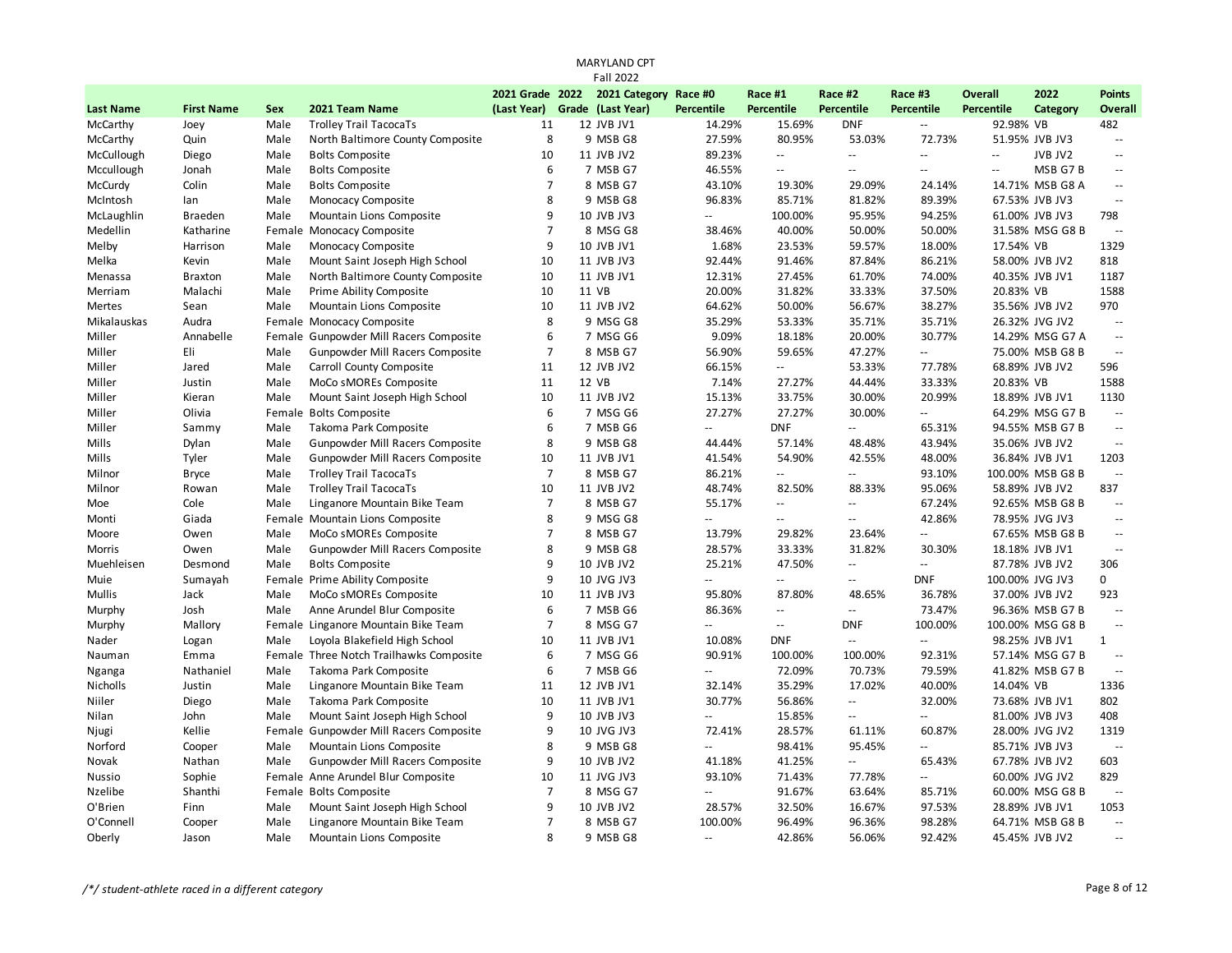|                  |                   |      |                                        |                 | <b>Fall 2022</b>      |                           |                                               |                                               |                          |                |                  |                     |
|------------------|-------------------|------|----------------------------------------|-----------------|-----------------------|---------------------------|-----------------------------------------------|-----------------------------------------------|--------------------------|----------------|------------------|---------------------|
|                  |                   |      |                                        | 2021 Grade 2022 | 2021 Category Race #0 |                           | Race #1                                       | Race #2                                       | Race #3                  | Overall        | 2022             | <b>Points</b>       |
| <b>Last Name</b> | <b>First Name</b> | Sex  | 2021 Team Name                         | (Last Year)     | Grade (Last Year)     | <b>Percentile</b>         | <b>Percentile</b>                             | <b>Percentile</b>                             | <b>Percentile</b>        | Percentile     | Category         | Overall             |
| Offutt           | Stefan            | Male | Gunpowder Mill Racers Composite        | 8               | 9 MSB G8              | 74.60%                    | 74.60%                                        | 83.33%                                        | 69.70%                   |                | 59.74% JVB JV3   |                     |
| Ogden            | Aaron             | Male | Monocacy Composite                     | 6               | 7 MSB G6              | 79.55%                    | ă.                                            | ă.                                            | $\ddotsc$                | $\mathbf{u}$   | MSB G7B          | $\sim$ $\sim$       |
| Olson            | Michael           | Male | Monocacy Composite                     | 10              | 11 JVB JV2            | 29.41%                    | 63.75%                                        | $\overline{\phantom{a}}$                      | 86.42%                   |                | 80.00% JVB JV2   | 551                 |
| Olszyk           | Zachary           | Male | Gunpowder Mill Racers Composite        | 11              | 12 JVB JV2            | 89.29%                    | 77.50%                                        | $\overline{\phantom{a}}$                      | 60.49%                   |                | 78.89% JVB JV2   | 561                 |
| Onanuga          | Deborah           |      | Female Mount Hebron High School        | 11              | 12 JVG JV3            | $\overline{\phantom{a}}$  | $\sim$ $\sim$                                 | $\sim$ $\sim$                                 | 73.91%                   |                | 92.00% JVG JV3   | 385                 |
| Ondrik           | Tate              | Male | Linganore Mountain Bike Team           | 10              | 11 JVB JV2            | 26.89%                    | 58.75%                                        | $\mathord{\hspace{1pt}\text{--}\hspace{1pt}}$ | $\sim$                   |                | 92.22% JVB JV2   | 289                 |
| Oudemans         | Mateo             | Male | Mountain Lions Composite               | 9               | 10 JVB JV3            | 88.24%                    | $\sim$ $\sim$                                 | 85.14%                                        | 77.01%                   |                | 78.00% JVB JV3   | 542                 |
| Palmer           | Rowan             |      | Female Anne Arundel Blur Composite     | $\overline{7}$  | 8 MSG G7              | 30.77%                    | $\mathord{\hspace{1pt}\text{--}\hspace{1pt}}$ | u.                                            | ÷.                       | $\overline{a}$ | MSG G8B          | $\sim$ $\sim$       |
| Papadakis        | John              | Male | Mountain Lions Composite               | 6               | 7 MSB G6              | 2.27%                     | 2.33%                                         | 4.55%                                         | 4.55%                    |                | 44.16% MSB G7 B  | $\sim$              |
| Papadakis        | Sophia            |      | Female Mountain Lions Composite        | 9               | 10 VG                 | 7.69%                     | 66.67%                                        | 80.00%                                        | 60.00%                   | 40.00% VG      |                  | 1693                |
| Parikh           | Sachin            | Male | Takoma Park Composite                  | 10              | 11 JVB JV3            | 57.98%                    | 12.20%                                        | 9.46%                                         | 11.49%                   |                | 8.00% JVB JV1    | 1327                |
| Parker           | David             | Male | Linganore Mountain Bike Team           | 10              | 11 JVB JV3            | 63.87%                    | 30.49%                                        | 33.78%                                        | 35.63%                   |                | 24.00% JVB JV2   | 1047                |
| Parr             | Nicolas           | Male | <b>Trolley Trail TacocaTs</b>          | 9               | 10 JVB JV2            | $\mathbb{L}^{\mathbb{L}}$ | $\overline{a}$                                | $\mathcal{L} =$                               | 55.56%                   |                | 90.00% JVB JV2   | 292                 |
| Patterson        | Sean              | Male | North Baltimore County Composite       | $\overline{7}$  | 8 MSB G7              | 62.07%                    | 36.84%                                        | <b>DNF</b>                                    | 44.83%                   |                | 69.12% MSB G8 B  | $\sim$              |
| Patti            | Emerson           | Male | Kent Island High School                | 11              | 12 JVB JV2            | 67.69%                    | 68.75%                                        | 86.67%                                        | 69.14%                   |                | 54.44% JVB JV2   | 870                 |
| Pearl            | Gianna            |      | Female Gunpowder Mill Racers Composite | $\overline{7}$  | 8 MSG G7              | 69.23%                    | 25.00%                                        | 54.55%                                        | 28.57%                   |                | 20.00% MSG G8 A  | $\sim$ $\sim$       |
| Peck             | Laura             |      | Female Eastern Shore Composite Club    | 8               | 9 MSG G8              | 29.41%                    | 60.00%                                        | 42.86%                                        | 57.14%                   |                | 36.84% JVG JV2   | $\sim$              |
| Pedersen         | Erik              | Male | Monocacy Composite                     | 9               | 10 JVB JV3            | ωü,                       | 52.44%                                        | 41.89%                                        | 32.18%                   |                | 29.00% JVB JV2   | 983                 |
| Pelusi           | Sage              | Male | <b>Trolley Trail TacocaTs</b>          | 6               | 7 MSB G6              | 88.64%                    | Ξ.                                            | Ξ.                                            | 85.71%                   |                | 100.00% MSB G7 B | $\sim$              |
| Pelusi           | Violet            |      | Female Trolley Trail TacocaTs          | 10              | 11 JVG JV3            | 75.86%                    | $\overline{\phantom{a}}$                      | Ξ.                                            | 65.22%                   |                | 88.00% JVG JV3   | 396                 |
| Pepin            | Josh              | Male | Monocacy Composite                     | 9               | 10 JVB JV2            | 49.58%                    | 75.00%                                        | 81.67%                                        | 61.73%                   |                | 51.11% JVB JV2   | 874                 |
| Petersen         | Esther            |      | Female MoCo sMOREs Composite           | 10              | 11 JVG JV1            | 10.34%                    | $\sim$ $\sim$                                 | 60.00%                                        | $\sim$ $\sim$            |                | 100.00% JVG JV1  | 496                 |
| Peterson         | Micah             | Male | Mountain Lions Composite               | 9               | 10 JVB JV2            | 15.97%                    | 1.25%                                         | 1.67%                                         | 1.23%                    |                | 1.11% JVB JV1    | 1525                |
| Pham             | Cecilia           |      | Female Mount de Sales Academy          | 10              | 11 JVG JV3            | 62.07%                    | $\mathbb{L}$ .                                | u.                                            | 30.43%                   |                | 84.00% JVG JV3   | 448                 |
| Pilon            | David             | Male | Anne Arundel Blur Composite            | 6               | 7 MSB G6              | 40.91%                    | 46.51%                                        | 60.98%                                        | 63.27%                   |                | 32.73% MSB G7 B  | $\sim$              |
| Pitt             | Ben               | Male | Mountain Lions Composite               | 11              | 12 JVB JV1            | 17.86%                    | 5.88%                                         | 12.77%                                        | 8.00%                    | 5.26% VB       |                  | 1554                |
| Plaisted         | Harry             | Male | Gunpowder Mill Racers Composite        | $\overline{7}$  | 8 MSB G8              | 19.05%                    | 22.22%                                        | 19.70%                                        | 21.21%                   |                | 15.58% MSB G8 A  | $\bar{\phantom{a}}$ |
| Plunkett         | William           | Male | <b>Bolts Composite</b>                 | $\overline{7}$  | 8 MSB G7              | 44.83%                    | 33.33%                                        | 30.91%                                        | 22.41%                   |                | 22.06% MSB G8 A  | $\sim$              |
| Poole            | Will              | Male | Monocacy Composite                     | 10              | 11 JVB JV2            | 30.25%                    | 66.25%                                        | 70.00%                                        | 71.60%                   |                | 46.67% JVB JV2   | 884                 |
| Porter           | Caleb             | Male | Monocacy Composite                     | 6               | 7 MSB G6              | 84.09%                    | 74.42%                                        | 68.29%                                        | 59.18%                   |                | 36.36% MSB G7 B  | $\sim$              |
| Posner           | Jonah             | Male | <b>Bolts Composite</b>                 | $\overline{7}$  | 8 MSB G7              | 65.52%                    | 50.88%                                        | 80.00%                                        | 74.14%                   |                | 48.53% MSB G8 B  | $\sim$              |
| Powell           | Connor            | Male | <b>Bolts Composite</b>                 | 6               | 7 MSB G6              | $\mathcal{L} =$           | 44.19%                                        | 12.20%                                        | 4.08%                    |                | 10.91% MSB G7 A  | $\sim$ $\sim$       |
| Powell           | Shamira           |      | Female Patterson Park Composite        | 8               | 9 MSG G8              | $\mathbf{u}$              | $\overline{\phantom{a}}$                      | 100.00%                                       | $\overline{\phantom{a}}$ |                | 100.00% JVG JV3  | $\sim$              |
| Praktish         | John              | Male | Three Notch Trailhawks Composite       | 9               | 10 JVB JV3            | 81.51%                    | 81.71%                                        | 67.57%                                        | 85.06%                   |                | 51.00% JVB JV2   | 842                 |
| Pumphrey         | <b>Brett</b>      | Male | Monocacy Composite                     | 9               | 10 JVB JV3            | 64.71%                    | 29.27%                                        | 100.00%                                       | 42.53%                   |                | 34.00% JVB JV2   | 947                 |
| Purcell          | Caleb             | Male | <b>Bolts Composite</b>                 | $\overline{7}$  | 8 MSB G7              | 12.07%                    | 7.02%                                         | 7.27%                                         | 8.62%                    |                | 4.41% MSB G8 A   | $\sim$              |
| Purcell          | Joseph            | Male | <b>Bolts Composite</b>                 | 8               | 9 MSB G8              | 17.46%                    | $\overline{a}$                                | 25.76%                                        | <b>DNF</b>               |                | 88.31% JVB JV3   | $\sim$              |
| Purrington       | Elliot            | Male | Eastern Shore Composite Club           | 9               | 10 JVB JV1            | 6.15%                     | 3.92%                                         | 4.26%                                         | ÷.                       | 61.40% VB      |                  | 1060                |
| Quick            | Jameson           | Male | Monocacy Composite                     | 9               | 10 JVB JV1            | 13.85%                    | 17.65%                                        | 97.87%                                        | 22.00%                   | 19.30% VB      |                  | 1289                |
| Raabe            | Joell             | Male | MoCo sMOREs Composite                  | 8               | 9 MSB G8              | 26.98%                    | 52.38%                                        | Ξ.                                            | 28.79%                   |                | 72.73% JVB JV3   | $\sim$              |
| Rad              | Isabella          |      | Female Independent Riders              | 9               | 10 JVG JV2            | $\mathbb{L}^{\mathbb{L}}$ | 5.00%                                         | 5.88%                                         | 20.00%                   |                | 9.09% JVG JV1    | 1497                |
| Radomsky         | Luke              | Male | Anne Arundel Blur Composite            | $\overline{7}$  | 8 MSB G7              | 87.93%                    | 87.72%                                        | $\overline{\phantom{a}}$                      | 79.31%                   |                | 80.88% MSB G8 B  | $\sim$              |
| Rainey           | Wes               | Male | <b>Trolley Trail TacocaTs</b>          | 11              | 12 JVB JV1            | 49.23%                    | 80.39%                                        | $\overline{a}$                                | 86.00%                   |                | 87.72% JVB JV1   | 676                 |
| Ratnofsky        | Connor            | Male | <b>Bolts Composite</b>                 | $\overline{7}$  | 8 MSB G7              | 96.55%                    | 91.23%                                        | 45.45%                                        | 39.66%                   |                | 32.35% MSB G8 B  | $\sim$              |
| Raven            | Hans              | Male | Mount Saint Joseph High School         | 10              | 11 JVB JV3            | 87.39%                    | 85.37%                                        | 60.81%                                        | 96.55%                   |                | 54.00% JVB JV2   | 835                 |
| Reen             | Owen              | Male | Monocacy Composite                     | 6               | 7 MSB G6              | 6.82%                     | 4.65%                                         | 39.02%                                        | $\overline{\phantom{a}}$ |                | 54.55% MSB G7 B  | $\sim$              |
| Reese            | Hudson            | Male | Mount Saint Joseph High School         | 9               | 10 JVB JV2            | 32.77%                    | 90.00%                                        | 38.33%                                        | 85.19%                   |                | 42.22% JVB JV2   | 912                 |
| Rehkemper        | Quinn             | Male | North Baltimore County Composite       | 10              | 11 JVB JV3            | $\sim$ $\sim$             | 47.56%                                        | 20.27%                                        | 13.79%                   |                | 20.00% JVB JV1   | 1139                |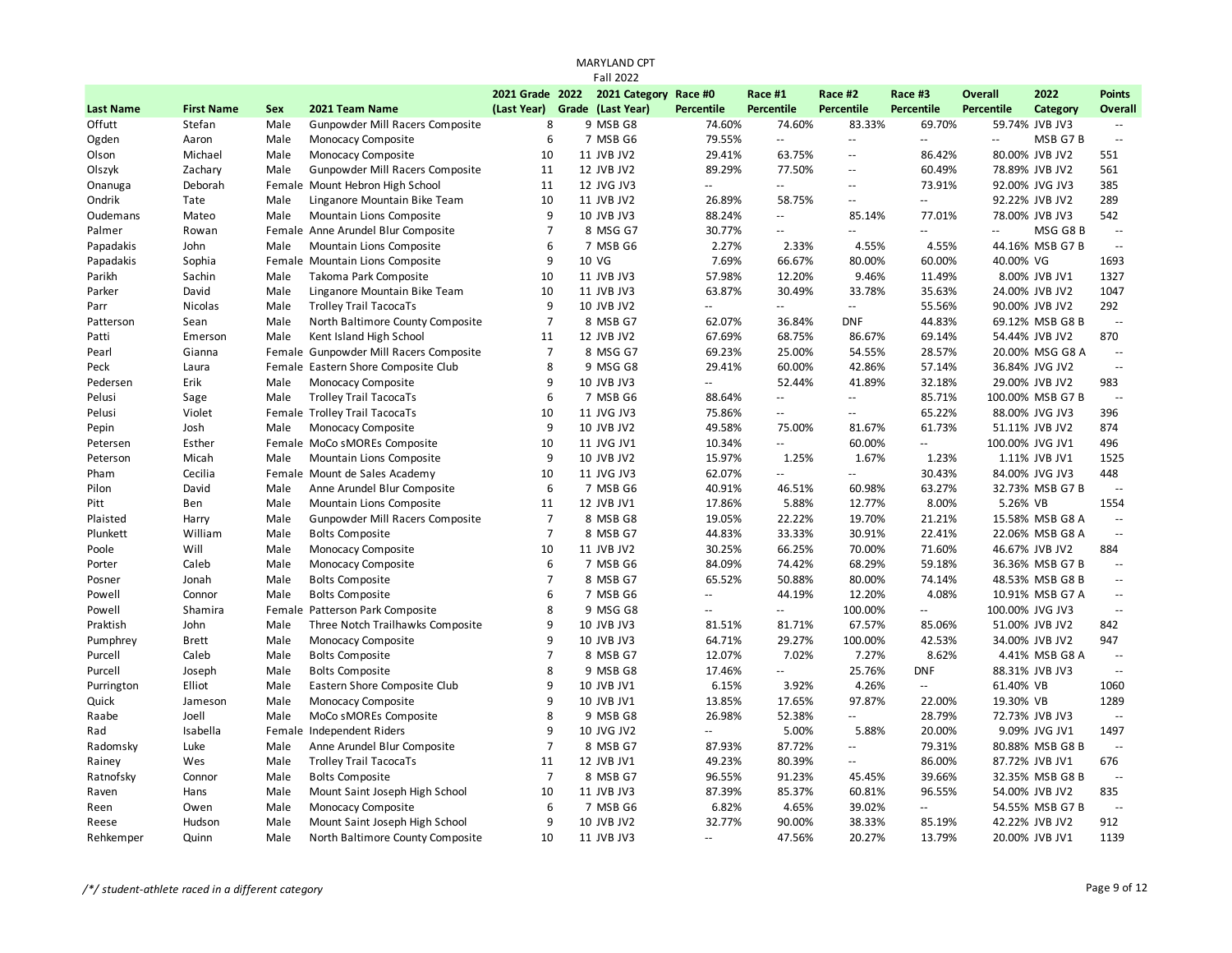|                  |                   |            |                                         |                  | <b>Fall 2022</b>      |                            |                                               |                          |                          |                   |                 |                |
|------------------|-------------------|------------|-----------------------------------------|------------------|-----------------------|----------------------------|-----------------------------------------------|--------------------------|--------------------------|-------------------|-----------------|----------------|
|                  |                   |            |                                         | 2021 Grade 2022  | 2021 Category Race #0 |                            | Race #1                                       | Race #2                  | Race #3                  | <b>Overall</b>    | 2022            | <b>Points</b>  |
| <b>Last Name</b> | <b>First Name</b> | <b>Sex</b> | 2021 Team Name                          | (Last Year)      | Grade (Last Year)     | <b>Percentile</b>          | <b>Percentile</b>                             | <b>Percentile</b>        | <b>Percentile</b>        | <b>Percentile</b> | Category        | Overall        |
| Reichardt        | Noah              | Male       | Mount Saint Joseph High School          | 10               | 11 JVB JV3            |                            | ۵۵                                            | $\overline{a}$           | 78.16%                   |                   | 93.00% JVB JV3  | 268            |
| Reisse           | Jaxon             | Male       | <b>Bolts Composite</b>                  | $\overline{7}$   | 8 MSB G7              | 36.21%                     | 21.05%                                        | 78.18%                   | 36.21%                   |                   | 27.94% MSB G8 A | $\sim$         |
| Reisse           | Lily              |            | Female Bolts Composite                  | 9                | 10 JVG JV1            | 50.00%                     | 50.00%                                        | 30.00%                   | 77.78%                   |                   | 40.00% JVG JV1  | 1546           |
| Rhoton           | Ben               | Male       | Carroll County Composite                | $\overline{7}$   | 8 MSB G7              | 18.97%                     | 14.04%                                        | 41.82%                   | 25.86%                   |                   | 17.65% MSB G8 A | $\sim$         |
| Richards         | Ben               | Male       | Garrett County Composite                | 8                | 9 MSB G8              | 46.03%                     | $\mathbb{L}^{\mathbb{L}}$                     | 62.12%                   | 40.91%                   |                   | 75.32% JVB JV3  | $\sim$         |
| Richards         | Jake              | Male       | <b>Garrett County Composite</b>         | 6                | 7 MSB G6              | 63.64%                     | $\mathord{\hspace{1pt}\text{--}\hspace{1pt}}$ | 65.85%                   | 51.02%                   |                   | 72.73% MSB G7 B | $\sim$         |
| Richards         | Sam               | Male       | Garrett County Composite                | $6\phantom{1}6$  | 7 MSB G6              | 65.91%                     | $\overline{\phantom{a}}$                      | 41.46%                   | 32.65%                   |                   | 61.82% MSB G7 B | $\sim$         |
| Riggs            | Madison           |            | Female Takoma Park Composite            | 9                | 10 JVG JV2            | 69.23%                     | $\mathord{\hspace{1pt}\text{--}\hspace{1pt}}$ | 64.71%                   | 65.00%                   |                   | 77.27% JVG JV2  | 828            |
| Rinker           | Geoffrey          | Male       | Monocacy Composite                      | $\overline{7}$   | 8 MSB G7              | 82.76%                     | 89.47%                                        | 54.55%                   | 65.52%                   |                   | 50.00% MSB G8 B | $\sim$         |
| Roche            | <b>Brice</b>      | Male       | Garrett County Composite                | 8                | 9 MSB G8              | 73.02%                     | $\sim$ $\sim$                                 | $\overline{a}$           | 54.55%                   |                   | 92.21% JVB JV3  | $\sim$ $\sim$  |
| Roche            | Finn              | Male       | <b>Garrett County Composite</b>         | 10               | 11 JVB JV2            | 52.10%                     | $\sim$ $\sim$                                 | $\mathbb{L}$ .           | 67.90%                   |                   | 93.33% JVB JV2  | 281            |
| Roger            | Liam              | Male       | Three Notch Trailhawks Composite        | 6                | 7 MSB G6              | 29.55%                     | $\sim$ $\sim$                                 | $\overline{a}$           | 61.22%                   |                   | 92.73% MSB G7 B | $\mathbb{Z}^2$ |
| Roger            | Miles             | Male       | Three Notch Trailhawks Composite        | 9                | 10 JVB JV3            | 73.11%                     | $\overline{\phantom{a}}$                      | 58.11%                   | 83.91%                   |                   | 73.00% JVB JV3  | 559            |
| Rohner-Preston   | Julianne          |            | Female Mountain Lions Composite         | 10               | 11 JVG JV3            | 65.52%                     | 57.14%                                        | 72.22%                   | 52.17%                   |                   | 32.00% JVG JV2  | 1288           |
| Rose             | Daniel            | Male       | Prime Ability Composite                 | 9                | 10 JVB JV2            | 21.85%                     | 26.25%                                        | 25.00%                   | 25.93%                   |                   | 17.78% JVB JV1  | 1151           |
| Rose             | Julian            | Male       | Prime Ability Composite                 | 9                | 10 JVB JV3            | 41.27%                     | 36.59%                                        | 43.24%                   | 18.39%                   |                   | 23.00% JVB JV2  | 1067           |
| Rubenstein       | Harris            | Male       | North Baltimore County Composite        | 6                | 7 MSB G6              | 13.64%                     | 53.49%                                        | 56.10%                   | $\mathbf{u}$             |                   | 70.91% MSB G7 B | $\sim$         |
| Rupp             | Gabe              | Male       | Mount Saint Joseph High School          | 11               | 12 VB                 | 25.00%                     | 68.18%                                        | $\overline{\phantom{a}}$ | 83.33%                   | 87.50% VB         |                 | 916            |
| Rupp             | Veronica          |            | Female Trolley Trail TacocaTs           | $\overline{7}$   | 8 MSG G7              | Щ.                         | 50.00%                                        | $\mathbf{u}$             | 78.57%                   |                   | 66.67% MSG G8 B | $\sim$         |
| Russ             | Zachary           | Male       | Mountain Lions Composite                | 9                | 10 JVB JV3            | 75.63%                     | 35.37%                                        | 64.86%                   | 42.53%                   |                   | 32.00% JVB JV2  | 953            |
| Russell          | Elliott           | Male       | Gunpowder Mill Racers Composite         | $\boldsymbol{6}$ | 7 MSB G6              | $\mathcal{L} =$            | 55.81%                                        | 31.71%                   | 18.37%                   |                   | 21.82% MSB G7 A | $\sim$         |
| Sack             | Hayden            | Male       | Gunpowder Mill Racers Composite         | $\overline{7}$   | 8 MSB G7              | 31.03%                     | 17.54%                                        | 14.55%                   | <b>DNF</b>               |                   | 58.82% MSB G8 B | $\sim$         |
| Sack             | Jacob             | Male       | Gunpowder Mill Racers Composite         | 11               | 12 JVB JV2            | $\mathcal{L}(\mathcal{L})$ | 96.25%                                        | 91.67%                   | 62.96%                   |                   | 55.56% JVB JV2  | 850            |
| Sadera           | Madelyn           |            | Female North Baltimore County Composite | $\overline{7}$   | 8 MSG G7              | 46.15%                     | 41.67%                                        | 45.45%                   | 21.43%                   |                   | 20.00% MSG G8 A | $\sim$         |
| Sadera           | Will              | Male       | North Baltimore County Composite        | 10               | 11 JVB JV1            | 6.72%                      | 72.55%                                        | 78.72%                   | 66.00%                   |                   | 56.14% JVB JV1  | 1081           |
| Sajadi           | Aiden             | Male       | North Baltimore County Composite        | 11               | 12 JVB JV2            | 55.38%                     | 81.25%                                        | $\mathbb{L}$ .           | $\sim$ $\sim$            |                   | 97.78% JVB JV2  | 271            |
| Sales            | Luke              | Male       | North Baltimore County Composite        | 6                | 7 MSB G6              | 59.09%                     | 69.77%                                        | Ξ.                       | 93.88%                   |                   | 83.64% MSB G7 B | $\sim$         |
| Salisbury        | Elliot            | Male       | Eastern Shore Composite Club            | 11               | 12 JVB JV2            | 63.08%                     | 55.00%                                        | $\overline{\phantom{a}}$ | 35.80%                   |                   | 65.56% JVB JV2  | 626            |
| Samanapelly      | Hrithika          |            | Female Mount Hebron High School         | 11               | 12 JVG JV3            | $\mathbb{L}^2$             | Ξ.                                            | Ξ.                       | <b>DNF</b>               | 100.00% JVG JV3   |                 | $\mathbf 0$    |
| SanJulian        | Andrew            | Male       | Garrett County Composite                | $\overline{7}$   | 8 MSB G7              | 48.28%                     | 52.63%                                        | 49.09%                   | Ξ.                       |                   | 73.53% MSB G8 B | $\sim$         |
| Schaller         | Jack              | Male       | Loyola Blakefield High School           | 11               | 12 JVB JV1            | 53.57%                     | 25.49%                                        | 80.85%                   | 20.00%                   | 21.05% VB         |                 | 1286           |
| Schasiepen       | <b>Bennett</b>    | Male       | Mount Saint Joseph High School          | 9                | 10 JVB JV2            | 24.37%                     | 27.50%                                        | Ξ.                       | 54.32%                   |                   | 64.44% JVB JV1  | 654            |
| Schlenker        | Benjamin          | Male       | <b>Trolley Trail TacocaTs</b>           | 6                | 7 MSB G6              | 50.00%                     | 51.16%                                        | --                       | 38.78%                   |                   | 67.27% MSB G7 B | $\sim$ $\sim$  |
| Schur            | Malachi           | Male       | Anne Arundel Blur Composite             | 6                | 7 MSB G6              | 25.00%                     | 30.23%                                        | 29.27%                   | 26.53%                   |                   | 20.00% MSB G7 A | $\sim$ $\sim$  |
| Selaru           | Luca              | Male       | Mountain Lions Composite                | 8                | 9 MSB G8              | $\overline{\phantom{a}}$   | $\overline{\phantom{a}}$                      | 27.27%                   | $\overline{\phantom{a}}$ |                   | 89.61% JVB JV3  | $\sim$         |
| Seppala          | Payton            | Male       | Mountain Lions Composite                | 11               | 12 JVB JV1            | 40.00%                     | 31.37%                                        | 29.79%                   | 60.00%                   | 29.82% VB         |                 | 1266           |
| Shabbir          | Habeeba           |            | Female Mount Hebron High School         | 10               | 11 JVG JV3            | 58.62%                     | $\overline{\phantom{a}}$                      | 22.22%                   | 26.09%                   |                   | 52.00% JVG JV2  | 928            |
| Shafi            | Qasim             | Male       | <b>Bolts Composite</b>                  | 8                | 9 MSB G8              | 61.90%                     | 73.02%                                        | 63.64%                   | 63.64%                   |                   | 53.25% JVB JV3  | $\sim$         |
| Shafi            | Saaqib            | Male       | <b>Bolts Composite</b>                  | 6                | 7 MSB G6              | 72.73%                     | 79.07%                                        | 95.12%                   | 81.63%                   |                   | 43.64% MSB G7 B | $\sim$ $\sim$  |
| Sharland         | Josh              | Male       | Gunpowder Mill Racers Composite         | 8                | 9 MSB G8              | $\overline{\phantom{a}}$   | 20.63%                                        | 54.55%                   | 36.36%                   |                   | 22.08% JVB JV2  | $\sim$         |
| Sharp            | Rafael            | Male       | Loyola Blakefield High School           | 8                | 9 MSB G8              | 36.51%                     | 46.03%                                        | 72.73%                   | 48.48%                   |                   | 42.86% JVB JV2  | $\sim$ $\sim$  |
| Shaw             | Nick              | Male       | Mount Saint Joseph High School          | 9                | 10 VB                 | 42.86%                     | 40.91%                                        | 55.56%                   | 50.00%                   | 37.50% VB         |                 | 1525           |
| Sheckells        | Conner            | Male       | Gunpowder Mill Racers Composite         | 9                | 10 JVB JV3            | $\overline{\phantom{a}}$   | 76.83%                                        | 68.92%                   | 74.71%                   |                   | 48.00% JVB JV2  | 854            |
| Shimer           | Nick              | Male       | <b>Trolley Trail TacocaTs</b>           | 11               | 12 JVB JV1            | 60.71%                     | 64.71%                                        | 82.98%                   | 82.00%                   |                   | 59.65% JVB JV1  | 1069           |
| Shive            | Gabe              | Male       | North Baltimore County Composite        | 9                | 10 JVB JV2            | 20.17%                     | 10.00%                                        | 11.67%                   | 39.51%                   |                   | 10.00% JVB JV1  | 1237           |
| Simm             | Warrick           | Male       | Mount Saint Joseph High School          | 9                | 10 JVB JV2            | 38.66%                     | 37.50%                                        | Ξ.                       | $\sim$ $\sim$            |                   | 85.56% JVB JV2  | 329            |
| Simms            | <b>Brent</b>      | Male       | Mountain Lions Composite                | $\overline{7}$   | 8 MSB G7              | 6.90%                      | 3.51%                                         | 60.00%                   | 6.90%                    |                   | 10.29% MSB G8 A | $\sim$         |
| Simms            | Matthew           | Male       | <b>Bolts Composite</b>                  | 10               | 11 JVB JV1            | 4.20%                      | 43.14%                                        | 34.04%                   | 34.00%                   | 22.81% VB         |                 | 1280           |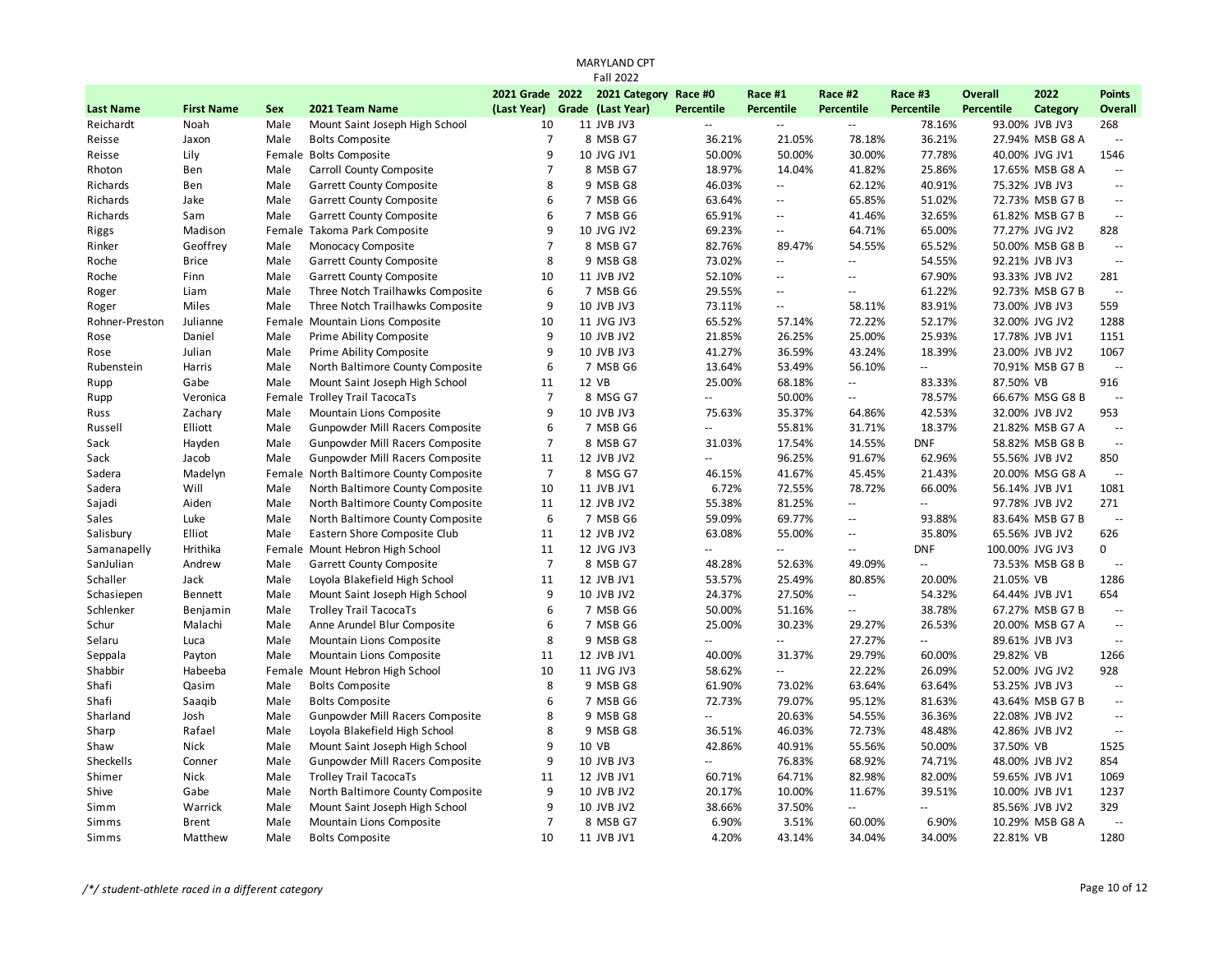|                  |                   |      |                                        |                 | <b>Fall 2022</b>      |                           |                          |                          |                             |                          |                 |                          |
|------------------|-------------------|------|----------------------------------------|-----------------|-----------------------|---------------------------|--------------------------|--------------------------|-----------------------------|--------------------------|-----------------|--------------------------|
|                  |                   |      |                                        | 2021 Grade 2022 | 2021 Category Race #0 |                           | Race #1                  | Race #2                  | Race #3                     | <b>Overall</b>           | 2022            | <b>Points</b>            |
| <b>Last Name</b> | <b>First Name</b> | Sex  | 2021 Team Name                         | (Last Year)     | Grade (Last Year)     | <b>Percentile</b>         | <b>Percentile</b>        | <b>Percentile</b>        | <b>Percentile</b>           | <b>Percentile</b>        | Category        | Overall                  |
| Simpson          | David             | Male | Gunpowder Mill Racers Composite        | 10              | 11 JVB JV2            | 45.38%                    | 21.25%                   | 51.67%                   | 28.40%                      |                          | 23.33% JVB JV1  | 1092                     |
| Slade            | Elizabeth         |      | Female Monocacy Composite              | 6               | 7 MSG G6              | 81.82%                    | 81.82%                   | 70.00%                   | 76.92%                      |                          | 42.86% MSG G7 B | $\sim$                   |
| Smith            | Connor            | Male | Carroll County Composite               | 11              | 12 JVB JV2            | 78.57%                    | 51.25%                   | 21.67%                   | 23.46%                      |                          | 22.22% JVB JV1  | 1108                     |
| Smith            | Emmett            | Male | <b>Trolley Trail TacocaTs</b>          | 9               | 10 JVB JV3            | 91.60%                    | 82.93%                   | 79.73%                   | 89.66%                      |                          | 55.00% JVB JV2  | 828                      |
| Smith            | Liam              | Male | <b>Trolley Trail TacocaTs</b>          | 8               | 9 MSB G8              | 3.17%                     | 6.35%                    | 6.06%                    | 6.06%                       |                          | 3.90% JVB JV1   | $\sim$                   |
| Snakenberg       | Brecklyn          |      | Female Anne Arundel Blur Composite     | $\overline{7}$  | 8 JVG JV3             | $/*/$                     | $/*/$                    | 5.56%                    | 4.35%                       |                          | 44.00% MSG G8 B | 1000                     |
| Snydal           | Oliver            | Male | <b>Bolts Composite</b>                 | 10              | 11 VB                 | 7.14%                     | 4.55%                    | 5.56%                    | 16.67%                      | 4.17% VB                 |                 | 1722                     |
| Snydal           | Stella            |      | Female Bolts Composite                 | 8               | 9 JVG JV3             | 11.76%                    | 7.14%                    | 11.11%                   | 8.70%                       |                          | 4.00% JVG JV1   | 1505                     |
| Sober            | Logan             | Male | North Baltimore County Composite       | 11              | 12 JVB JV2            | $\mathbb{L}^{\mathbb{L}}$ | 52.50%                   | 31.67%                   | 30.86%                      |                          | 30.00% JVB JV1  | 1046                     |
| Soleto           | Adonai            | Male | Independent Riders                     | 11              | 12 JVB JV2            | 50.77%                    | 93.75%                   | 48.33%                   | 96.30%                      |                          | 48.89% JVB JV2  | 876                      |
| Soleto           | Aline             |      | Female Independent Riders              | 9               | 10 JVG JV2            | 41.38%                    | 80.00%                   | 76.47%                   | 60.00%                      |                          | 54.55% JVG JV2  | 1237                     |
| Soper            | <b>Bryce</b>      | Male | MoCo sMOREs Composite                  | 6               | 7 MSB G6              | $\mathbb{L}^{\mathbb{L}}$ | $\overline{\phantom{a}}$ | 80.49%                   | 69.39%                      |                          | 80.00% MSB G7 B | Ξ.                       |
| Soto             | Gianfranco        | Male | <b>Trolley Trail TacocaTs</b>          | $\overline{7}$  | 8 MSB G7              | $\mathbb{L}^{\mathbb{L}}$ | $-$                      | 85.45%                   | 91.38%                      |                          | 83.82% MSB G8 B | ÷.                       |
| Spasoff          | Jacob             | Male | MoCo sMOREs Composite                  | 10              | 11 JVB JV2            | 33.85%                    | Ξ.                       | Ξ.                       | $\overline{\phantom{a}}$    | $\overline{\phantom{a}}$ | JVB JV2         | ÷.                       |
| Spencer          | Aidan             | Male | Mountain Lions Composite               | 6               | 7 MSB G6              | $\mathbb{Z}^2$            | 58.14%                   | 82.93%                   | $\mathbb{L}^2$              |                          | 74.55% MSB G7 B | $\Box$                   |
| Spencer          | Riley             | Male | Mountain Lions Composite               | $\overline{7}$  | 8 MSB G7              | $\overline{\phantom{a}}$  | 38.60%                   | 20.00%                   | 32.76%                      |                          | 25.00% MSB G8 A | $\sim$                   |
| Spitz            | Colin             | Male | Mount Saint Joseph High School         | 10              | 11 JVB JV3            | 70.77%                    | 17.07%                   | 21.62%                   | 24.14%                      |                          | 15.00% JVB JV1  | 1182                     |
| Spliedt          | Jack              | Male | Gunpowder Mill Racers Composite        | 9               | 10 JVB JV2            | 46.15%                    | 36.25%                   | 73.33%                   | 27.16%                      |                          | 33.33% JVB JV1  | 1011                     |
| Stabler          | <b>Brennen</b>    | Male | Eastern Shore Composite Club           | 11              | 12 JVB JV2            | Щ.                        | 97.50%                   | 93.33%                   | 88.89%                      |                          | 60.00% JVB JV2  | 827                      |
| Stevens          | Lucas             | Male | <b>Bolts Composite</b>                 | 6               | 7 MSB G6              | 95.45%                    | 90.70%                   | 92.68%                   | 100.00%                     |                          | 52.73% MSB G7 B | $\sim$                   |
| <b>Steves</b>    | Gray              | Male | Kent Island High School                | 9               | 10 JVB JV2            | 19.33%                    | 6.25%                    | Ξ.                       | 22.22%                      |                          | 57.78% JVB JV1  | 844                      |
| Strassberger     | Spencer           | Male | Monocacy Composite                     | 9               | 10 JVB JV1            | 16.92%                    | 41.18%                   | 27.66%                   | 46.00%                      | 26.32% VB                |                 | 1274                     |
| Strong           | Mason             | Male | North Baltimore County Composite       | 9               | 10 JVB JV3            | 72.27%                    | 34.15%                   | 62.16%                   | 57.47%                      |                          | 36.00% JVB JV2  | 937                      |
| Stull            | Donovan           | Male | Monocacy Composite                     | 11              | 12 JVB JV2            | 92.86%                    | 17.50%                   | 18.33%                   | 11.11%                      |                          | 7.78% JVB JV1   | 1281                     |
| Sturm            | Ben               | Male | Carroll County Composite               | 10              | 11 JVB JV1            | 21.43%                    | Ξ.                       | Ξ.                       | $\overline{\phantom{a}}$    | $\overline{\phantom{a}}$ | JVB JV1         | $\sim$                   |
| Swartz           | Andrew            | Male | Three Notch Trailhawks Composite       | $\overline{7}$  | 8 MSB G7              | 53.45%                    | 64.91%                   | 65.45%                   | 60.34%                      |                          | 47.06% MSB G8 B | $\sim$ $\sim$            |
| Szabo            | Victor            | Male | Anne Arundel Blur Composite            | 6               | 7 MSB G6              | 77.27%                    | 95.35%                   | 85.37%                   | 87.76%                      |                          | 45.45% MSB G7 B | $\sim$                   |
| Tate             | Miles             | Male | Kent Island High School                | 10              | 11 JVB JV3            | $\mathbb{L}^{\mathbb{L}}$ | 98.78%                   | 97.30%                   | 93.10%                      |                          | 60.00% JVB JV2  | 799                      |
| Taylor           | Emma              |      | Female Anne Arundel Blur Composite     | 10              | 11 JVG JV1            | 30.77%                    | 12.50%                   | 10.00%                   | 22.22%                      | 10.00% VG                |                 | 1635                     |
| Taylor           | Norah             |      | Female Mount de Sales Academy          | 11              | 12 JVG JV2            | 100.00%                   | Ξ.                       | Ξ.                       | $\mathbb{L}^2$              | $\mathbf{u}$             | JVG JV2         | $\sim$                   |
| Taylor           | Oliver            | Male | Anne Arundel Blur Composite            | 8               | 9 MSB G8              | 47.62%                    | 23.81%                   | 22.73%                   | 15.15%                      |                          | 12.99% JVB JV1  | $\sim$                   |
| Taylor           | Robert            | Male | Monocacy Composite                     | 10              | 11 JVB JV1            | 36.92%                    | <b>DNF</b>               | 25.53%                   | 58.00%                      |                          | 70.18% JVB JV1  | 852                      |
| Tiffany          | Sean              | Male | <b>Bolts Composite</b>                 | 9               | 10 JVB JV2            | 34.45%                    | 67.50%                   | 71.67%                   | $\mathcal{L}_{\mathcal{A}}$ |                          | 74.44% JVB JV2  | 578                      |
| Tiffany          | Trevor            | Male | <b>Bolts Composite</b>                 | 11              | 12 JVB JV1            | 42.86%                    | 66.67%                   | ÷.                       | 94.00%                      |                          | 82.46% JVB JV1  | 686                      |
| Timbario         | Calvin            | Male | Anne Arundel Blur Composite            | 6               | 7 MSB G6              | 22.73%                    | 34.88%                   | 24.39%                   | 24.49%                      |                          | 18.18% MSB G7 A | $\sim$                   |
| Tine             | Ava               |      | Female Mount de Sales Academy          | 9               | 10 JVG JV3            | 55.17%                    | 35.71%                   | 50.00%                   | 56.52%                      |                          | 24.00% JVG JV2  | 1331                     |
| Tolentino        | <b>Braeden</b>    | Male | Gunpowder Mill Racers Composite        | 6               | 7 MSB G6              | 56.82%                    | 27.91%                   | 36.59%                   | 10.20%                      |                          | 16.36% MSB G7 A | $\sim$                   |
| Tolentino        | Teagan            |      | Female Gunpowder Mill Racers Composite | 8               | 9 MSG G8              | 88.24%                    | 93.33%                   | Ξ.                       | 100.00%                     |                          | 68.42% JVG JV3  | $\sim$                   |
| Tompkins         | Nicholas          | Male | Gunpowder Mill Racers Composite        | $\overline{7}$  | 8 MSB G7              | $\sim$                    | $\overline{a}$           | 89.09%                   | $\sim$ $\sim$               |                          | 95.59% MSB G8 B | $\sim$                   |
| Torok            | Thor              | Male | Monocacy Composite                     | 11              | 12 JVB JV2            | $\sim$ $\sim$             | 38.75%                   | 35.00%                   | 45.68%                      |                          | 32.22% JVB JV1  | 1024                     |
| Trent            | Nicholas          | Male | Takoma Park Composite                  | 8               | 9 MSB G8              | 76.19%                    | 77.78%                   | $\overline{a}$           | 59.09%                      |                          | 77.92% JVB JV3  | $\sim$ $\sim$            |
| Tujjar           | Kenaan            | Male | Mountain Lions Composite               | 8               | 9 MSB G8              | $\overline{\phantom{a}}$  | $\overline{\phantom{a}}$ | $\overline{\phantom{a}}$ | 87.88%                      |                          | 97.40% JVB JV3  | $\sim$                   |
| Turner           | Justin            | Male | Kent Island High School                | 10              | 11 JVB JV2            | 46.22%                    | 13.75%                   | $\overline{a}$           | 34.57%                      |                          | 62.22% JVB JV2  | 756                      |
| Turner           | Travis            | Male | Eastern Shore Composite Club           | $\overline{7}$  | 8 MSB G7              | $\overline{\phantom{a}}$  | 10.53%                   | 10.91%                   | 12.07%                      |                          | 7.35% MSB G8 A  | $\overline{\phantom{a}}$ |
| Uebersax         | Sophia            |      | Female Monocacy Composite              | $\overline{7}$  | 8 MSG G7              | 100.00%                   | 83.33%                   | 90.91%                   | 42.86%                      |                          | 46.67% MSG G8 B | $\overline{\phantom{a}}$ |
| Van Antwerp      | Jason             | Male | Garrett County Composite               | $\overline{7}$  | 8 MSB G7              | $\overline{\phantom{a}}$  | Ξ.                       | $\overline{\phantom{a}}$ | 17.24%                      |                          | 85.29% MSB G8 B | $\overline{\phantom{a}}$ |
| Van Patten       | Asher             | Male | <b>Trolley Trail TacocaTs</b>          | 6               | 7 MSB G6              | 97.73%                    | 97.67%                   | $\overline{a}$           | 83.67%                      |                          | 87.27% MSB G7 B | $\mathbb{L}$             |
| Vennard          | Kate              |      | Female Mountain Lions Composite        | $\overline{7}$  | 8 MSG G7              | 61.54%                    | 58.33%                   | 36.36%                   | 64.29%                      |                          | 40.00% MSG G8 B | $\sim$ $\sim$            |